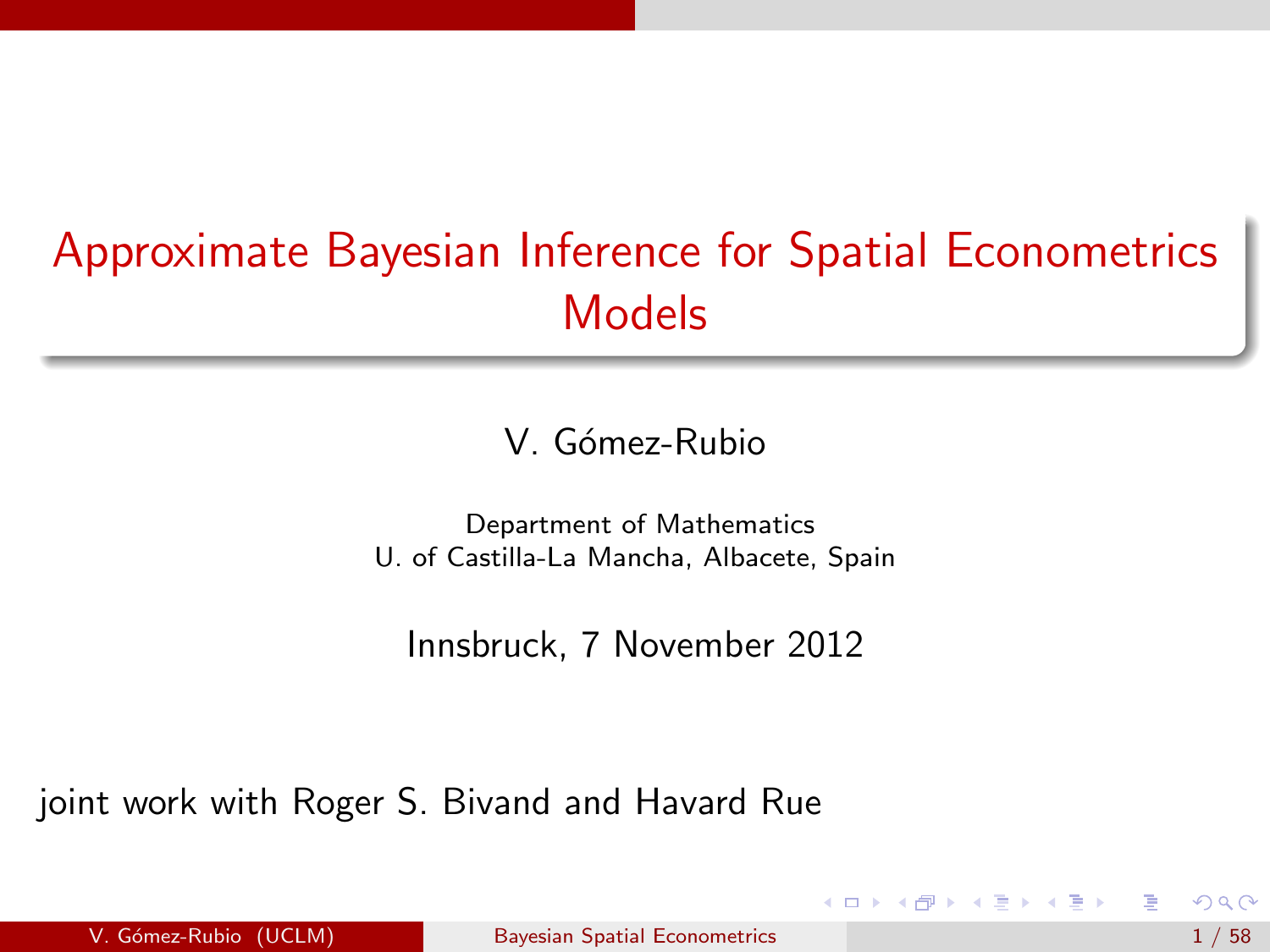# Talk Outline





- 3 [Spatial Econometrics](#page-19-0)
	- [Bayesian Inference](#page-28-0)



造

イロメ イ部メ イヨメ イヨメー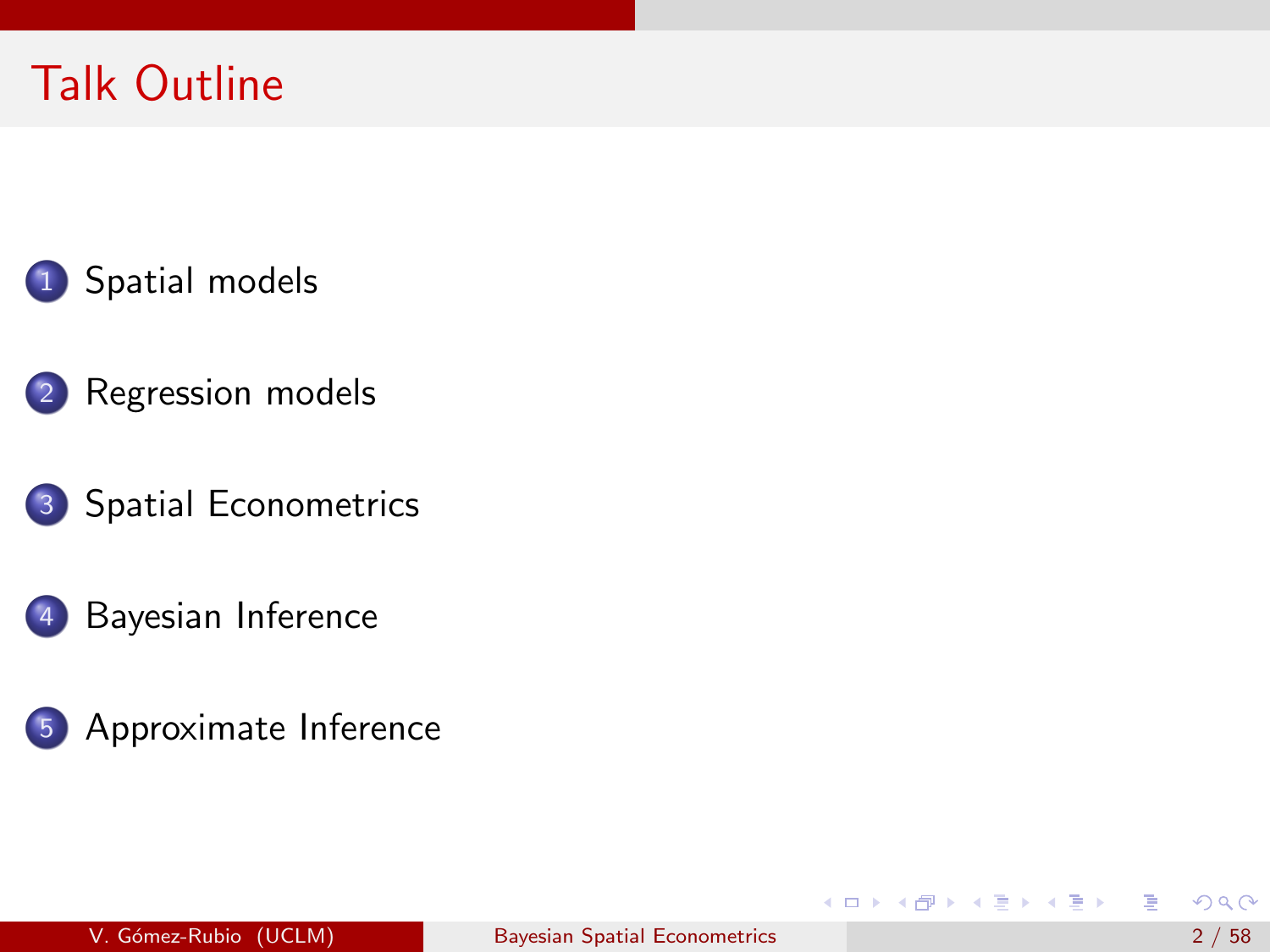### Spatial models

Modelling spatial dependence is important when events close in space are thought to have a similar behaviour

#### Spatial statistics

- **•** Point patterns
- **•** Geostatistics
- **•** Lattice data

<span id="page-2-0"></span>э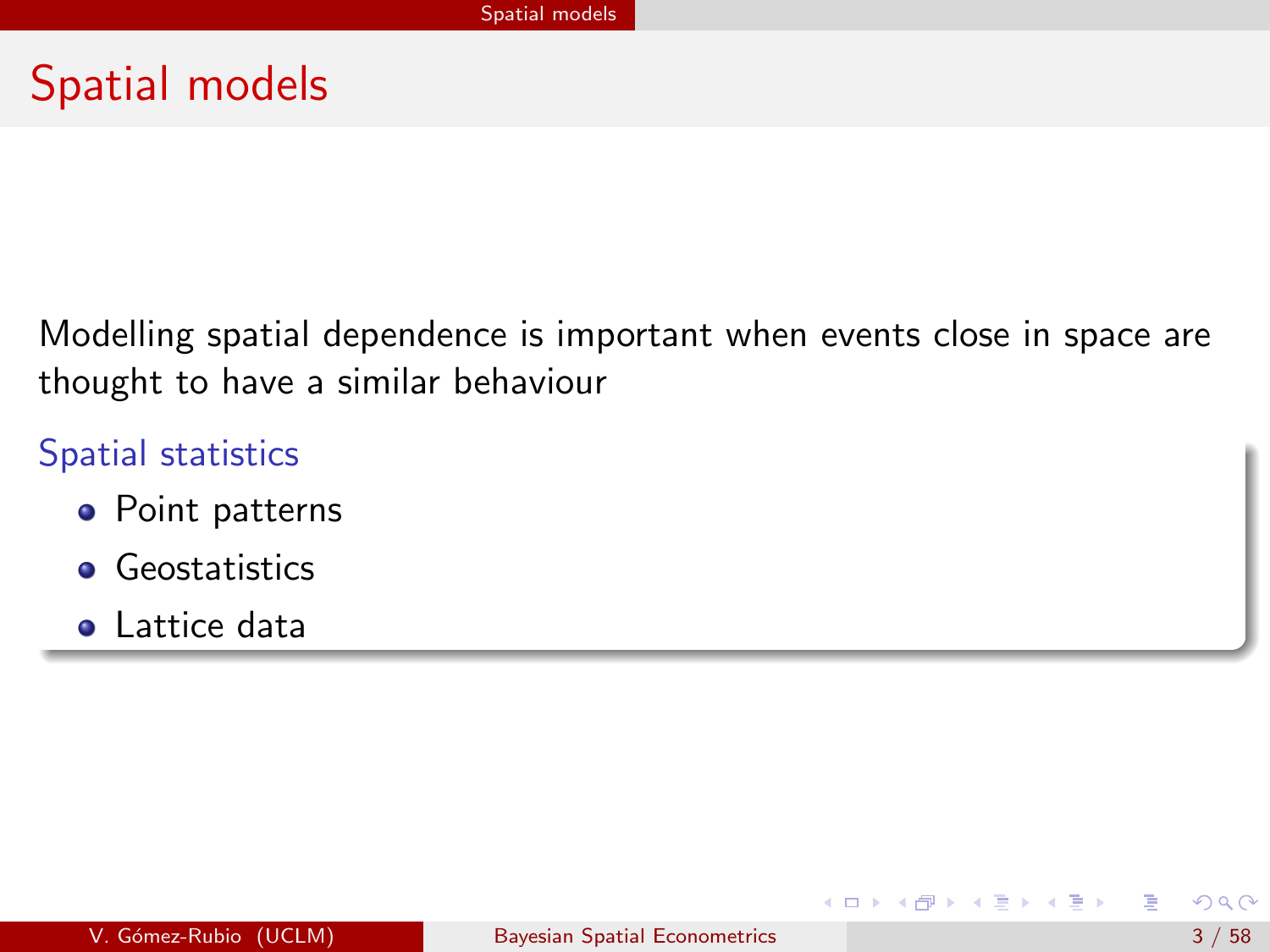#### Point patterns

- Point patterns record the locations of a series of events in a study area
- The aim is to determine the distribution of points in the study area, i.e., their probability distribution in space
- Also, it is of interest whether the events appear independently (Complete Spatial Randomness), clustered or repelled





イロト イ押ト イヨト イヨト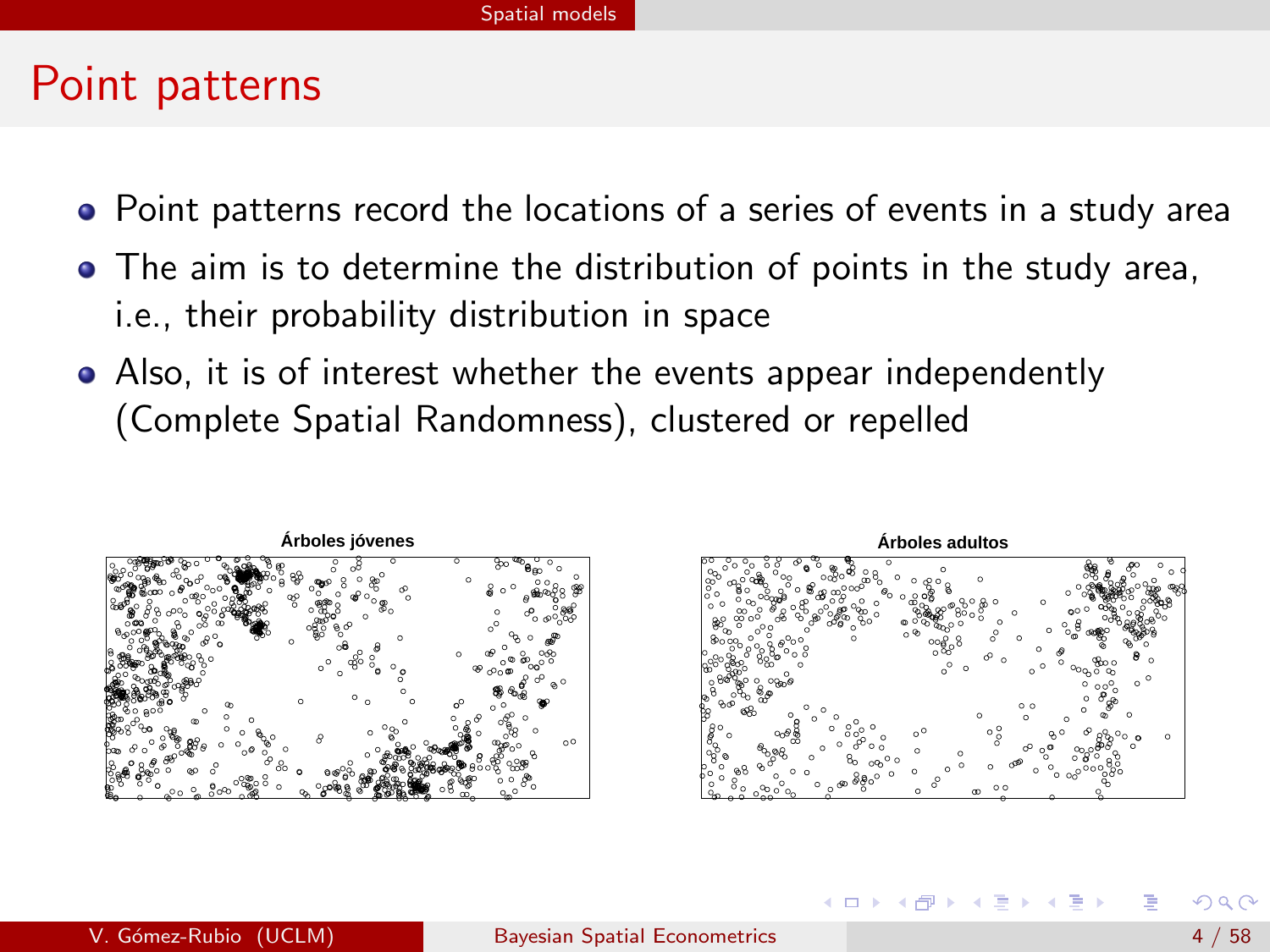#### Geostatistics

- Some environmental processes show a strong spatial pattern (e.g., temperature, wind speed, concentration of heavy metals, etc.)
- If a survey is conducted in the study area there is a strong spatial dependence
- Samples close in space will have closer values than values that are further apart

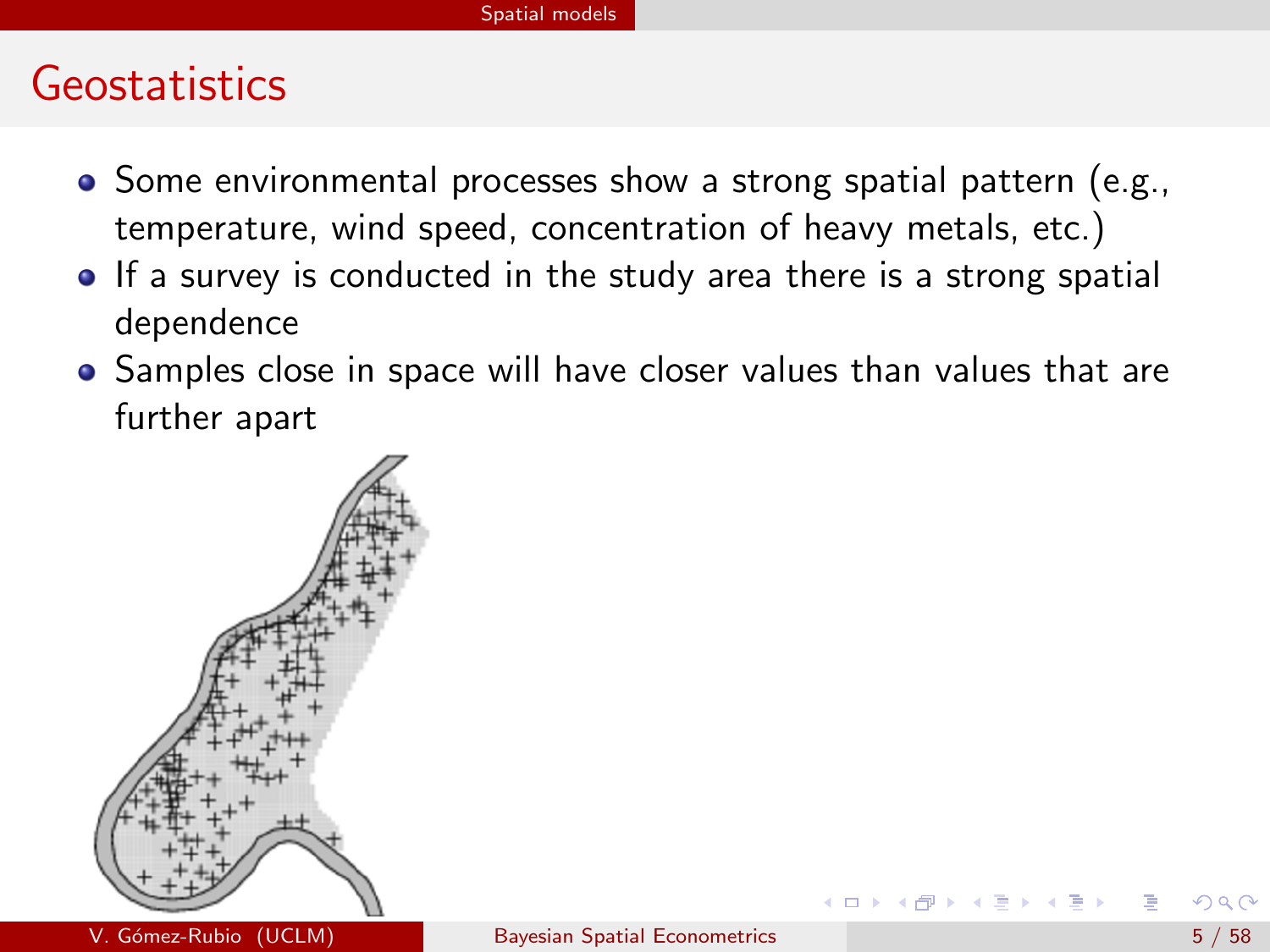#### Lattice data

- Lattice data involves data measured at different areas, e.g., neighbourhoods, cities, provinces, states, etc.
- Spatial dependence appears because neighbour areas will show similar values of the variable of interest



(ロト (母) (ヨ) (ヨ)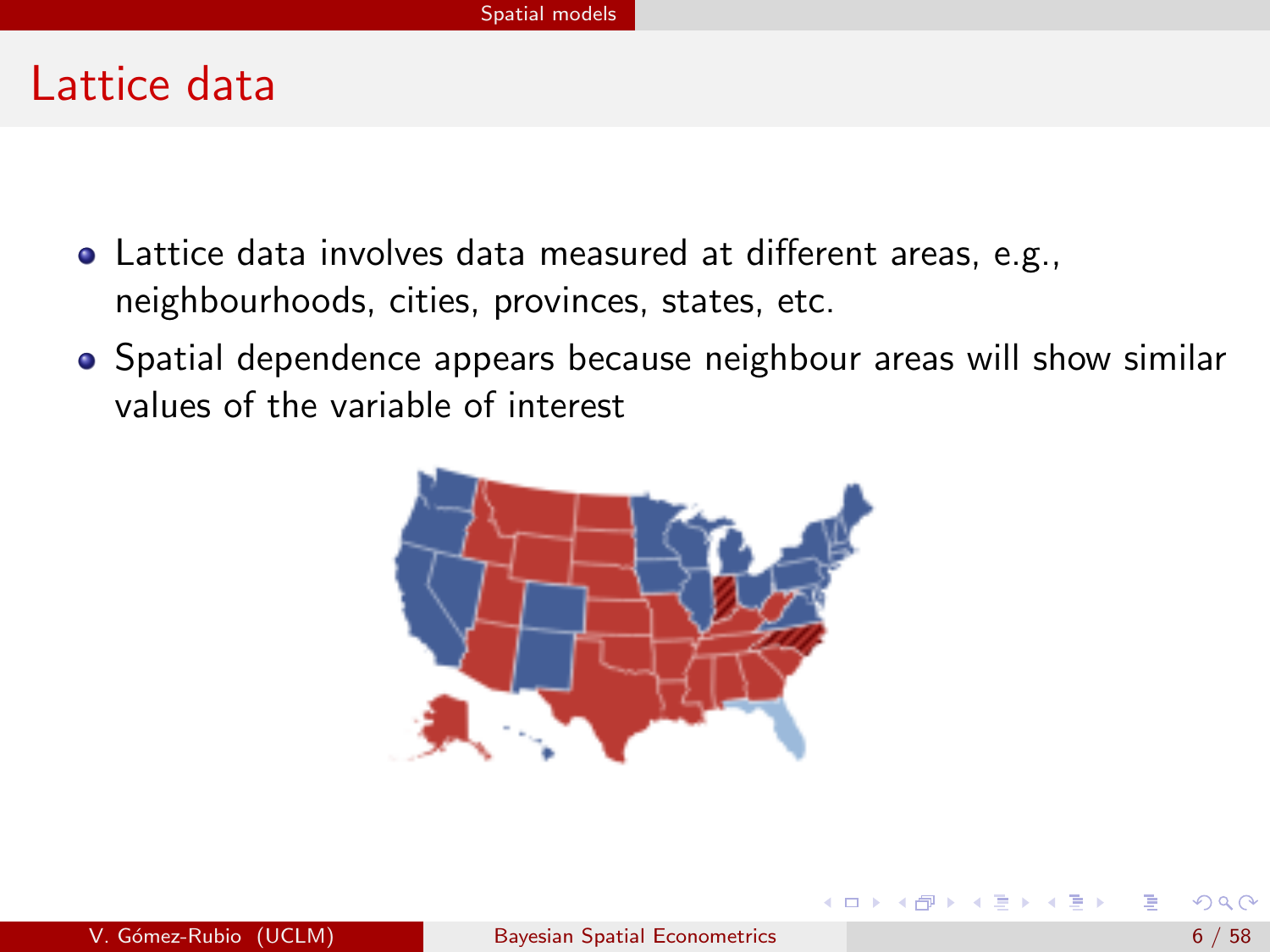# Approaches to spatial modelling

- In point patterns, we will estimate the density of the point pattern
- In geostatistics, we will model how the variable changes with distance
- In the analysis of lattice data we will model the correlation between the outcome at the different areas
- This talk focuses on the analysis of lattice data using different models

 $\left\{ \bigoplus \bullet \; \bullet \; \exists \; \bullet \; \bullet \; \exists \; \bullet \;$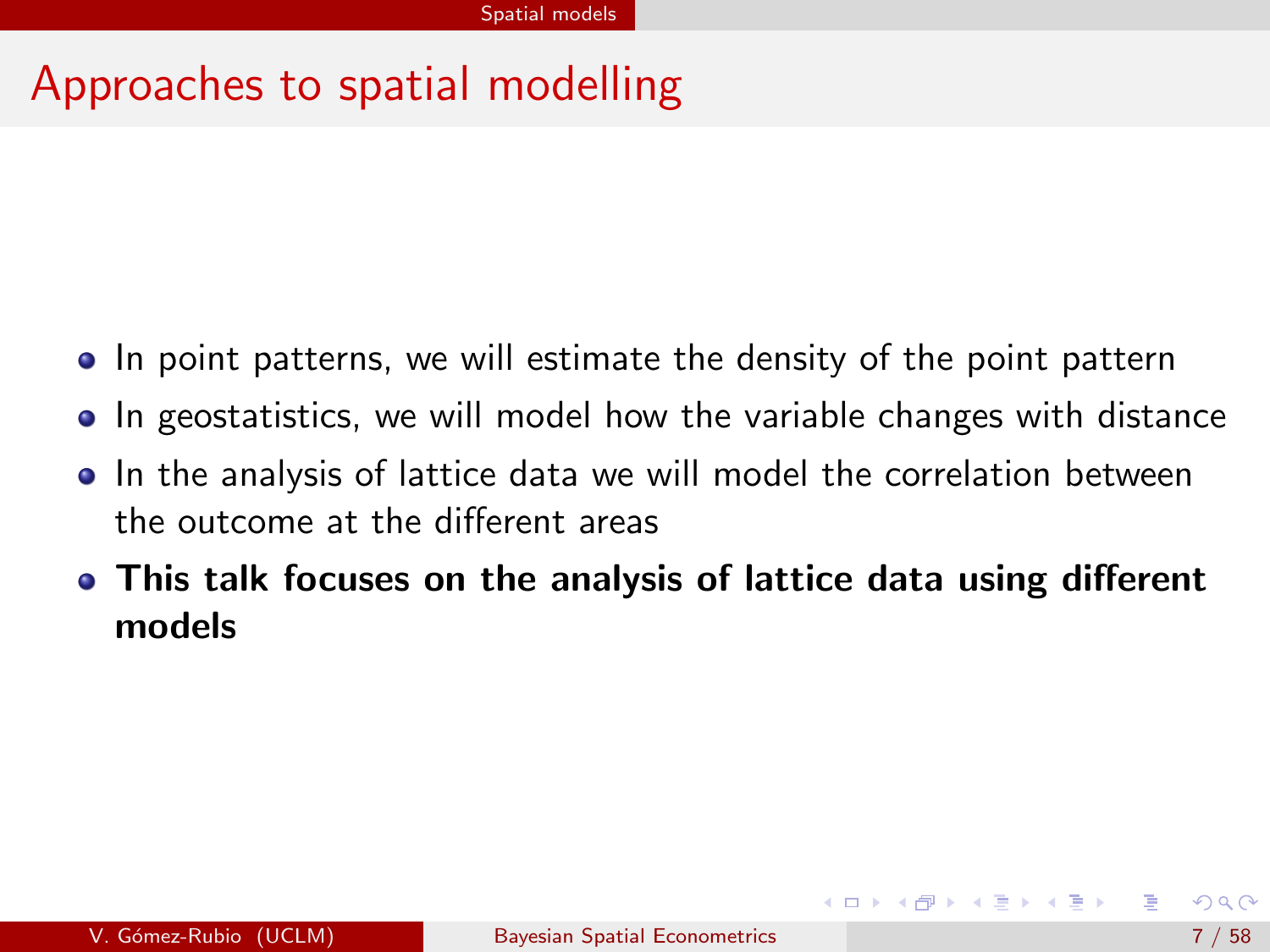#### Multivariate Normal

• The vector of observed values **y** can be supposed to have a multivariate Normal distribution:

$$
\mathbf{y} \sim \textit{MVN}(\mu, \Sigma)
$$

- Note that each observation  $y_i$  has been measured at a different location
- The mean can be modelled to depend on relevant covariates
- The variance covariance matrix can be defined so that observations close in space have higher covariance/correlation
- In the case of lattice data, a common approach is that if two regions are neighbours they will have a higher correlation
- There are many ways of definign  $\Sigma$  to account for spatial dependence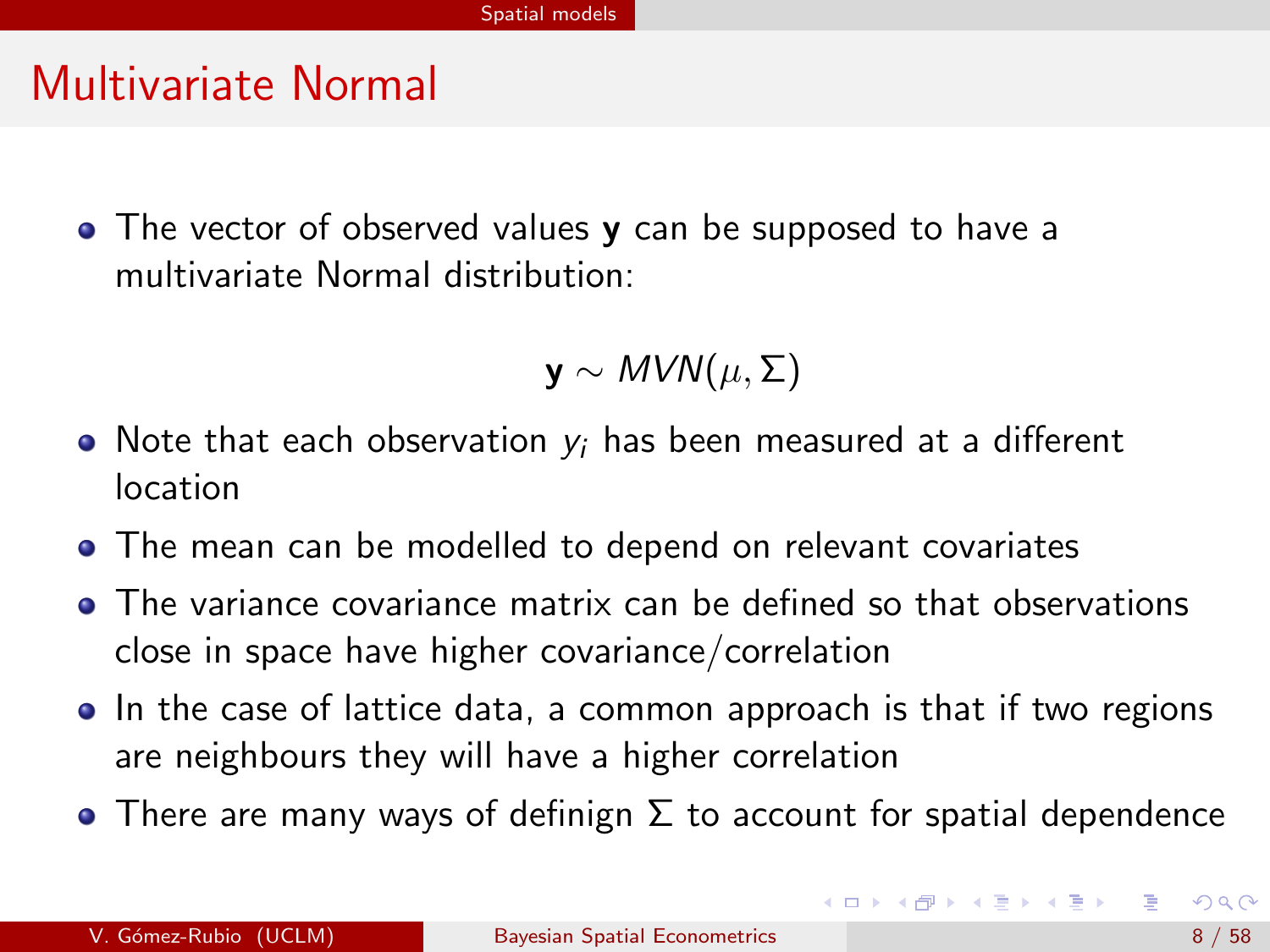#### Continuous processes

- In geostatistics we have a continuous process  $Z(x)$
- Observations are taken at some survey sites  $\{x_i\}_{i=1}^n$
- Many times we have multivariate data. For example, concentration of heavy metals (zinc, copper, etc.)
- A common approach is to measure how the process change, i.e,  $Z(x) - Z(y)$
- We can compute the (sem-i)variogram to measure spatial dependence

$$
\gamma(x, y) = \frac{1}{2} E[(Z(x) - Z(y))^2]
$$

• Krigging uses the semivariogram to produce estimates such as

$$
\hat{Z}(x) = \sum_{i=1}^n \lambda_i(x) Z(x_i)
$$

where  $\lambda_i(x)$  are a number of weights

•  $\lambda_i(x)$  is higher for points  $x_i$  closer to x

K ロ ▶ K 優 ▶ K 결 ▶ K 결 ▶ ○ 결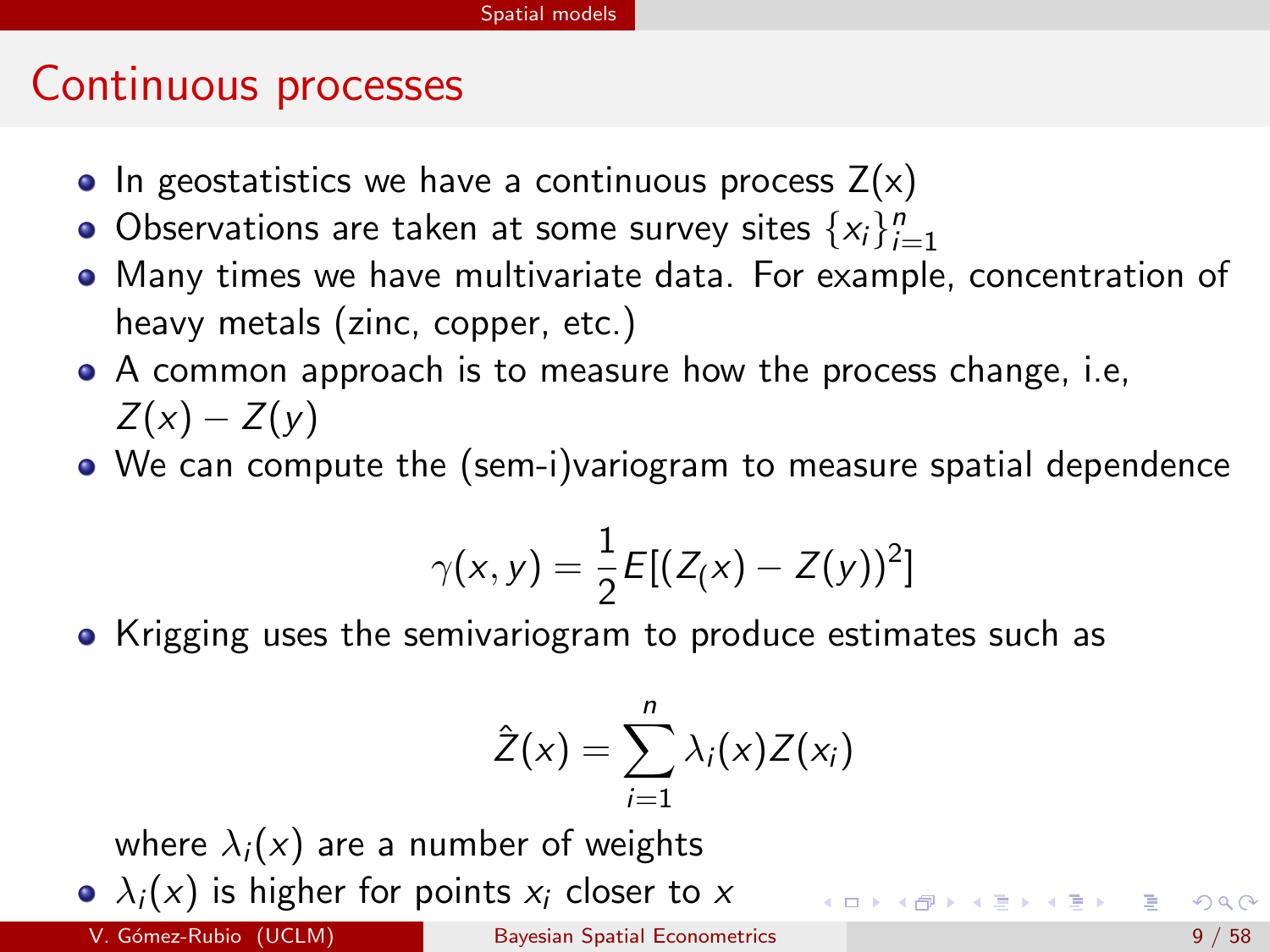#### Models for lattice data

- We have observations  $y = \{y_i\}_{i=1}^n$  from the *n* areas
- y is assigned a multivariate distribution that accounts for spatial dependence
- A common way of describing spatial proximity in lattice data is by means of an adjacency matrix W
- $W[i, j]$  is non-zero if areas i and j are neighbours
- Usually, two areas are neighbours if the share a common boundary
- There are other definitions of neighbourhood

KID KA KID KID KID KOQO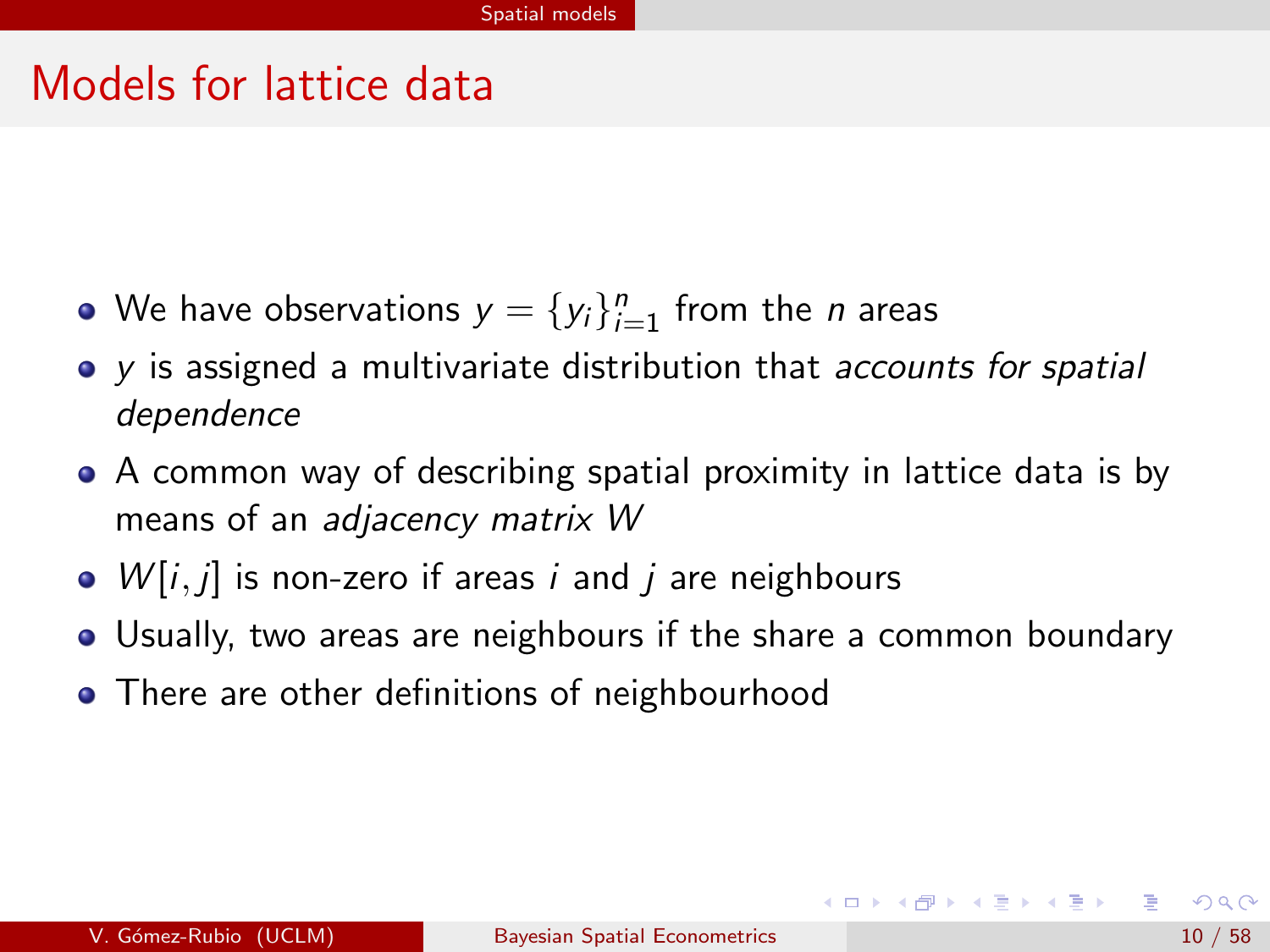# Adjacency matrix



重

イロメ イ部メ イヨメ イヨメー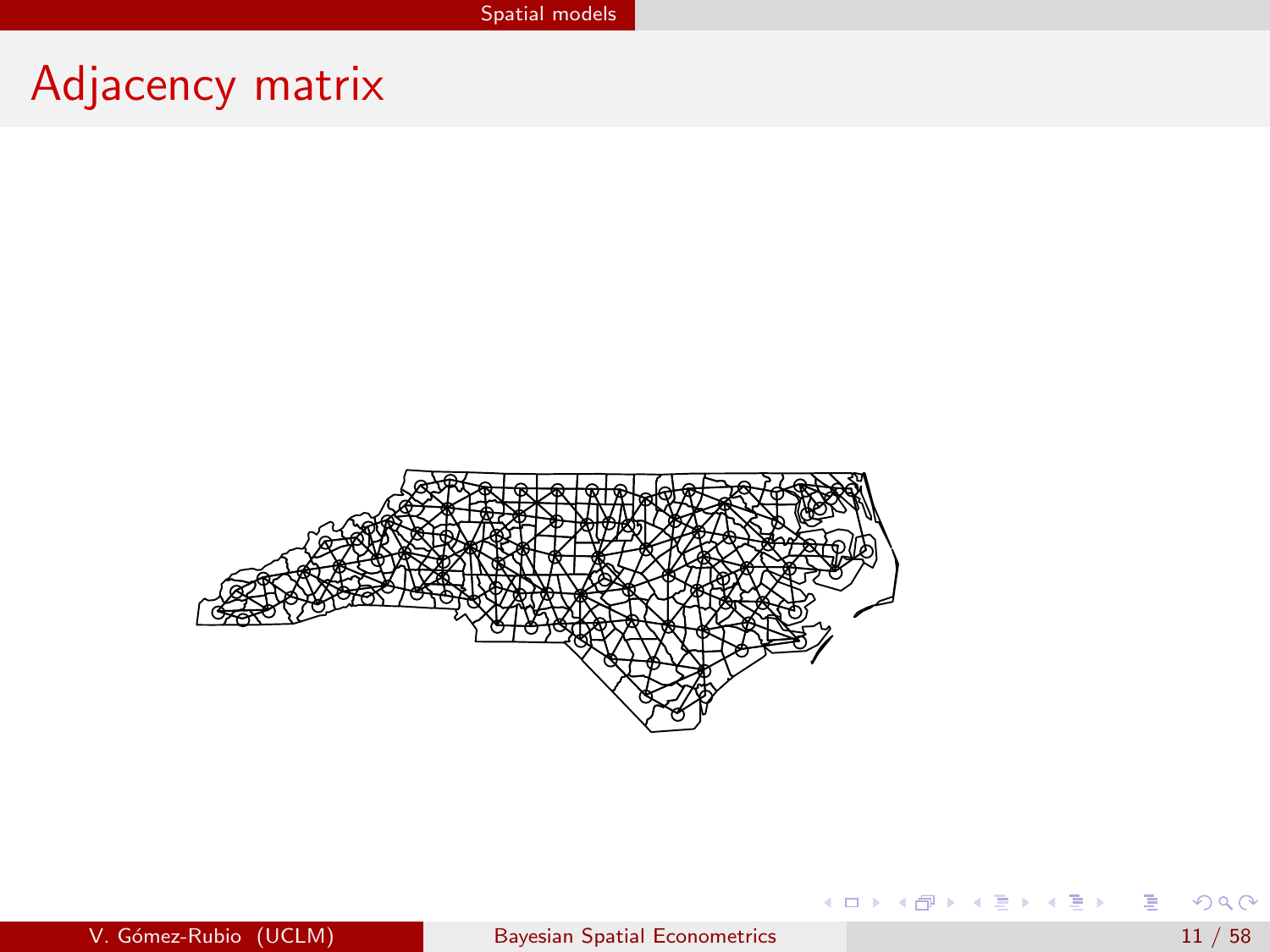#### Regression models

- It is often the case that, in addition to  $y_i$ , we have a number of covariates x<sup>i</sup>
- $\bullet$  Hence, we may want to regress  $y_i$  on  $x_i$
- In addition, to the covariates we may want to account for the spatial structure of the data
- Different types of regression models can be used to model lattice data:
	- Generalized Linear Models (with spatial random effects)
	- Spatial econometrics models

<span id="page-11-0"></span>G.

←ロト イ母ト イヨト イヨトー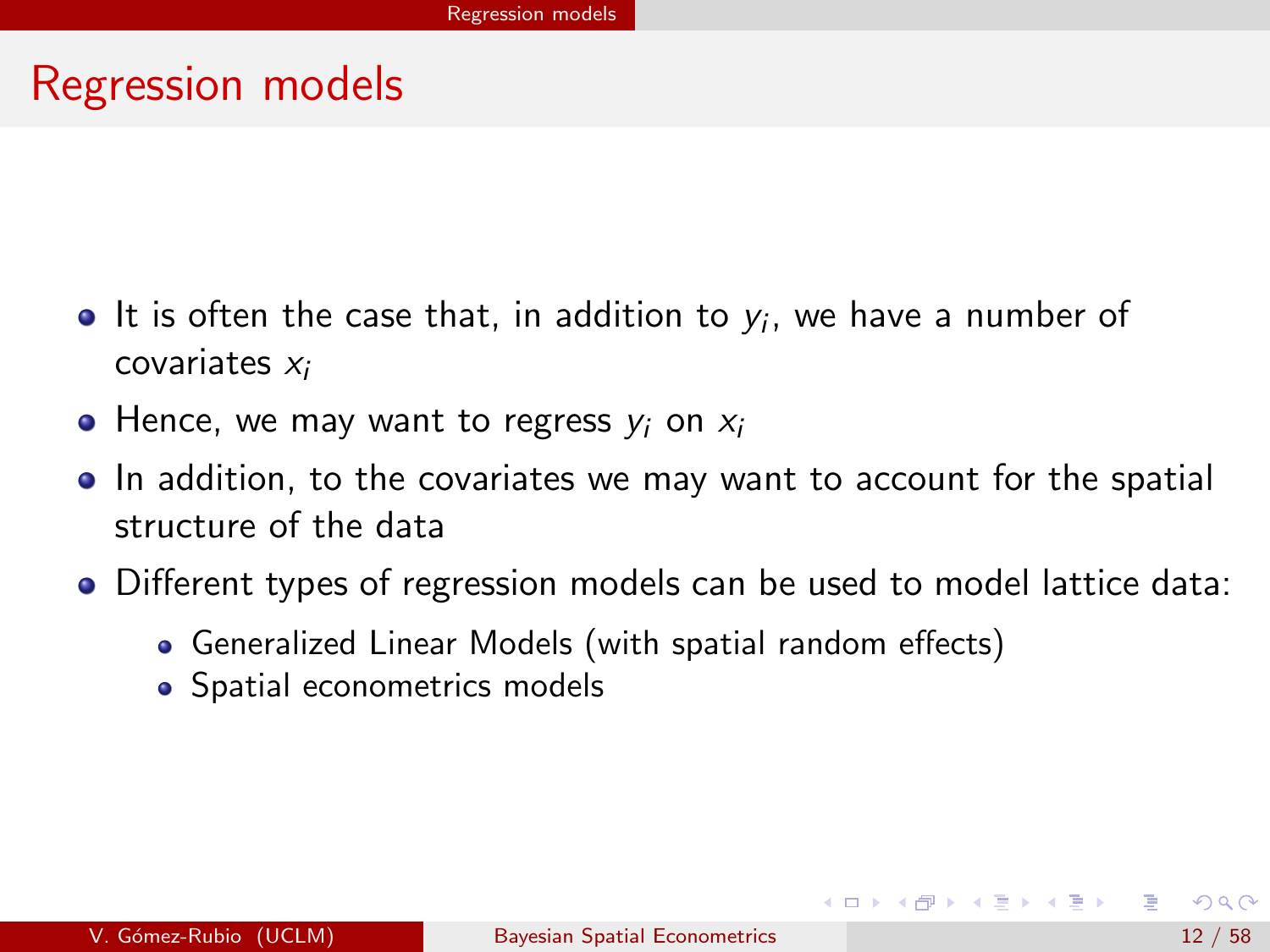#### Linear Mixed Models

A common approach (for Gaussian data) is to use a linear regression with random effects

$$
Y = X\beta + Zu + \varepsilon
$$

 $\bullet$  The vector random effects u is modelled as a MVN:

$$
u \sim N(0, \sigma_u^2 \Sigma)
$$

- $\bullet$   $\Sigma$  is defined such as it induces higher correlation in adjacent areas
- $\bullet$  Z is a design matrix for the random effects
- $\varepsilon_i \sim \mathcal{N}(0, \sigma^2), i=1,\ldots,n$ : error term
- The full model can be written as:

$$
Y \sim N(X\beta, \sigma^2 I + \sigma_u^2 Z \Sigma Z^T)
$$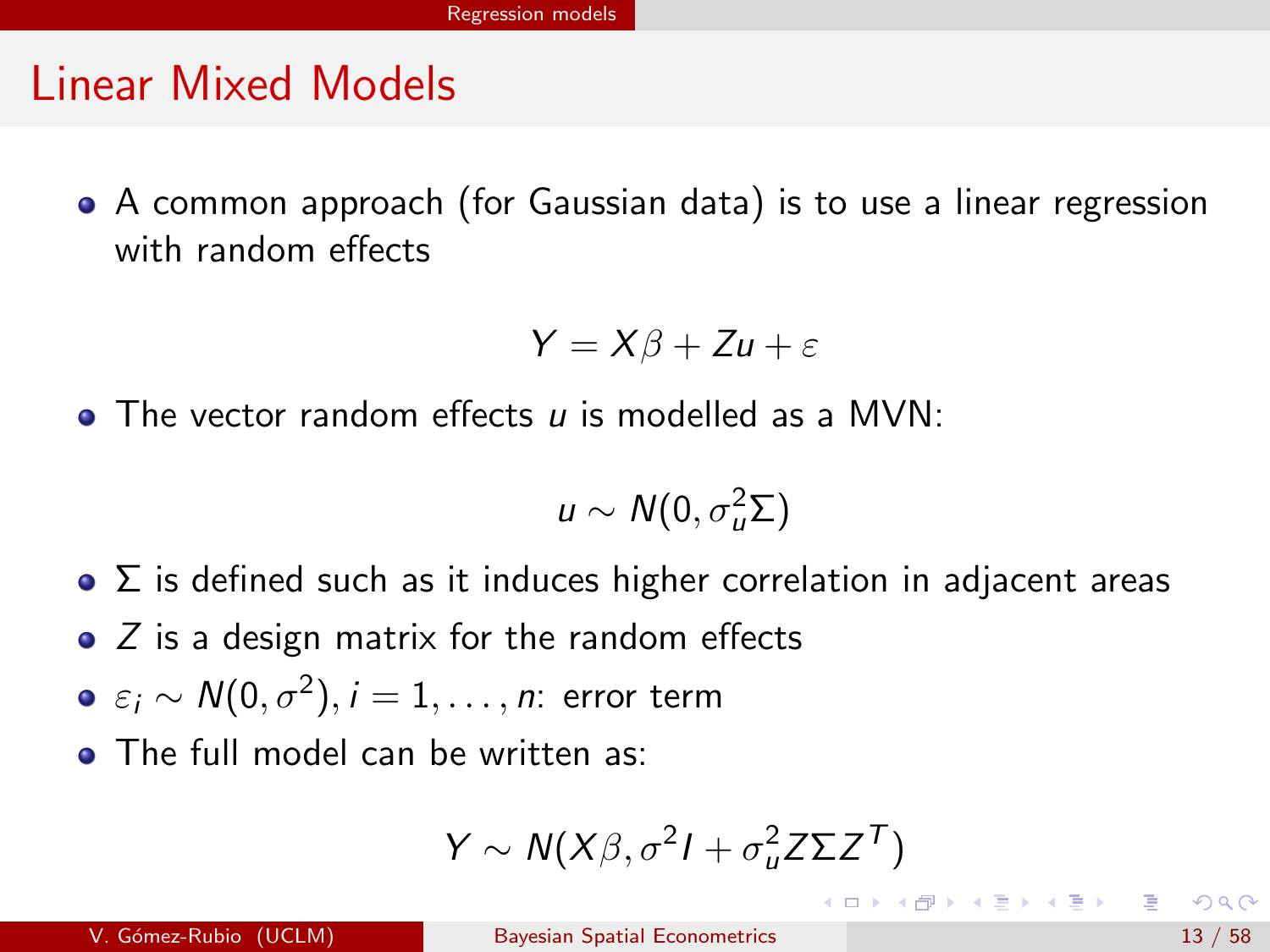#### Generalized Linear Models

 $\bullet$  Y<sub>i</sub> random variable of the Exponential Family

$$
f_Y(y; \theta, \phi) = \exp\{(y\theta - b(\theta))/a(\phi) + c(y, \phi)\}\
$$

 $\phi$  is a scale parameter and  $\theta$  is the canonical parameter

**•** Linear predictor

$$
\eta = \beta_1 x_1 + \ldots + \beta_k x_k
$$

• Link function

$$
g(\mu) = \eta = \beta_1 x_1 + \ldots + \beta_k x_k; \quad \mu \equiv E[Y]
$$

э

イロト イ押ト イヨト イヨトー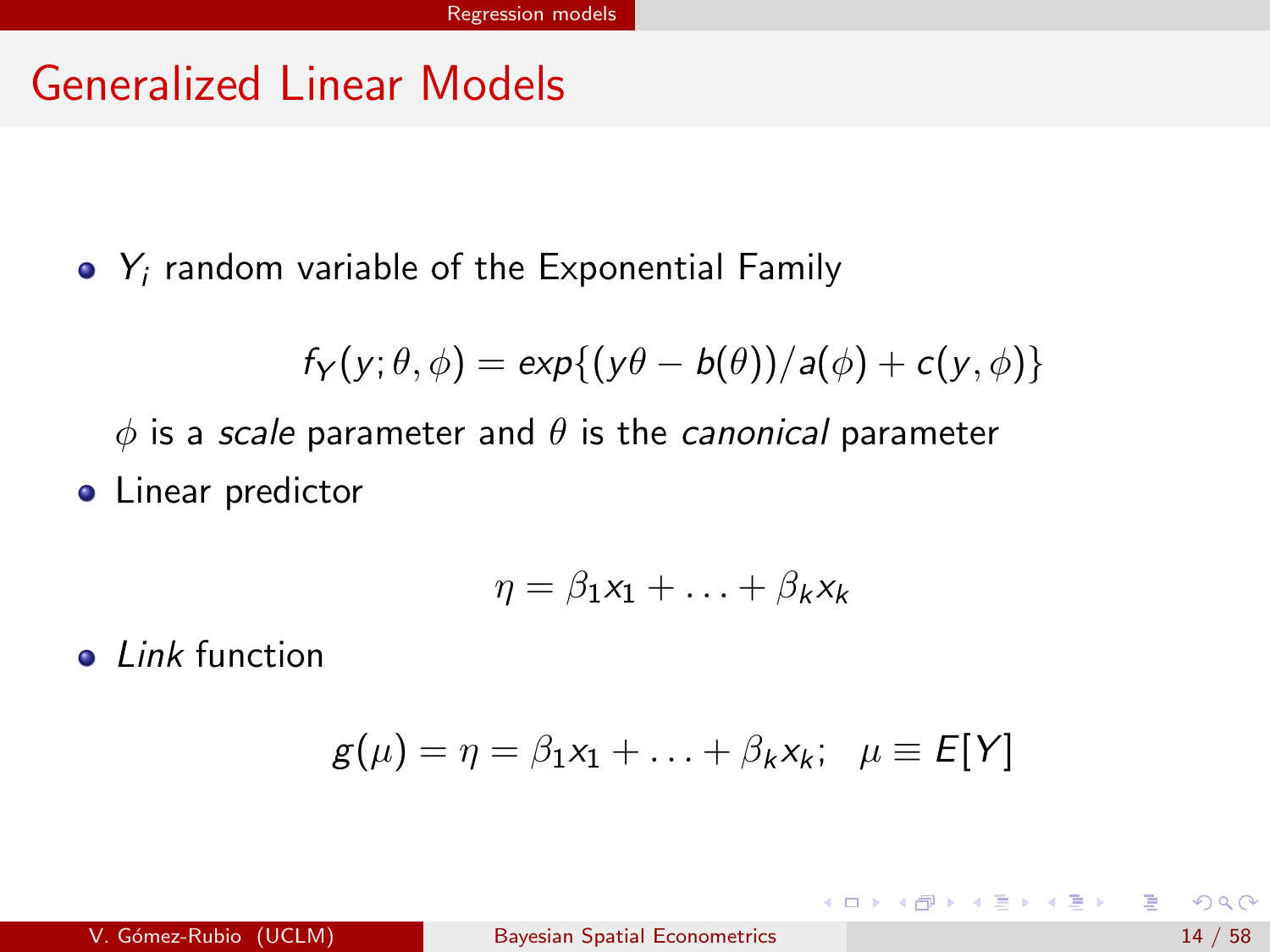#### Generalized Linear Models

Parameters of some common distributions:

| Distribution       | Range $\nu$            | $\mu(\theta)$                      | Canon. link |     |
|--------------------|------------------------|------------------------------------|-------------|-----|
| $N(\mu, \sigma^2)$ | $(-\infty, \infty)$    |                                    | identity    |     |
| $P(\mu)$           | $0, 1, \ldots, \infty$ | $exp(\theta)$                      | log         |     |
| B(n, p)/n          | $(0,1,\ldots,n)/n$     | exp <sup>t</sup><br>$1 + \exp^{t}$ | logit       | 1/n |

Some link functions:

$$
\eta = \log(\mu)
$$

$$
\eta = \text{logit}(\mu) = \text{log}(\frac{\mu}{1-\mu})
$$

$$
\eta = \operatorname{probit}(\mu) = \Phi^{-1}(\mu)
$$

$$
\eta = \text{cloglog}(\mu) = \text{log}(-\log(1-\mu))
$$

重

おす 重める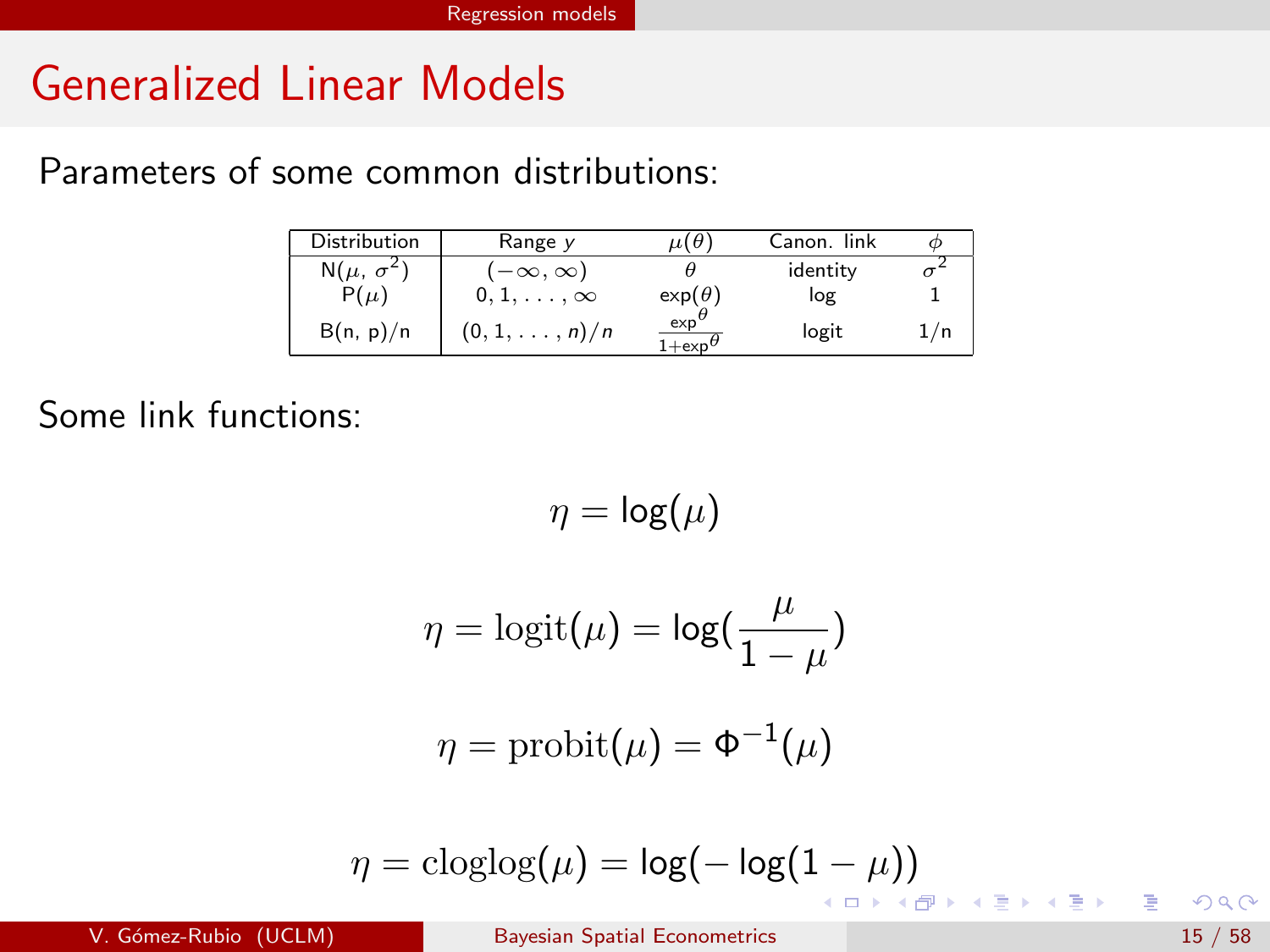### GLMs with random effects

 $\bullet$  Y<sub>i</sub> random variable of the exponential family

$$
f_Y(y; \theta, \phi) = \exp\{(y\theta - b(\theta))/a(\phi) + c(y, \phi)\}\
$$

**•** Linear predictor

$$
\eta = \beta_1 x_1 + \ldots + \beta_k x_k + Z u
$$

 $\bullet$  *Link* function

$$
g(\mu) = \eta = \beta_1 x_1 + \ldots + \beta_k x_k + Z u; \quad \mu \equiv E[Y]
$$

 $\bullet$   $\mu$  is a vector of random effects, which are MVN-distributed

$$
u \sim N(0, \sigma^2 \Sigma)
$$

 $\bullet$  Z is a design matrix for the random effects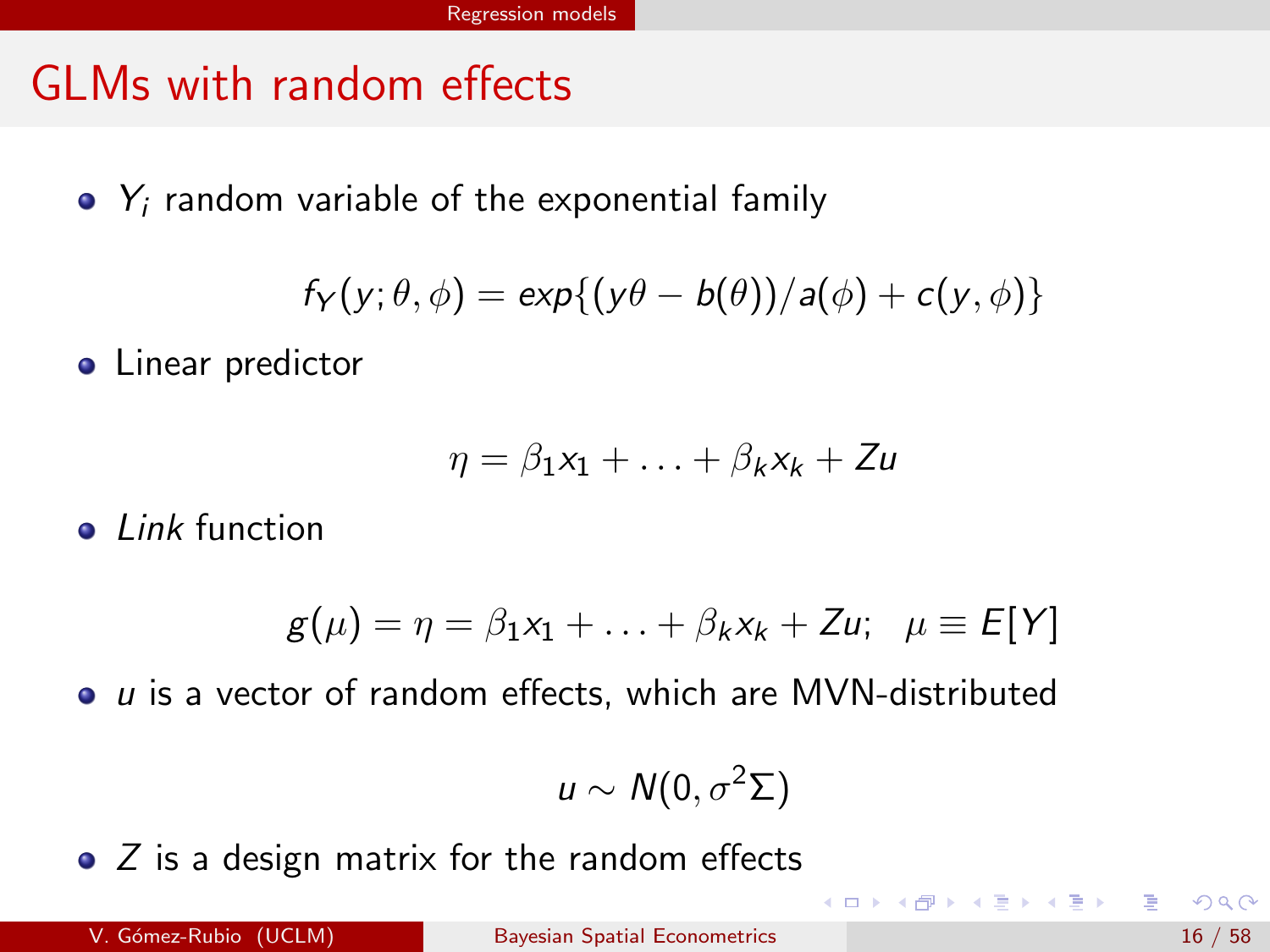# Structure of spatial random effects

There are **many** different ways of including spatial dependence in  $\Sigma$ :

• Simultaneous autoregressive (SAR):

$$
\Sigma = [(I - \rho W)'(I - \rho W)]^{-1}
$$

Conditional autoregressive (CAR):

$$
\Sigma = (I - \rho W)^{-1}
$$

 $\bullet$   $\Sigma_{i,i}$  depends on a function of  $d(i, j)$ . For example:

$$
\Sigma_{i,j} = \exp\{-d(i,j)/\phi\}
$$

 $\left\{ \begin{array}{ccc} \square & \times & \overline{c} & \overline{c} & \rightarrow & \overline{c} & \rightarrow & \overline{c} & \rightarrow & \overline{c} & \rightarrow & \overline{c} & \rightarrow & \overline{c} & \rightarrow & \overline{c} & \rightarrow & \overline{c} & \rightarrow & \overline{c} & \rightarrow & \overline{c} & \rightarrow & \overline{c} & \rightarrow & \overline{c} & \rightarrow & \overline{c} & \rightarrow & \overline{c} & \rightarrow & \overline{c} & \rightarrow & \overline{c} & \rightarrow & \overline{c} & \rightarrow & \overline{c} & \rightarrow & \overline{c} & \rightarrow & \overline{c}$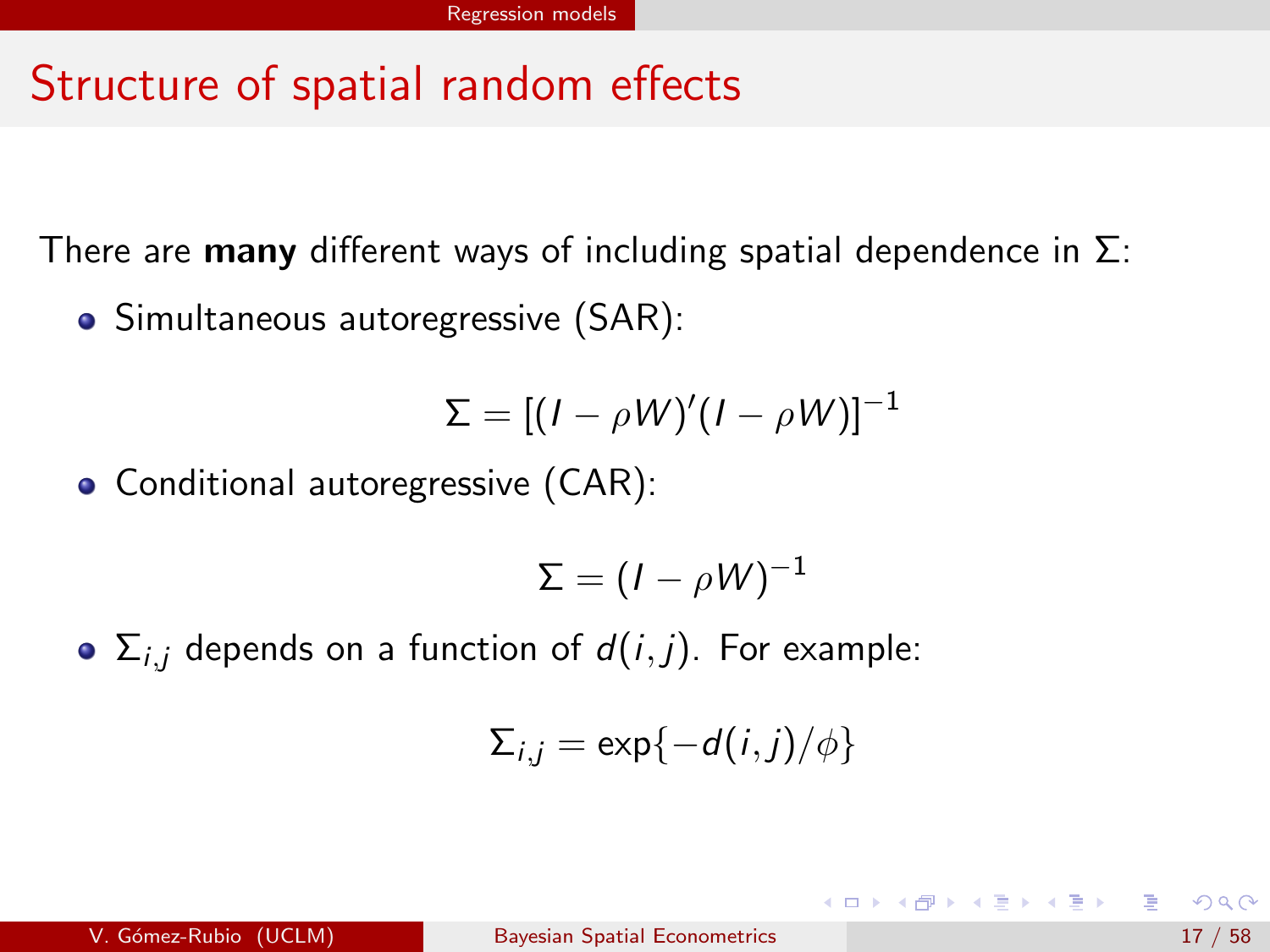The variance-covariance matrix has the following structure:

$$
\Sigma = [(I - \rho W)'(I - \rho W)]^{-1}
$$

- W can have many different forms.
- Any of them will produce a symmetric variace-covariance matrix (but some may be singular!)
- W can be the usual  $0/1$  matrix
- W is often taken as a row-standardised matrix
- This implies that in many cases  $\rho \in (-1,1)$
- See (Haining, 2003) for details

イロト イ押 トイヨト イヨト ニヨー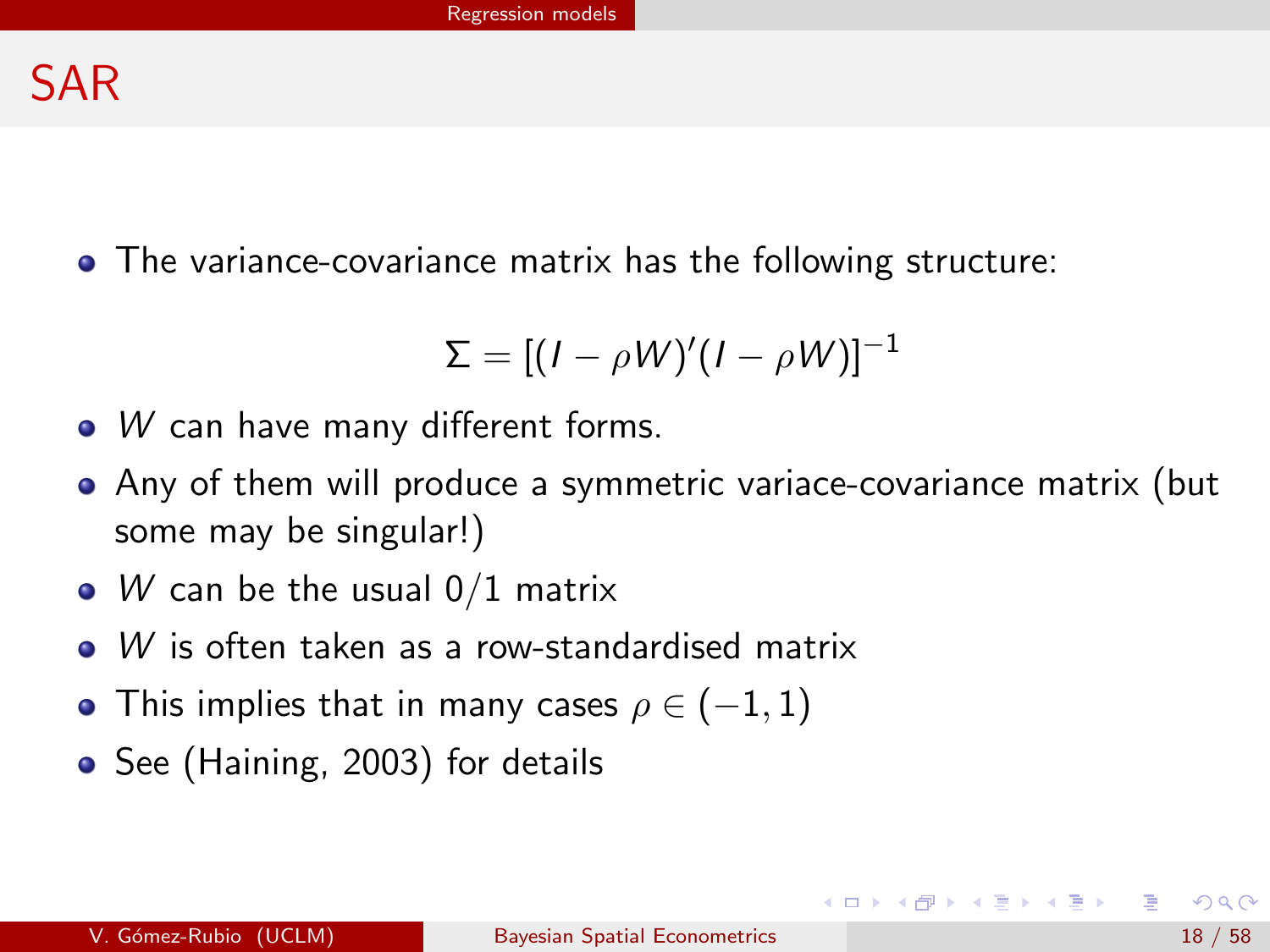The variance-covariance matrix has the following structure:

$$
\Sigma = (I - \rho W)^{-1}
$$

- $\bullet$  In order to have a valid variance covariance matrix W must be symmetric
- W is often taken as a binary matrix
- **If**  $\rho = 1$  we have an intrinsic CAR model but then  $\Sigma$  is singular
- Fitting this model will require the use of a generalized inverse
- Seldom a problem if you are Bayesian!!

イロト イ押ト イヨト イヨトー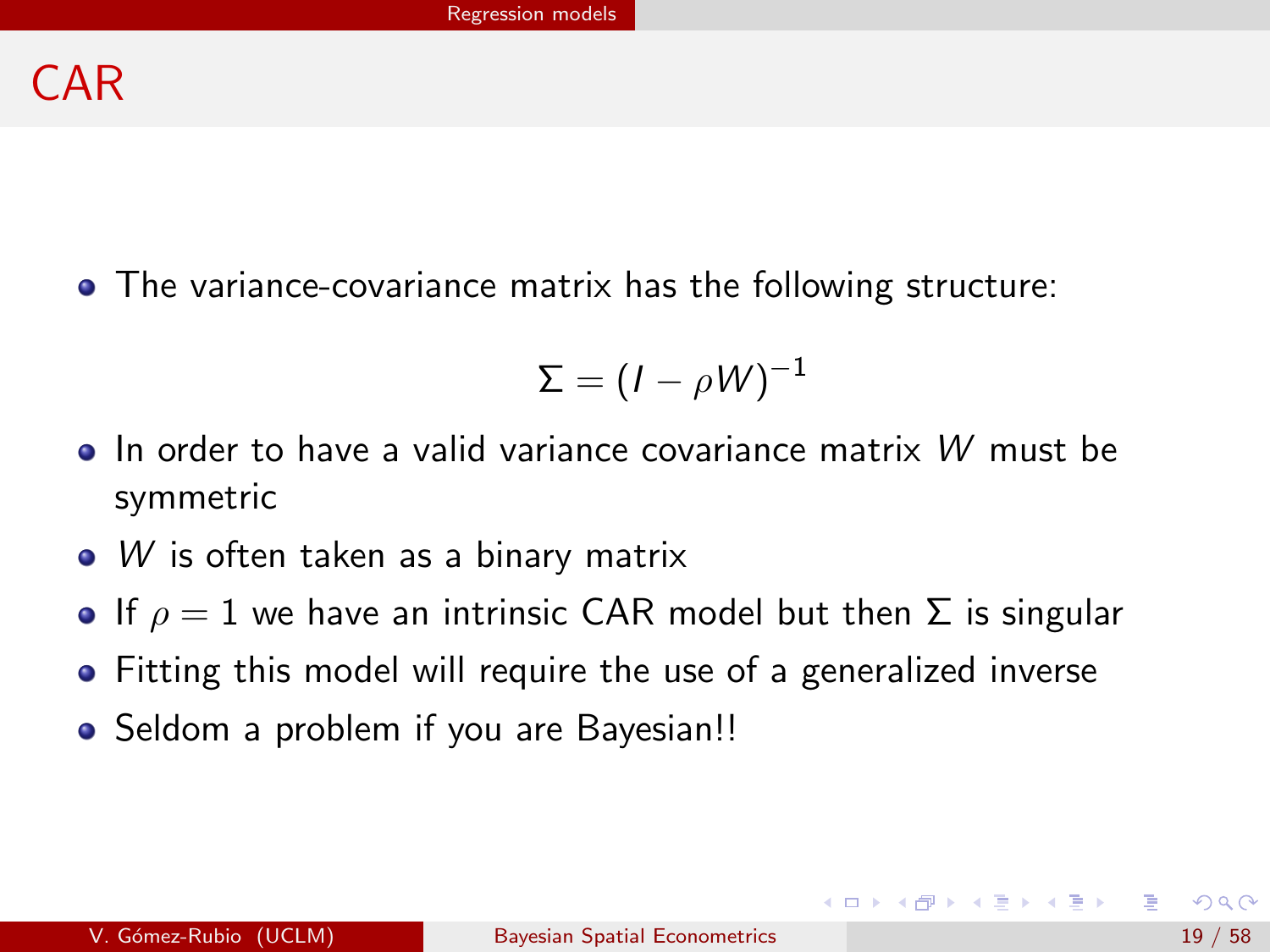# Spatial Econometrics Models

- Slightly different approach to spatial modelling
- Instead of using latent effects, spatial dependence is modelled explicitly
- Autoregressive models are used to make the response variable to depend on the values at its neighbours

<span id="page-19-0"></span> $A \oplus A \rightarrow A \oplus A \rightarrow A \oplus A$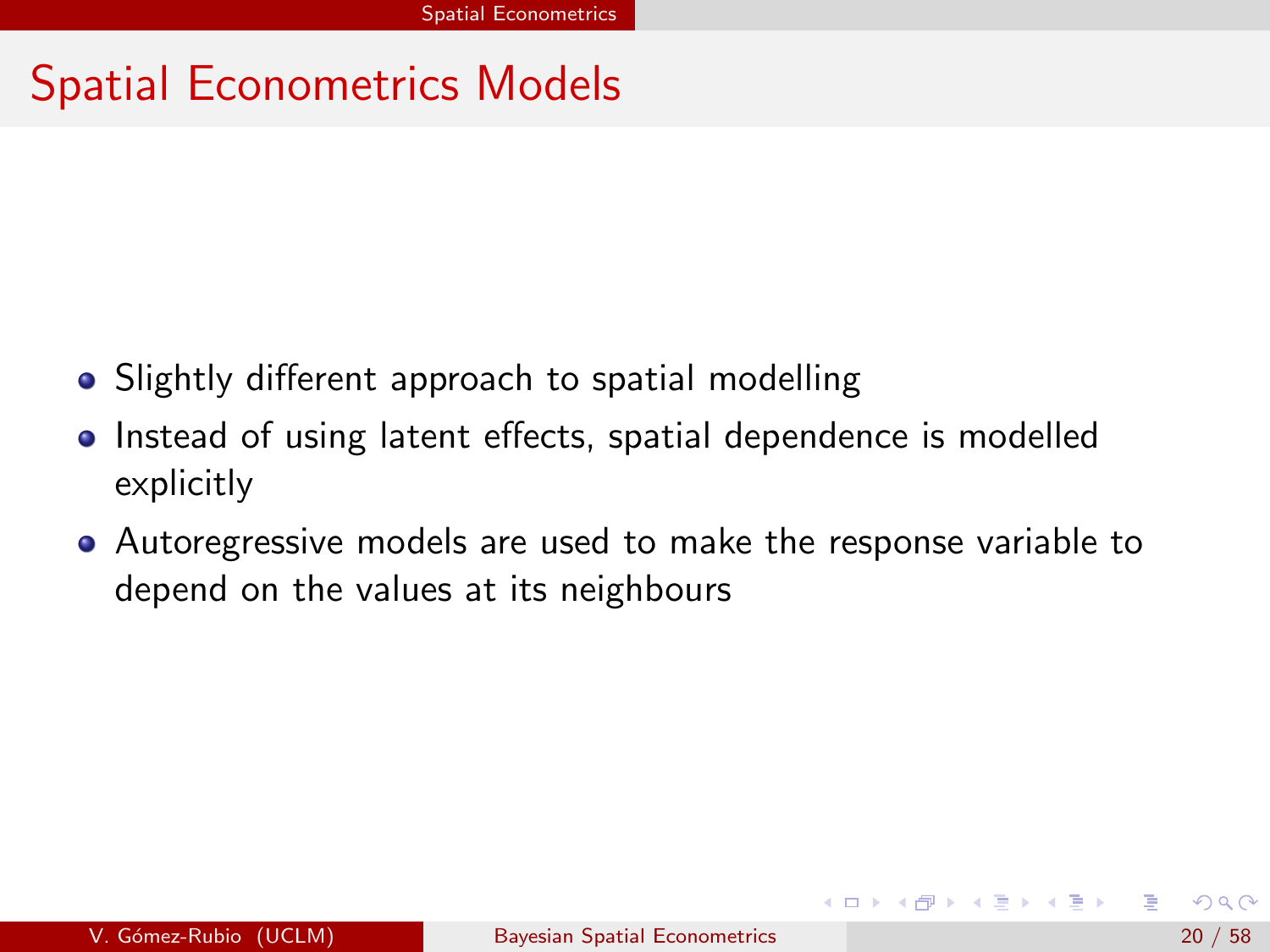#### Spatial autoregressive models

• Autoregression on the response term

$$
y = \rho W y + \alpha + e; \ e \sim N(0, \sigma^2 I)
$$

• Autoregression on the error term

$$
y = \alpha + u; u = \rho W u + e; e \sim N(0, \sigma^2 I)
$$

- $\bullet$   $\rho$  measures spatial dependence
- If  $\rho = 0$  there is no spatial dependence

 $($  ロ )  $($  何 )  $($  ミ )  $)$   $($  コ  $)$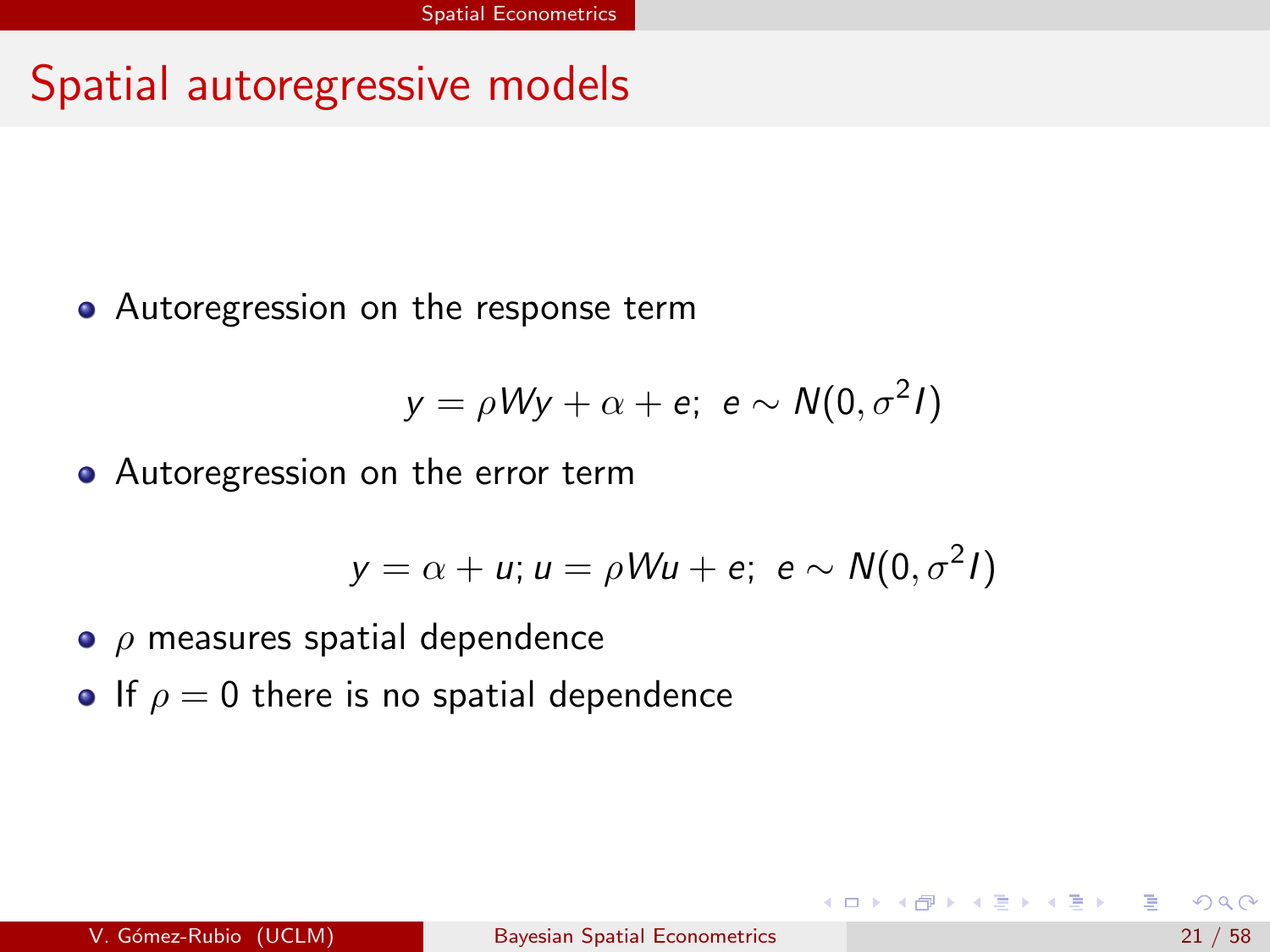# Regression models on the response

$$
y = \alpha + \rho Wy + e; \ e \sim N(0, \sigma^2 I)
$$

$$
y = (I - \rho W)^{-1}(\alpha + e); \ e \sim N(0, \sigma^2 I)
$$

$$
y = (I - \rho W)^{-1} \alpha + \varepsilon; \ \varepsilon \sim N(0, \sigma^2 [(I - \rho W')(I - \rho W)]^{-1})
$$

造

イロト イ部 トイモト イモト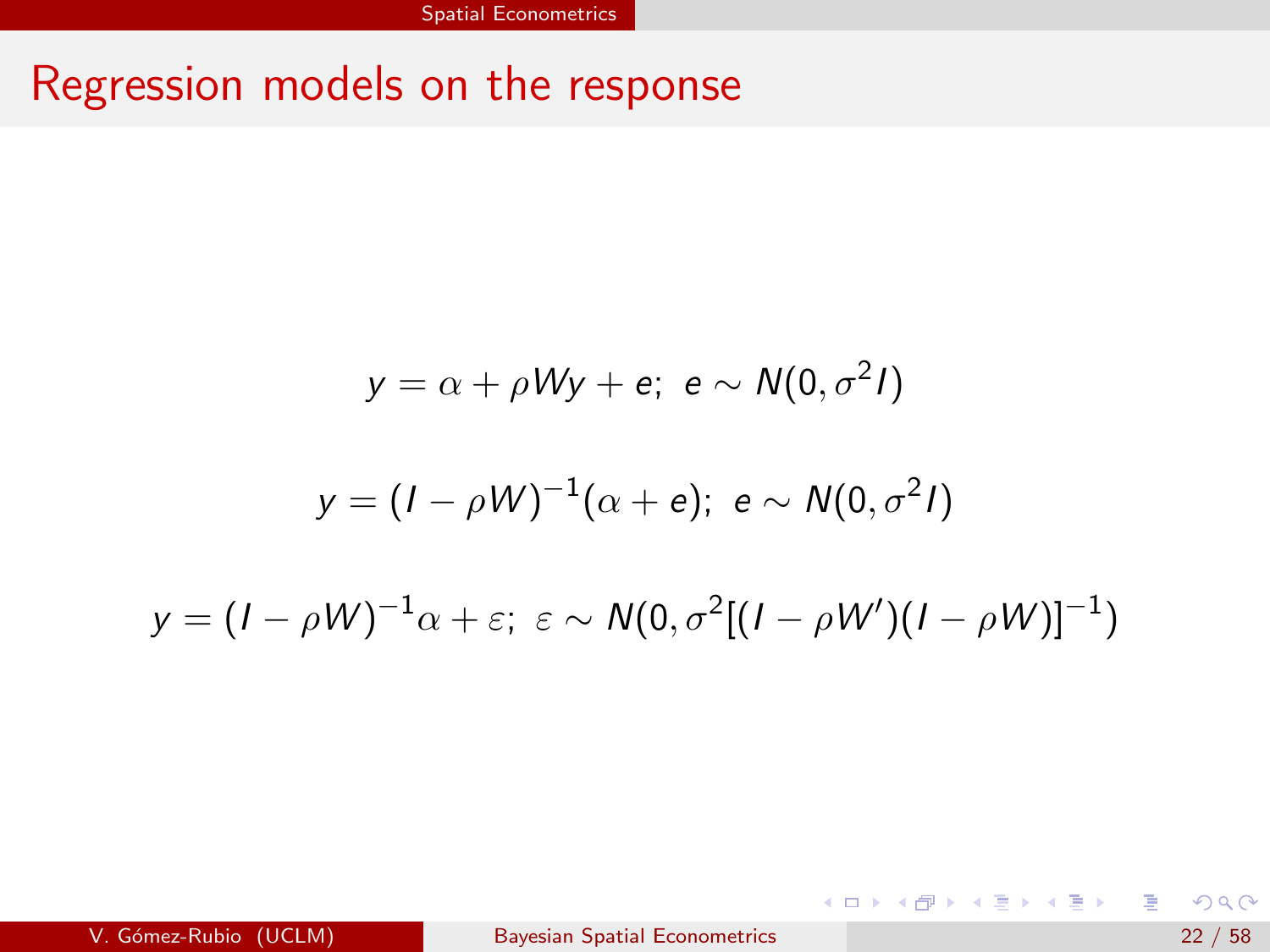# Regression models on the error term

$$
y = \alpha + u; u = Wu + \varepsilon; \ \varepsilon \sim N(0, \sigma^2 I)
$$

$$
y = \alpha + u; u = (I - \rho W)^{-1} \varepsilon; \ \varepsilon \sim N(0, \sigma^2 I)
$$

$$
y = \alpha + u; u \sim N(0, \sigma^2 [(I - \rho W')(I - \rho W)]^{-1})
$$

重

イロメ イ母メ イヨメ イヨメー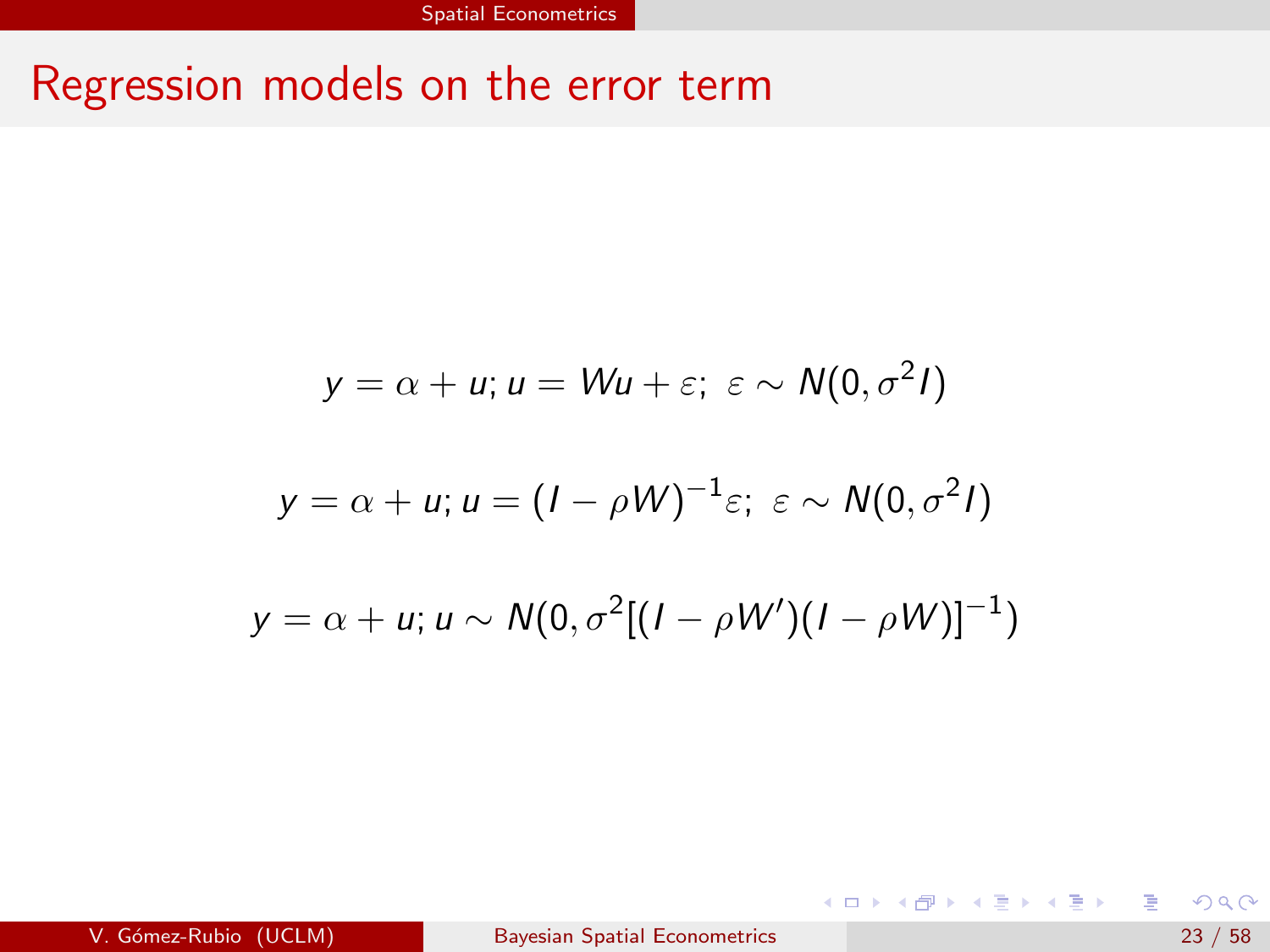# Simultaneous Autoregresive Model (SEM)

- This model includes covariates
- Autoregressive on the error term

$$
y = X\beta + u; u = \rho W u + e; e \sim N(0, \sigma^2)
$$

$$
y = X\beta + \varepsilon; \varepsilon \sim N(0, \sigma^2(I - \rho W)^{-1}(I - \rho W')^{-1})
$$

э

 $\mathcal{A} \oplus \mathcal{B}$  and  $\mathcal{A} \oplus \mathcal{B}$  and  $\mathcal{B} \oplus \mathcal{B}$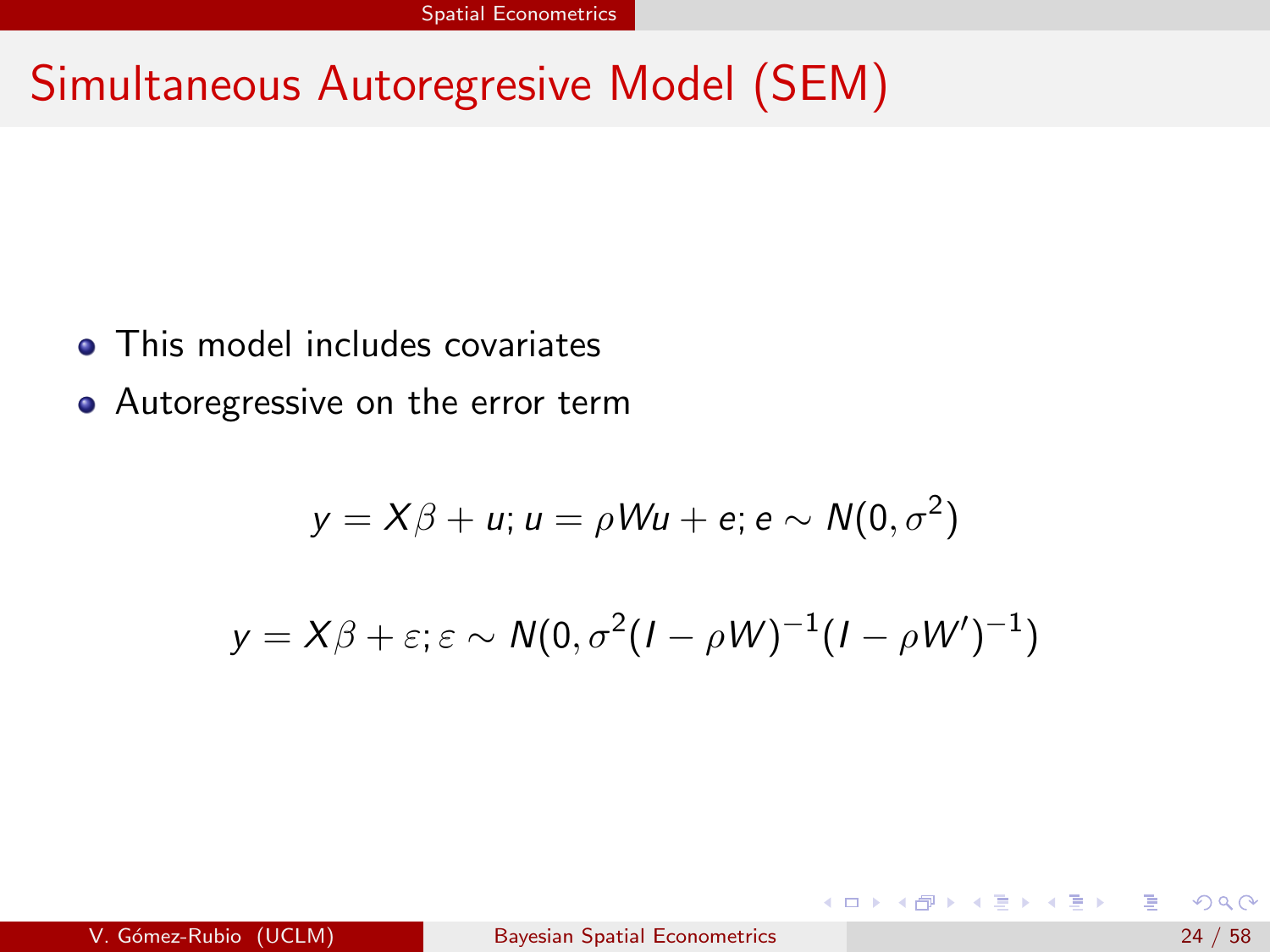# Spatial Lag Model (SLM)

- This model includes covariates
- Autoregressive on the response

$$
y = \rho W y + X \beta + e; e \sim N(0, \sigma^2)
$$

$$
y = (I - \rho W)^{-1} X \beta + \varepsilon; \ \varepsilon \sim N(0, \sigma^2 (I - \rho W)^{-1} (I - \rho W')^{-1})
$$

э

イロト イ押ト イヨト イヨト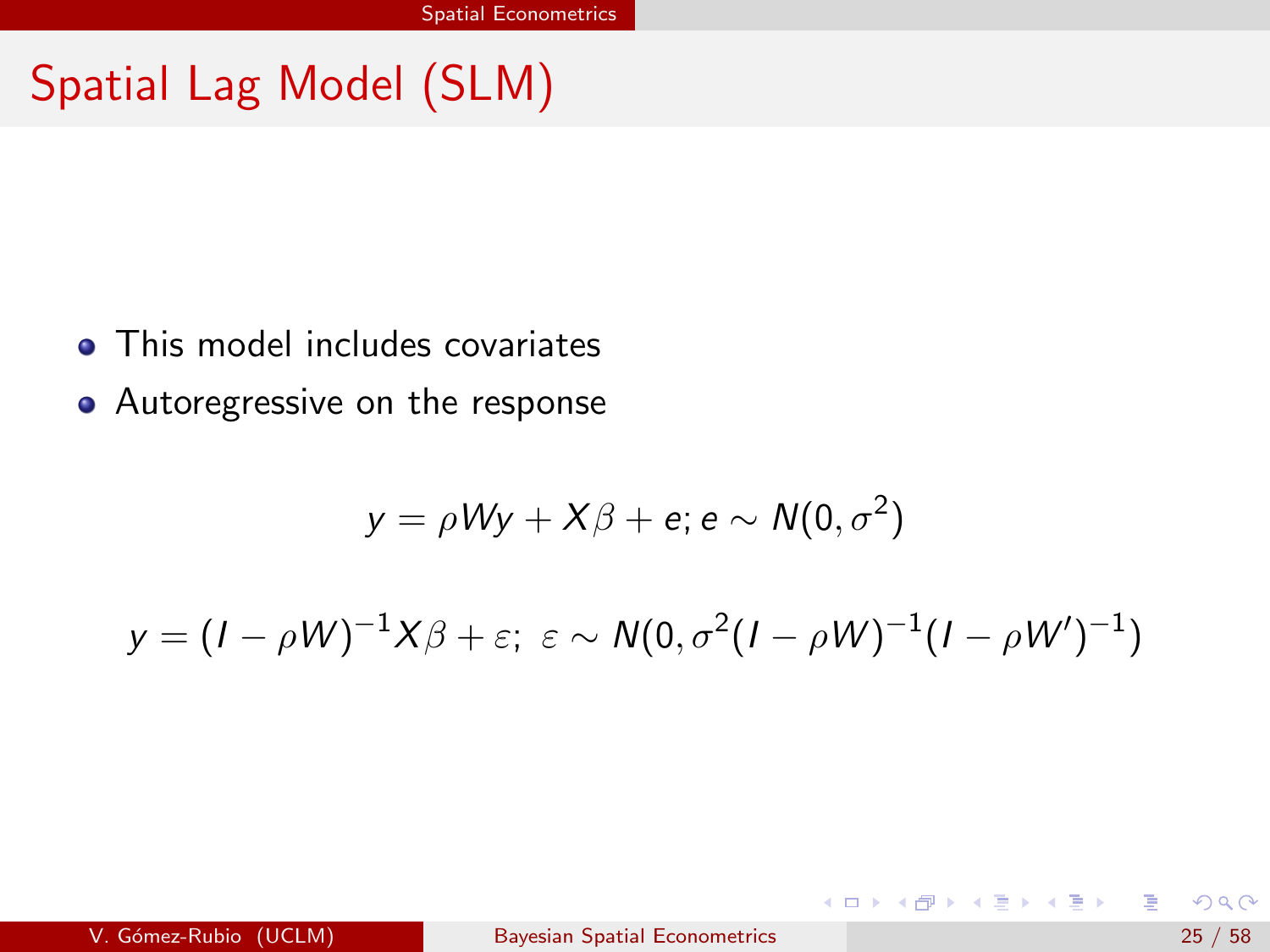# Spatial Durbin Model (SDM)

- This model includes covariates
- Autoregressive on the response
- $\bullet$  In addion, we include the lagged-covariates  $WX$  as another extra term in the regression

$$
y = \rho Wy + X\beta + WX\gamma + e = [X, WX][\beta, \gamma] + e; \; ; e \sim N(0, \sigma^2)
$$

$$
y = \rho Wy + XWXB + e; XWX = [X,WX]; B = [\beta, \gamma]
$$

$$
y = (I - \rho W)^{-1}XWX \mathcal{B} + \varepsilon; \ \varepsilon \sim N(0, \sigma^2(I - \rho W)^{-1}(I - \rho W')^{-1})
$$

 $\mathcal{A} \oplus \mathcal{B}$  and  $\mathcal{A} \oplus \mathcal{B}$  and  $\mathcal{B} \oplus \mathcal{B}$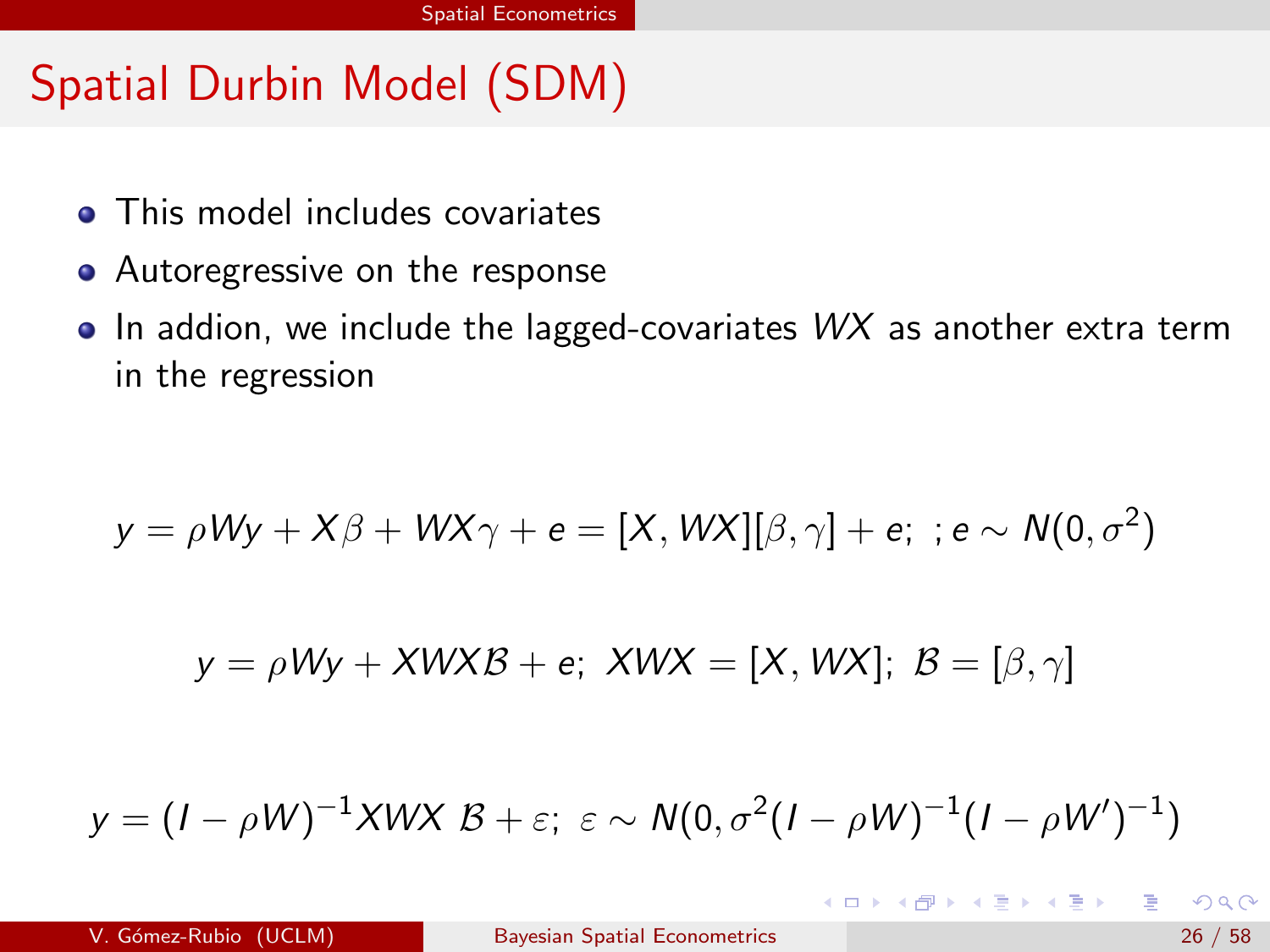#### Probit models

- LeSage et al. (2011) use a non-Guassian model for the probability of reopening a business in the aftermath of hurricane Katrina in New Orleans.
- A non-linear link function is used between the response  $y (=0/1)$  and a latent variable  $y^*$  which represents (unobserved) net profits.
- $y^*$  is modelled with a SLM
- Other models (SEM, SDM) could be used for the latent variable  $y^*$
- Note also that a GLM can be fit to this data

K ロ ▶ K 御 ▶ K 君 ▶ K 君 ▶ ...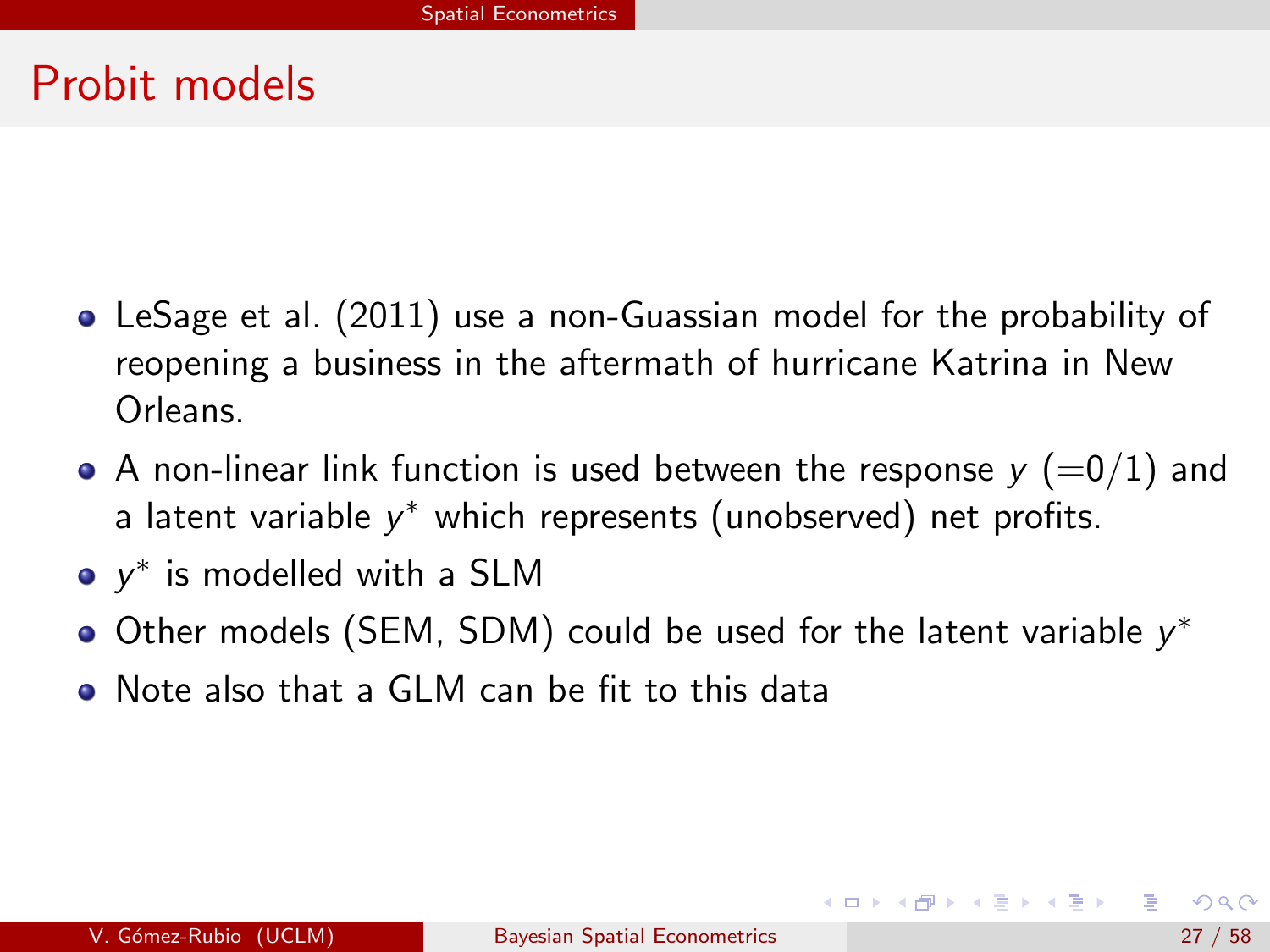#### Software

- **The Spatial Econometrics Toolbox** (<http://www.spatial-econometrics.com/>) provides Matlab code to fit a wealth of Spatial Econometrics models
- The R software provides number of functions to fit LMs, LMMs, GLMs and GLMMs
- The spdep package implements some functions for spatial econometrics. In particular, it includes functions to fit SEM, SLM and SDM
- Other generic software packages can be used to fit some of the models presented so far

イロト イ押ト イヨト イヨトー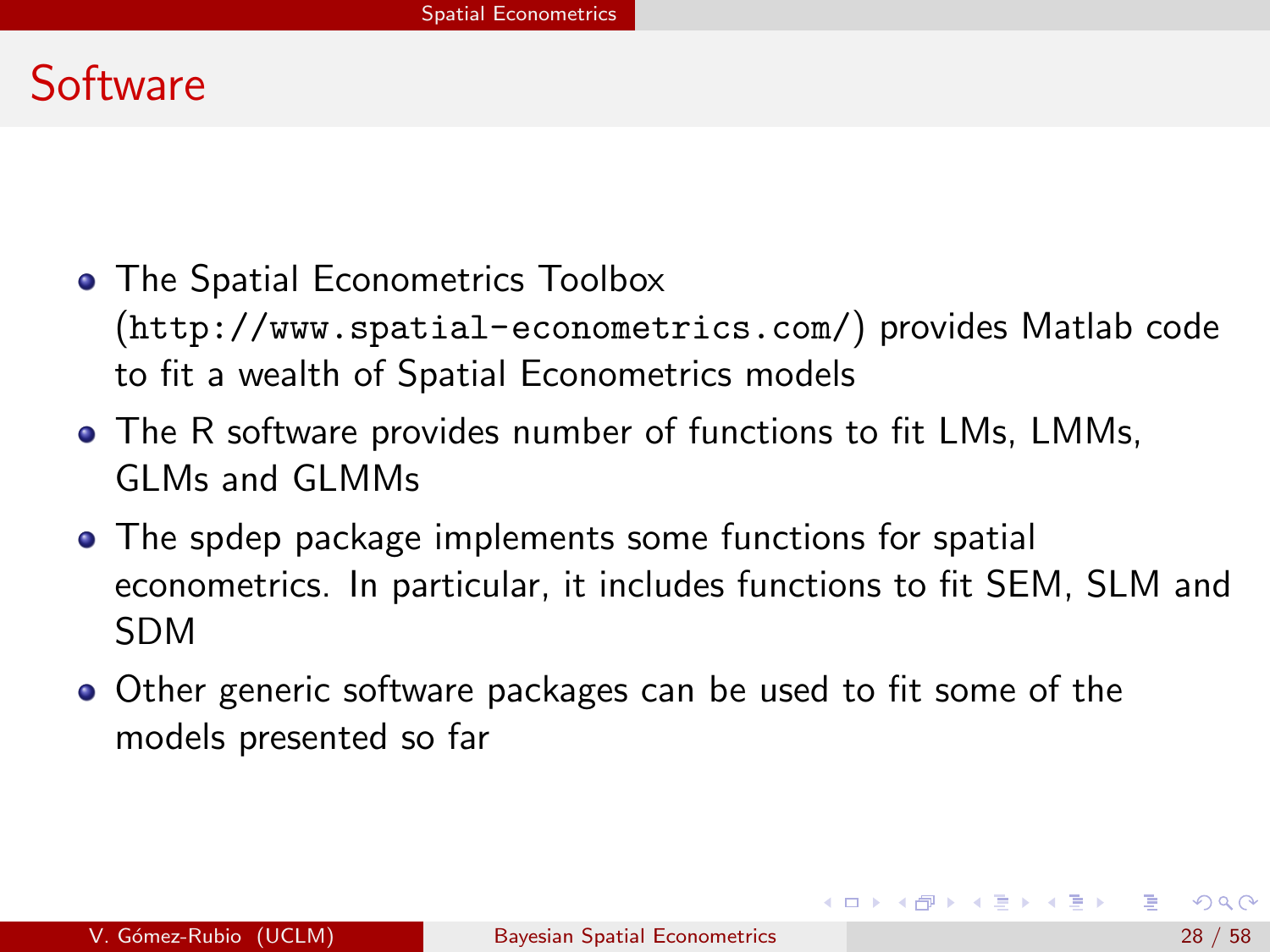# Bayes Inference for Spatial Models

• Bayesian inference is based on Bayes' rule to compute the probability of the parameters in the model  $(\theta)$  given the observed data  $(y)$ :

$$
\pi(\theta|y) = \frac{\pi(y|\theta)\pi(\theta)}{\pi(y)}
$$

- $\pi(y|\theta)$  is the likelihood of the model
- $\bullet \pi(\theta)$  is the prior distribution of the parameters in the model
- $\sigma$   $\pi(y)$  is a normalising constant that is often ignored
- In spatial statistics, the prior distribution of the random effects can be used to encode spatial dependence
- Vague priors are often used for most parameters in the model

<span id="page-28-0"></span> $\left\{ \begin{array}{ccc} \square & \times & \square & \times & \times \end{array} \right.$  and  $\left\{ \begin{array}{ccc} \square & \times & \times & \square & \times \end{array} \right.$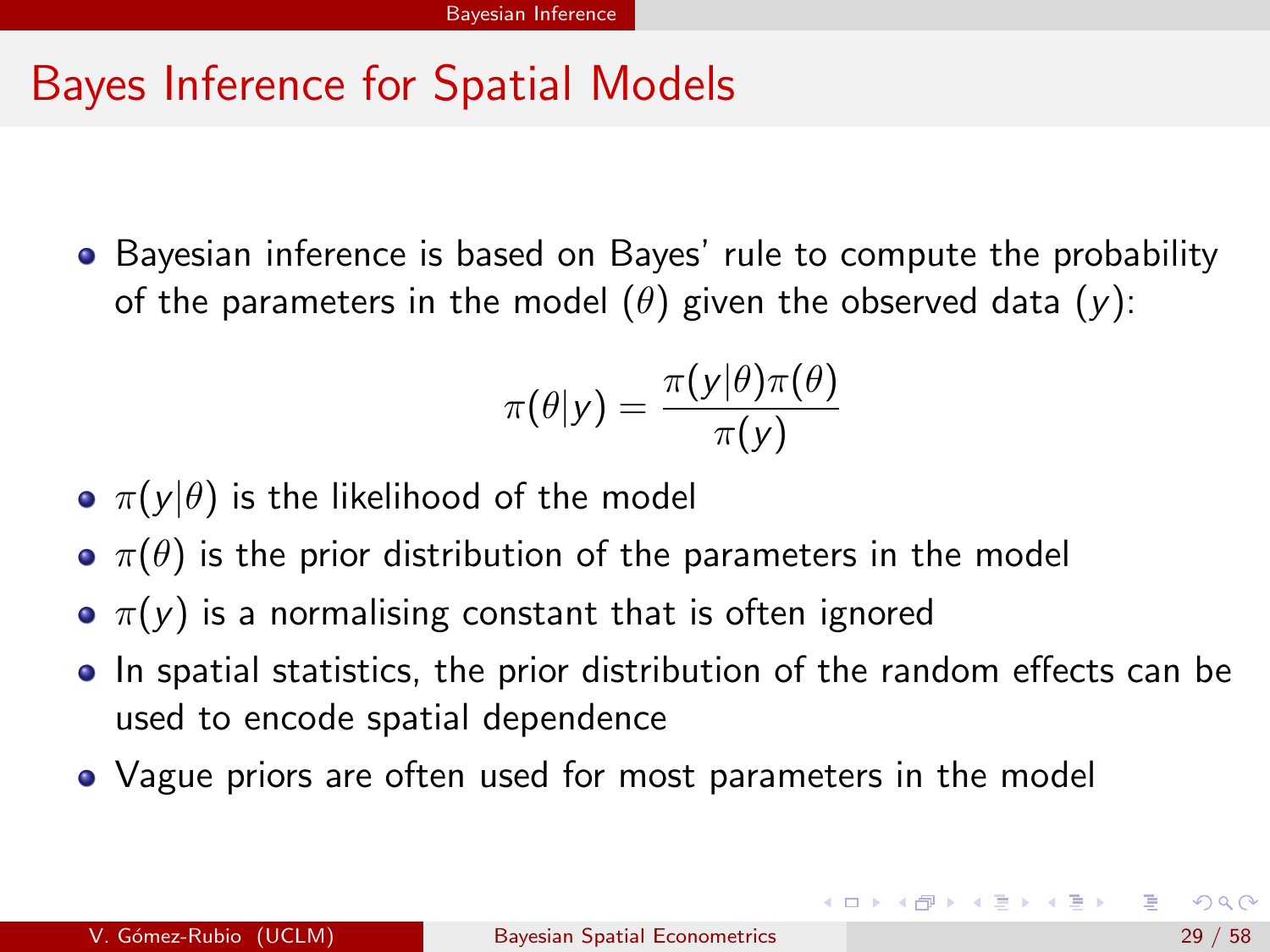# Overview of Bayesian inference

- The aim is computing the (multivarite) posterior probability of  $\theta$
- Given that  $\pi(\theta|y)$  is a probability distribution, all statements are made in terms of probabilities
- Bayesian inference is 'exact'
- Obtaining  $\pi(\theta|y)$  is usually hard
- However, irecent' computational approaches have made Bayesian inference easier

イロト イ押ト イヨト イヨトー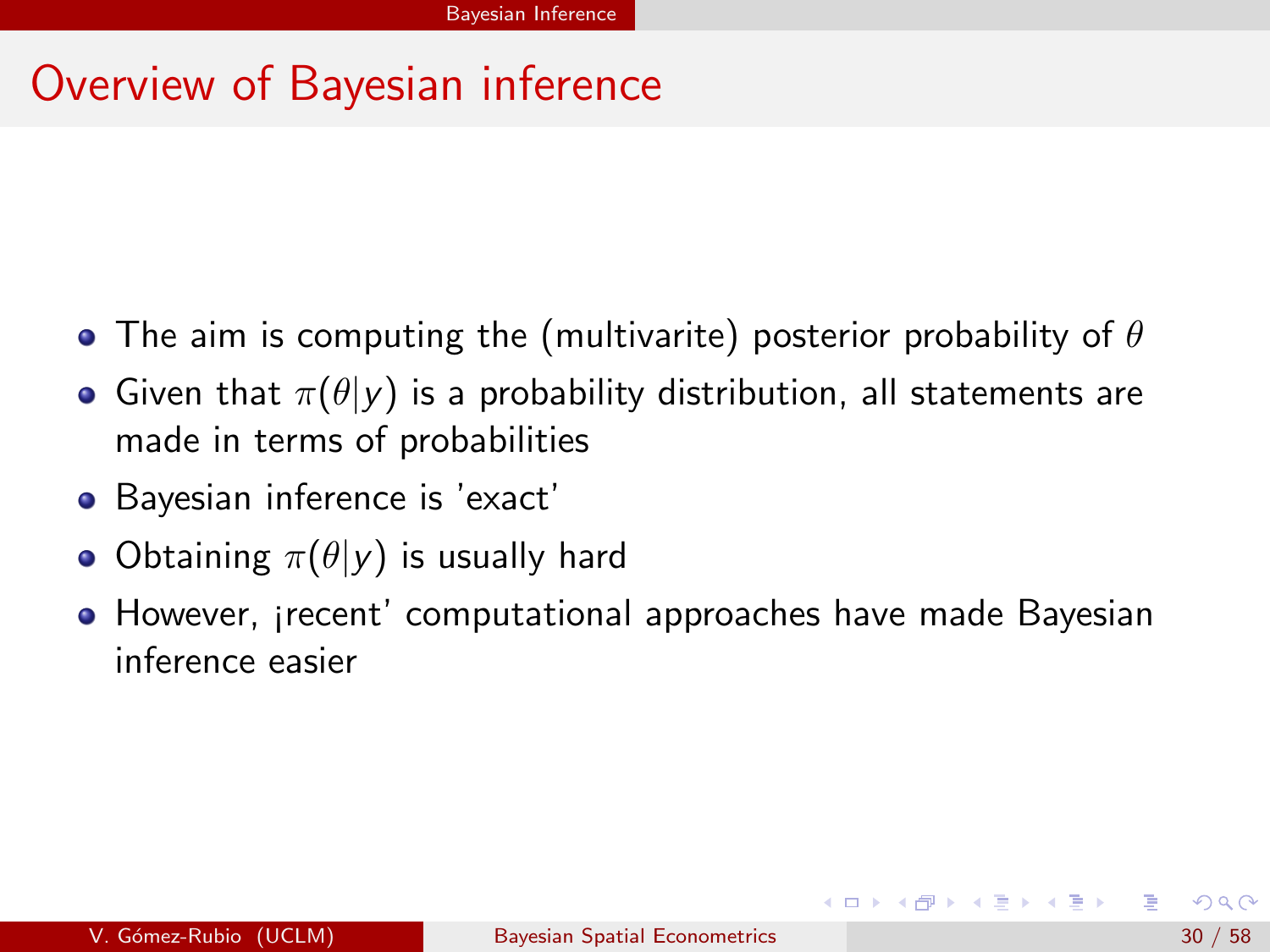# Model fitting and computational issues

- Fitting a Bayesian model means computing  $\pi(\theta|\mathbf{v})$
- $\bullet$   $\theta$  contains all parameters in the model and, possibly, other derived quantities
- For example, we could compute posterior probabilities of linear predictors, random effects, sums of random effects, etc.
- Depending on the likelihood and the prior distribution computing  $\pi(\theta|\mathsf{y})$  can be very difficult
- In the last 20-30 years some computational approaches have been proposed to estimate  $\pi(\theta|y)$  with Monte Carlo methods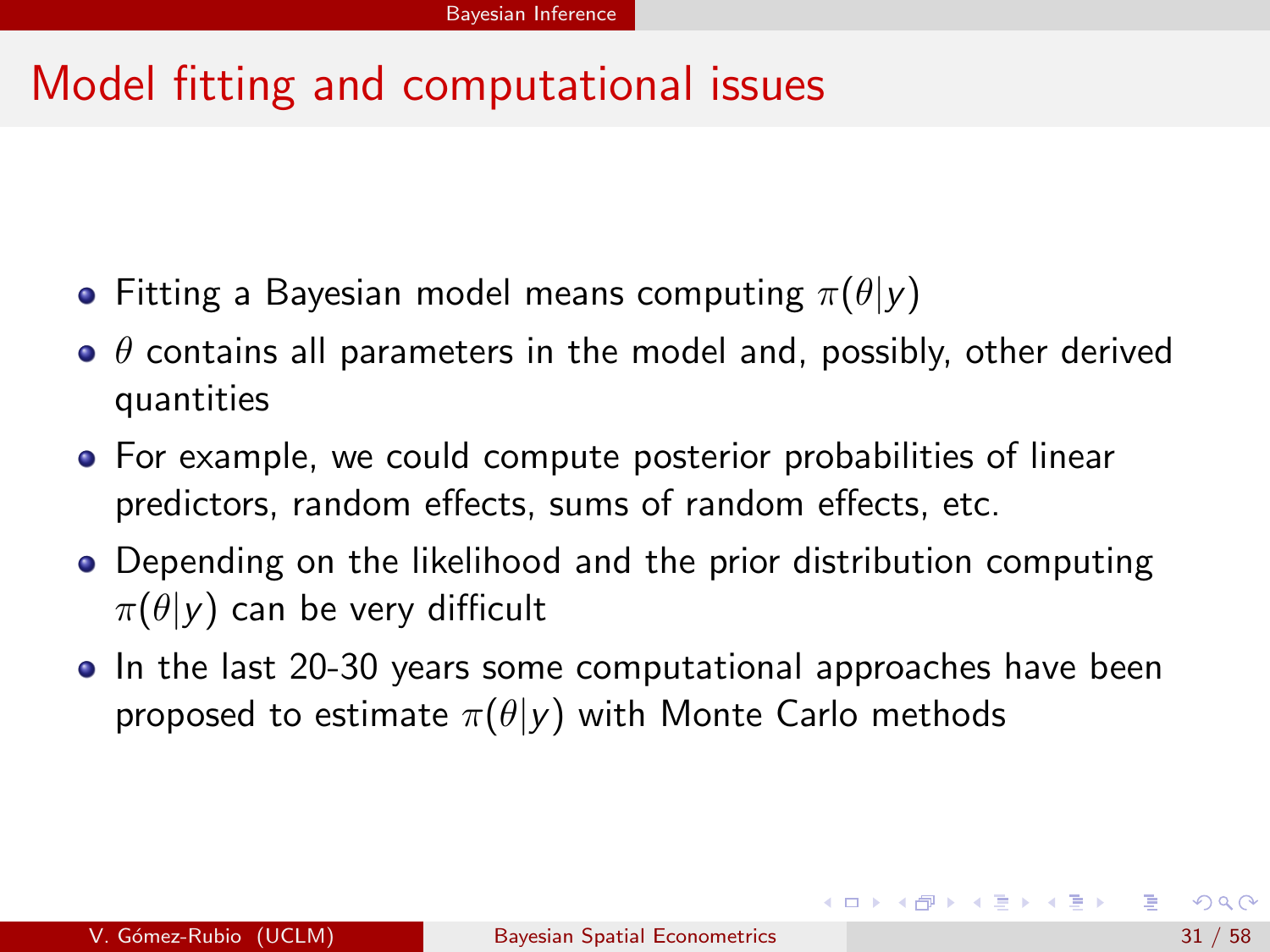#### Markov Chain Monte Carlo

- MCMC is a family of algorithms to obtain draws from the posterior distribution
- In all cases, a starting point is chosen to start the simulation
- At every iteration  $k$  we draw a sample of the model parameters  $\hat{\theta}^{(k)}_i$ i using a particular rule
- After a number of iterations (burn-in period) the algorithm is in fact sampling from  $\pi(\theta|\mathbf{v})$
- The iterations generated during the burn-in period are discarded
- A large number of simulations is generated and the posterior distribution is estimated from these samples
- Summary statistics for the model parameters can be easily computed from the simulations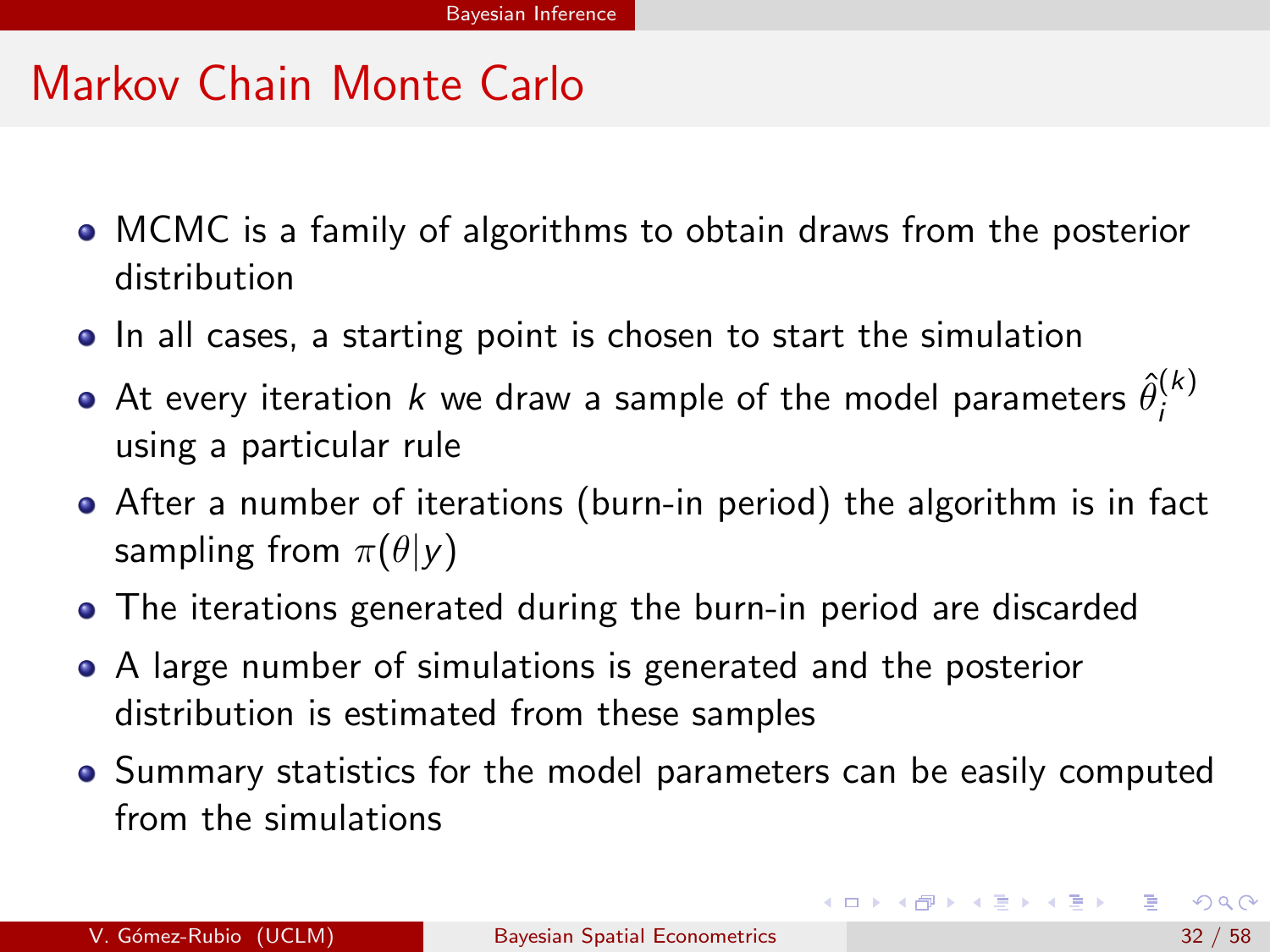# Metropolis-Hasting Sampling

- Generic algorithm to sample from any probablity density  $f(y)$
- A candidate-generating probability density  $q(v|u)$  is required for every parameter in the model
- This will give us the probabilities of sampling  $\nu$  given that we are at  $\nu$
- We draw a value from this density
- This new value is only accepted with a certain probability, which is

$$
\min\{1,\frac{\pi(v|y)q(u|v)}{\pi(u|y)q(v|u)}\}
$$

Note that

$$
\frac{\pi(v|y)q(u|v)}{\pi(u|y)q(v|u)} = \frac{\pi(y|v)\pi(v)q(u|v)}{\pi(y|u)\pi(u)q(v|u)}
$$

and that the probability can be computed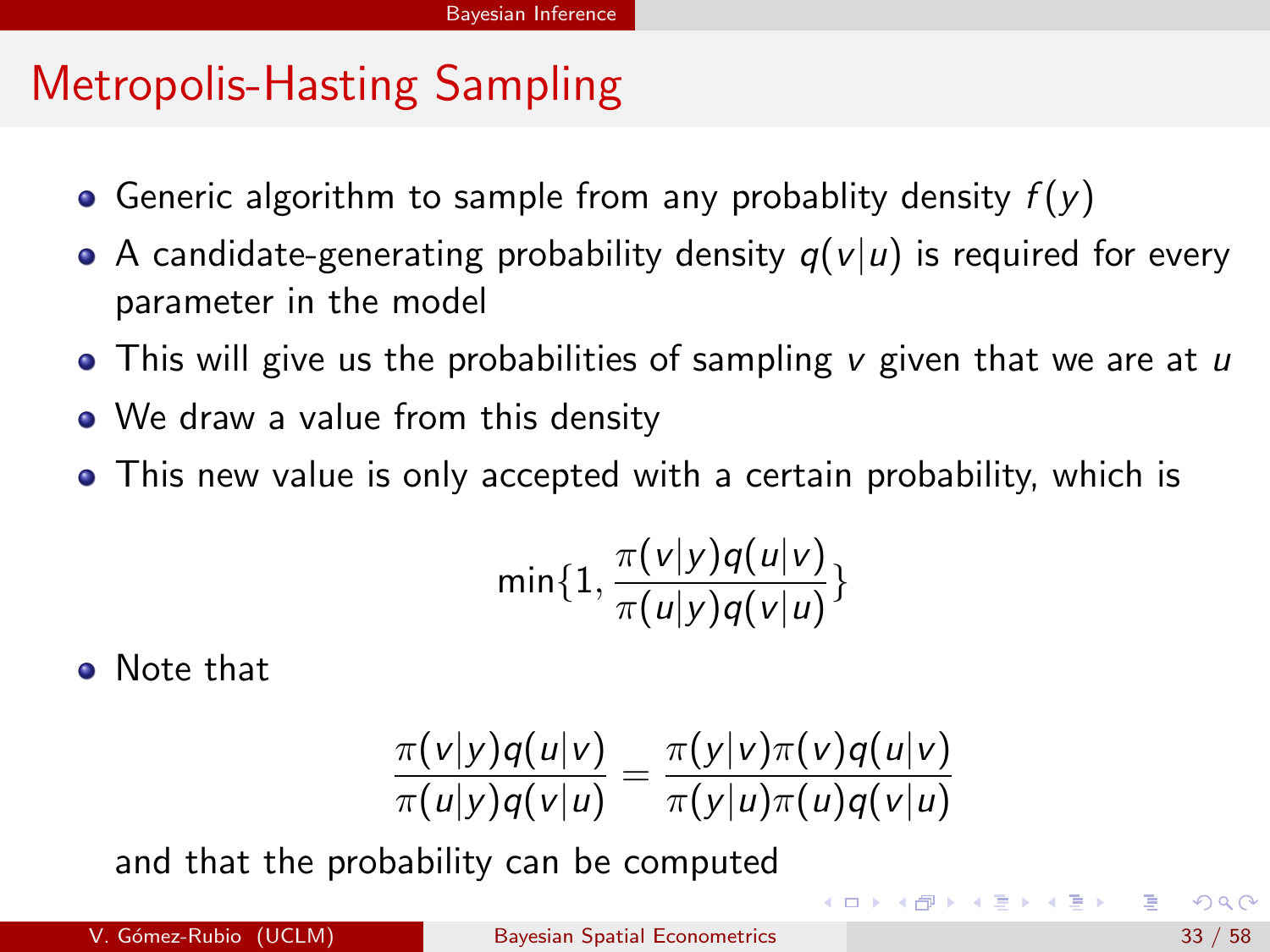# Gibbs Sampling

- **•** Particular case of Metropolis-Hastings algorithm
- The proposal distribution is the conditional distribution given the :

$$
\pi(\theta_i^{(k+1)} | \theta_1^{(k+1)}, \ldots, \theta_{i-1}^{(k+1)}, \theta_{i+1}^{(k)}, \ldots, \theta_N^{(k)})
$$

- This ensures that the acceptance probability is always 1
- This means that we always accept a new candidate point, i.e., "we always move to a new point"
- Sampling from the conditional probability distribution is usually very easy

イロト イ押ト イヨト イヨトー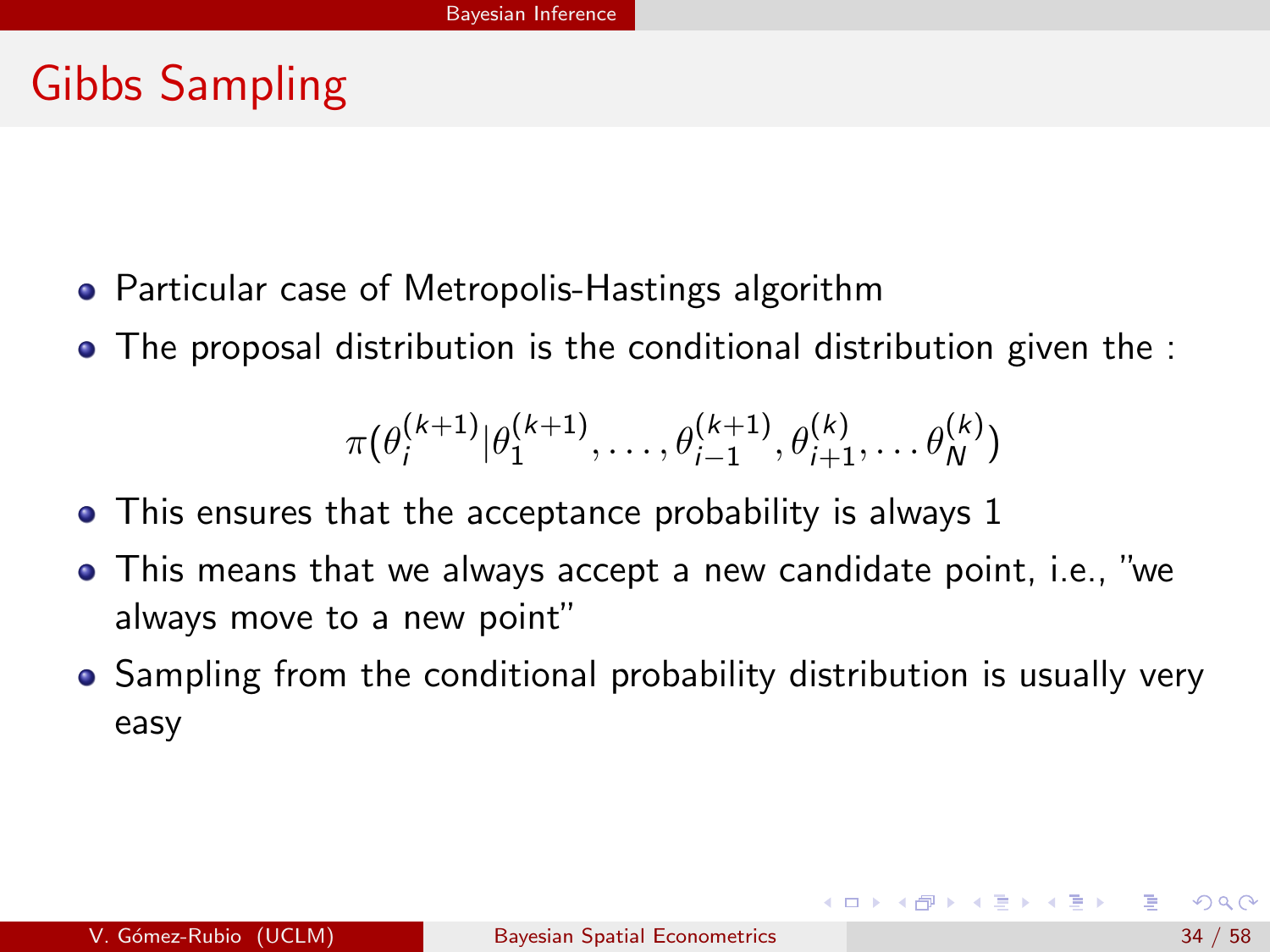#### Inference with MCMC

- MCMC provides simulations from the ensemble of model parameters, i.e., a multivariate distribution
- This will allow us to estimate the joint posterior distribution
- However, we may be interested in a single parameter or a subset of the parameters
- Inference for this subset of parameters can be done by simply ignoring the samples for the other parameters
- Using the samples it is possible to compute the posterior distribution of any function on the model parameters
- MCMC may require lots of simulations to make valid inference
- Also, we must check that the burn-in period has ended, i.e., we have reached the posterior distribution

G.

イロト イ押 トイヨ トイヨ トー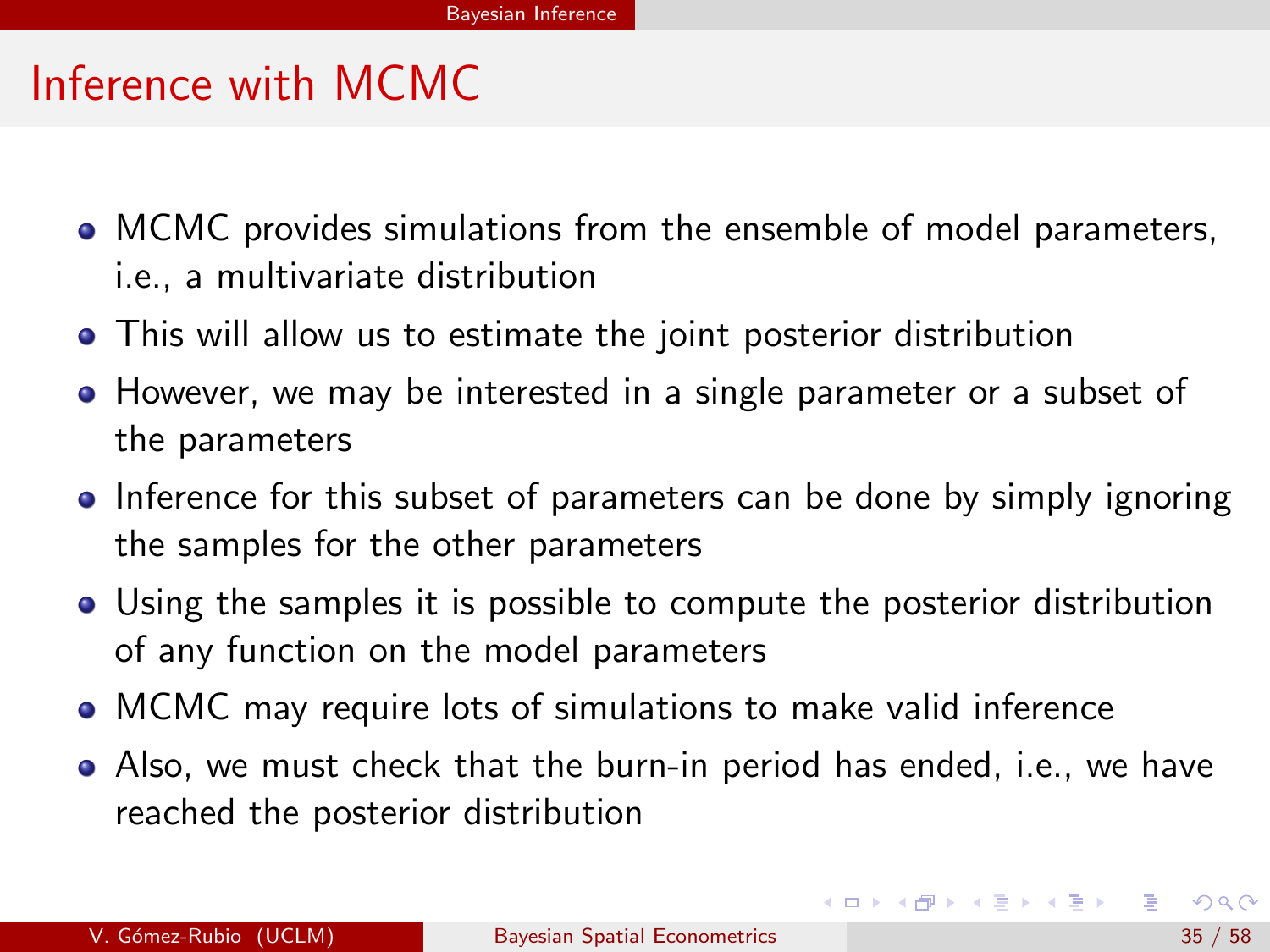- Sometimes we only need marginal inference on some parameters, *i.e.*, we need  $\pi(\theta_i|y)$
- Rue et al. (2009) propose a way of approximating the marginal distributions
- Now we are dealing with dealing with (many) univariate distributions
- This is computationally faster because numerical integration techniques are used instead of Monte Carlo sampling

<span id="page-35-0"></span>イロト イ押ト イヨト イヨトー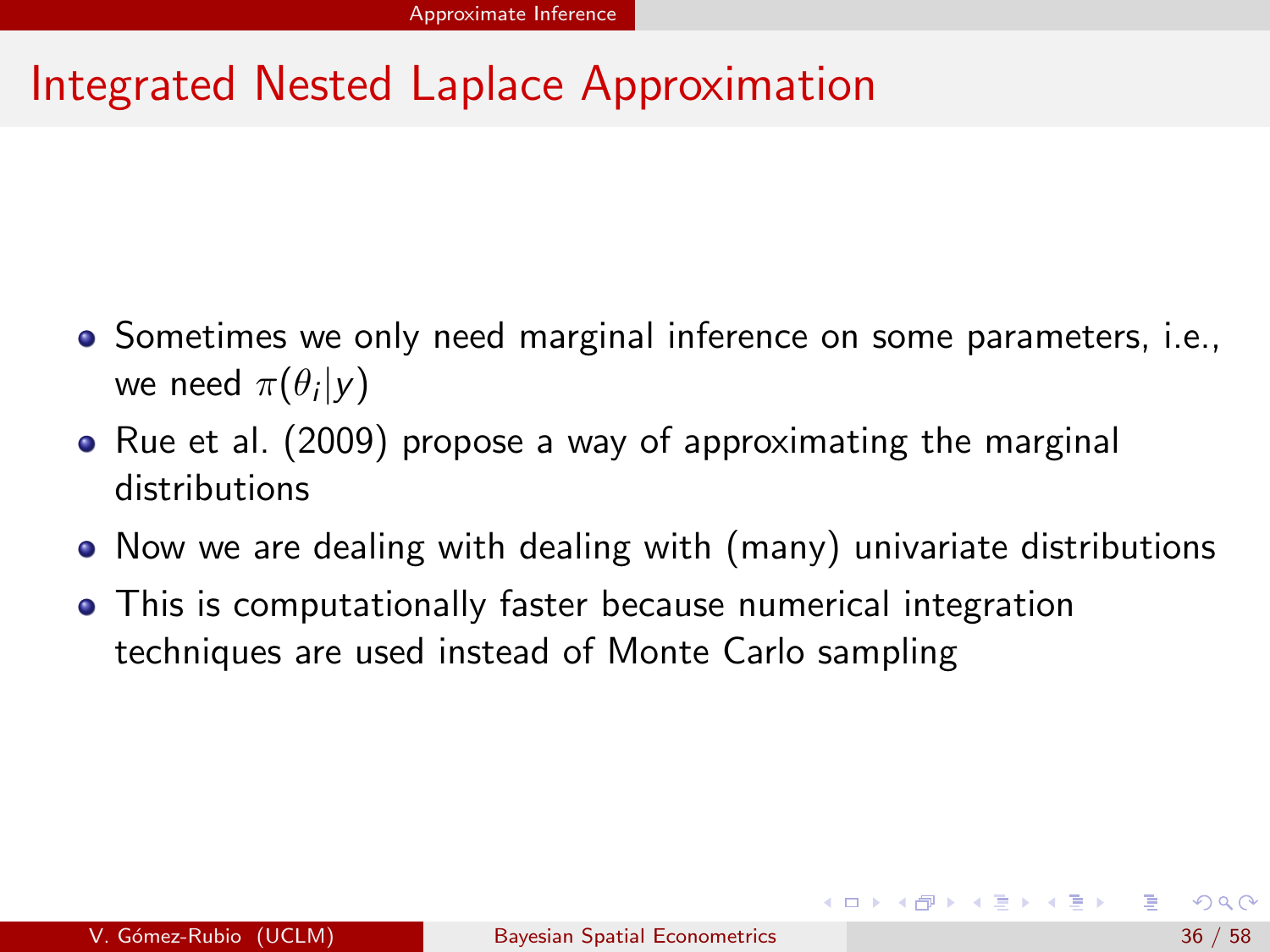- We assume that observations y are independent given x (latent effects) and  $\theta = (\theta_1, \theta_2)$  (two sets of hyperparameters)
- **•** The model likelihood can be written down as

$$
\pi(\mathbf{y}|\mathbf{x},\theta) = \prod_{i \in \mathcal{I}} \pi(y_i|x_i,\theta)
$$

- $\mathsf{x}_i$  is the latent linear predictor  $\eta_i$  and other latent effects
- $\bullet$   $\mathcal I$  represents the indices of the observations (missing observations are not include here, for example)
- $\Theta \theta = (\theta_1, \theta_2)$  is a vector of hyperparameters for the likelihood and the distribution of the latent effects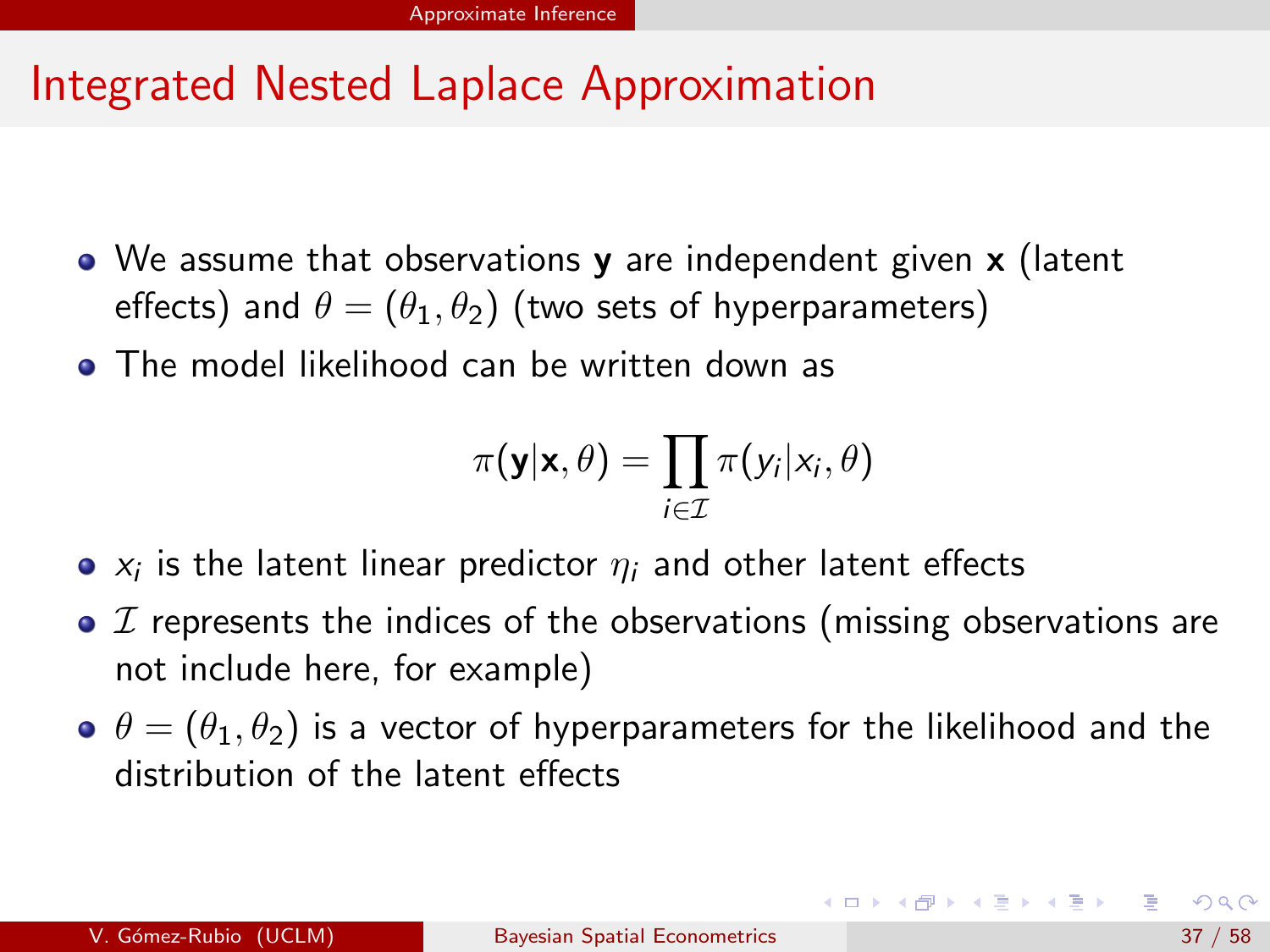- x is assumed to be distributed as a Gaussian Markov Random Field with precission matrix  $Q(\theta_2)$
- The posterior distribution of the model parameters and hyperparameters is:

$$
\pi(\mathbf{x}, \theta | \mathbf{y}) \propto \pi(\theta) \pi(\mathbf{x} | \theta) \prod_{i \in \mathcal{I}} \pi(y_i | x_i, \theta) \propto
$$

$$
\pi(\theta) |\mathbf{Q}(\theta)|^{n/2} \exp\{-\frac{1}{2} \mathbf{x}^T \mathbf{Q}(\theta) \mathbf{x} + \sum_{i \in \mathcal{I}} \log(\pi(y_i | x_i, \theta))\}
$$

 $\left\{ \left. \left( \left. \left| \Phi \right| \right. \right) \left. \left. \left( \left. \left| \Phi \right| \right. \right) \right| \right. \left. \left. \left( \left. \left| \Phi \right| \right) \right| \right. \right. \left. \left( \left. \left| \Phi \right| \right) \right| \right. \right. \left. \left( \left. \left| \Phi \right| \right) \right| \right. \right. \left. \left( \left. \left| \Phi \right| \right) \right| \right. \left. \left( \left. \left| \Phi \right| \right) \right| \right)$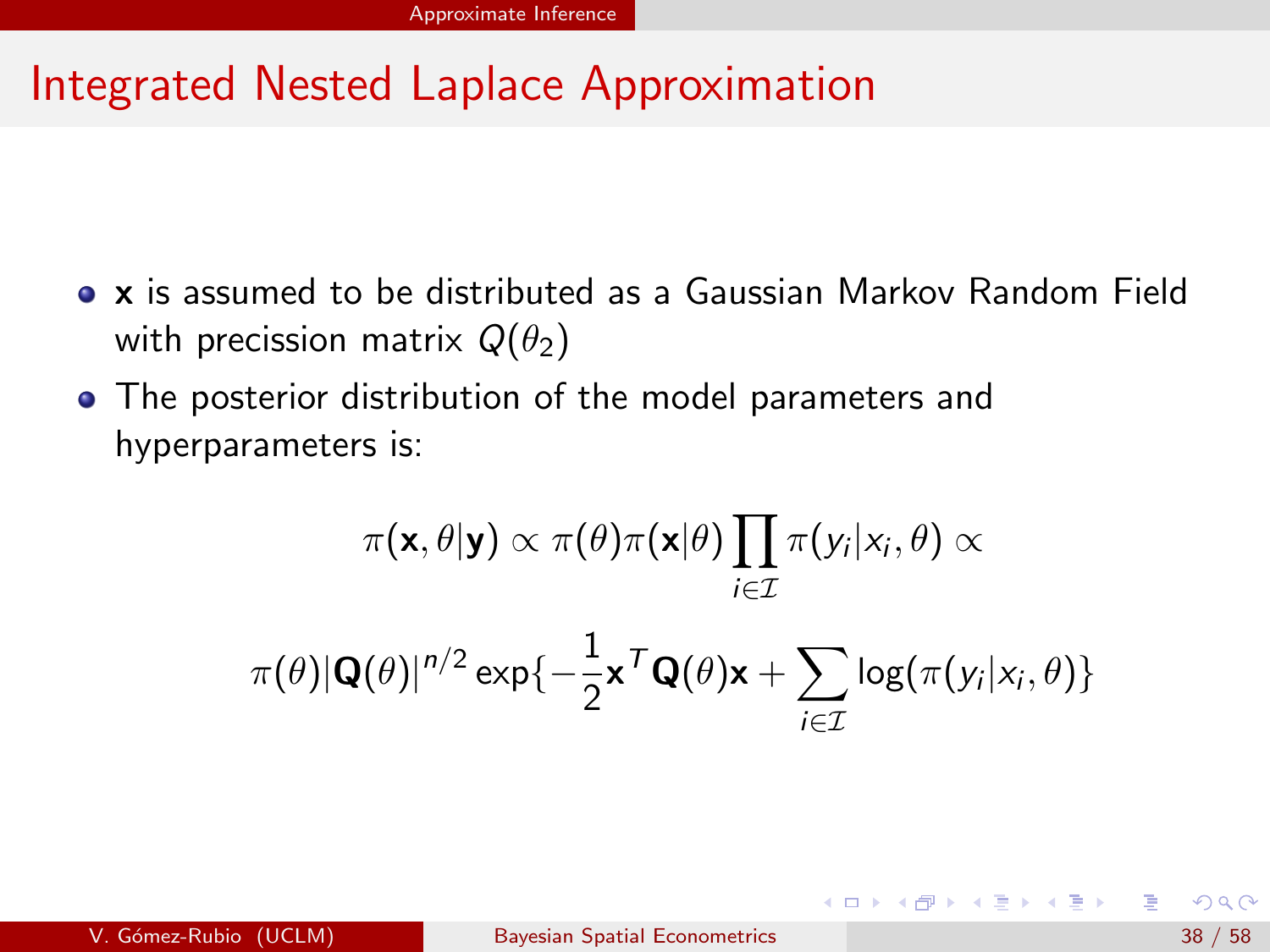The marginal distributions for the latent effects and hyper-parameters can be written as

$$
\pi(x_i|\mathbf{y}) \propto \int \pi(x_i|\theta, \mathbf{y}) \pi(\theta|\mathbf{y}) d\theta
$$

and

$$
\pi(\theta_j|\mathbf{y}) \propto \int \pi(\theta|\mathbf{y}) d\theta_{-j}
$$

э

イロト イ押ト イヨト イヨト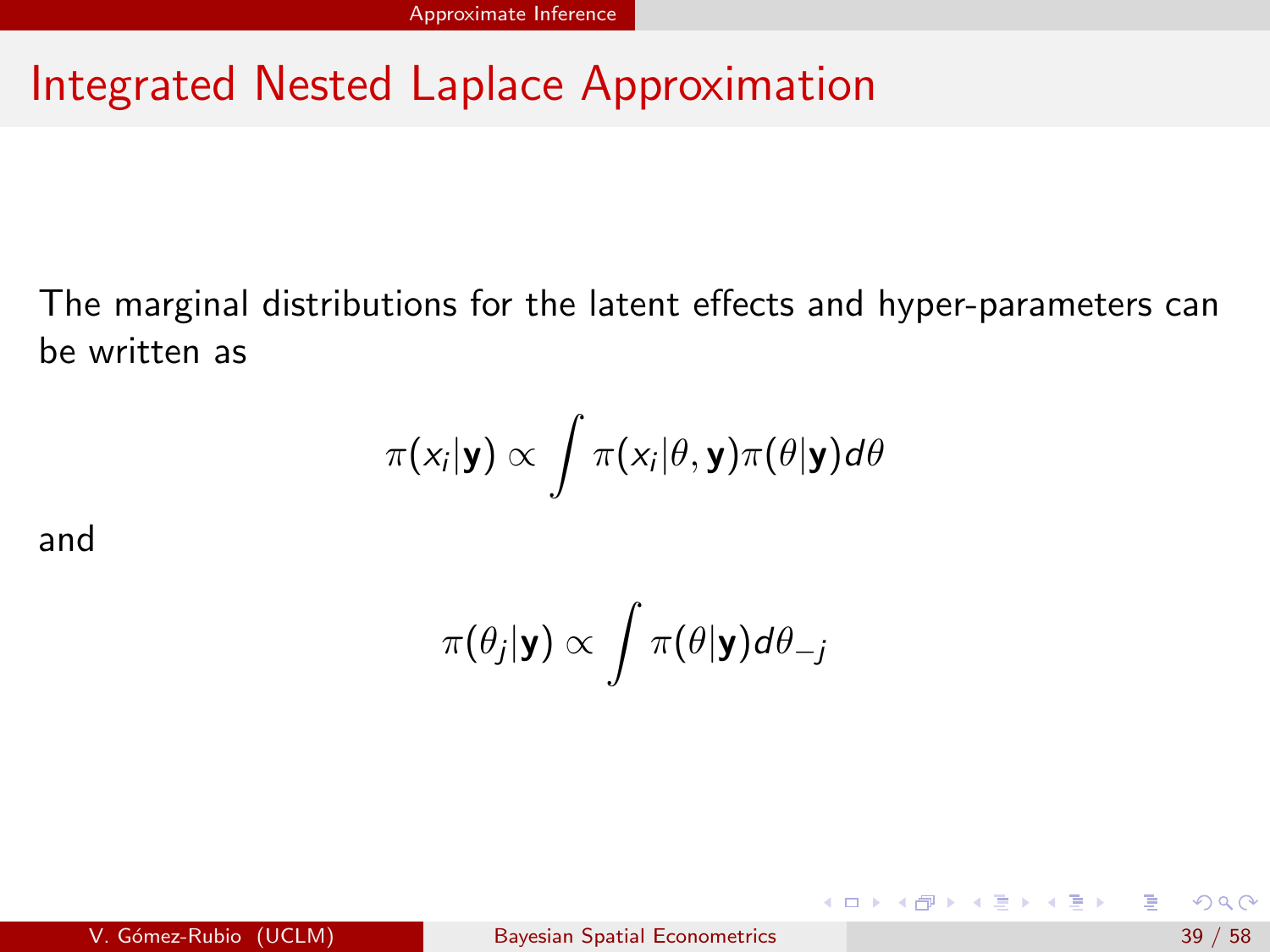Rue et al. (2009) provide a simple approximation to  $\pi(\theta|\mathbf{y})$ , denoted by  $\tilde{\pi}(\theta|\mathbf{y})$ , which is then used to compute the approximate marginal distribution of a latent parameter  $x_i$ :

$$
\tilde{\pi}(x_i|\mathbf{y}) = \sum_{k} \tilde{\pi}(x_i|\theta_k, \mathbf{y}) \times \tilde{\pi}(\theta_k|\mathbf{y}) \times \Delta_k
$$

 $\Delta_k$  are the weights of a particular vector of values  $\theta_k$  in a grid for the ensemble of hyperparameters .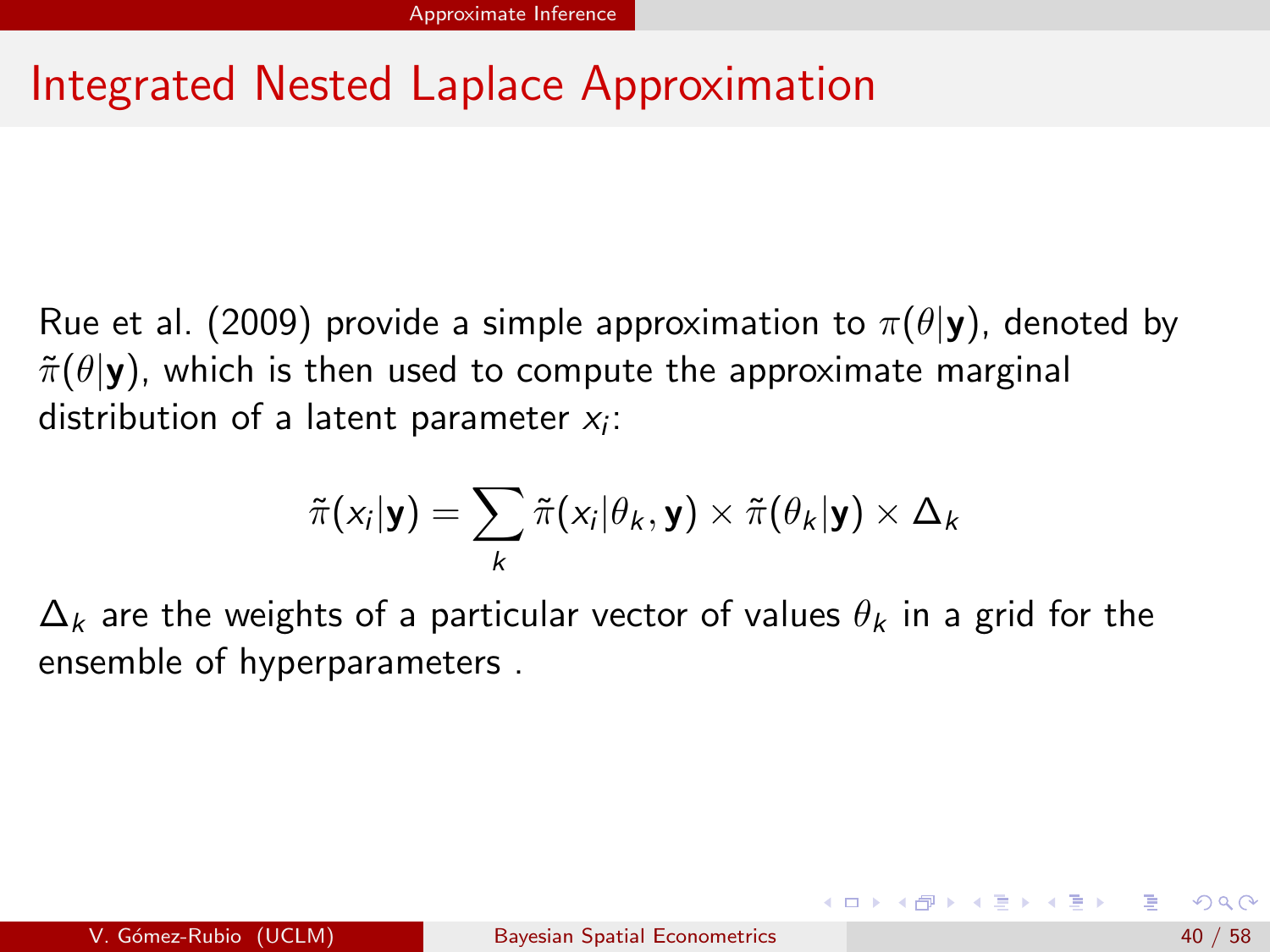### INLA & Spatial econometrics models

- In principle, INLA can handle a large number of models
- The R-INLA package for the R software implements a number of likelihoods and latent effects
- **•** This includes GLMs
- **This includes several latent effects for lattice data**
- The CAR model is implemented
- SEM, SLM and SDM are not implemented
- The SAR specification is not implemented as a random effects
- Linear predictors are multiplied by  $(I-\rho W)^{-1}$ , and this is not implemented either
- What to do then?

**KONKARD KENKEN E**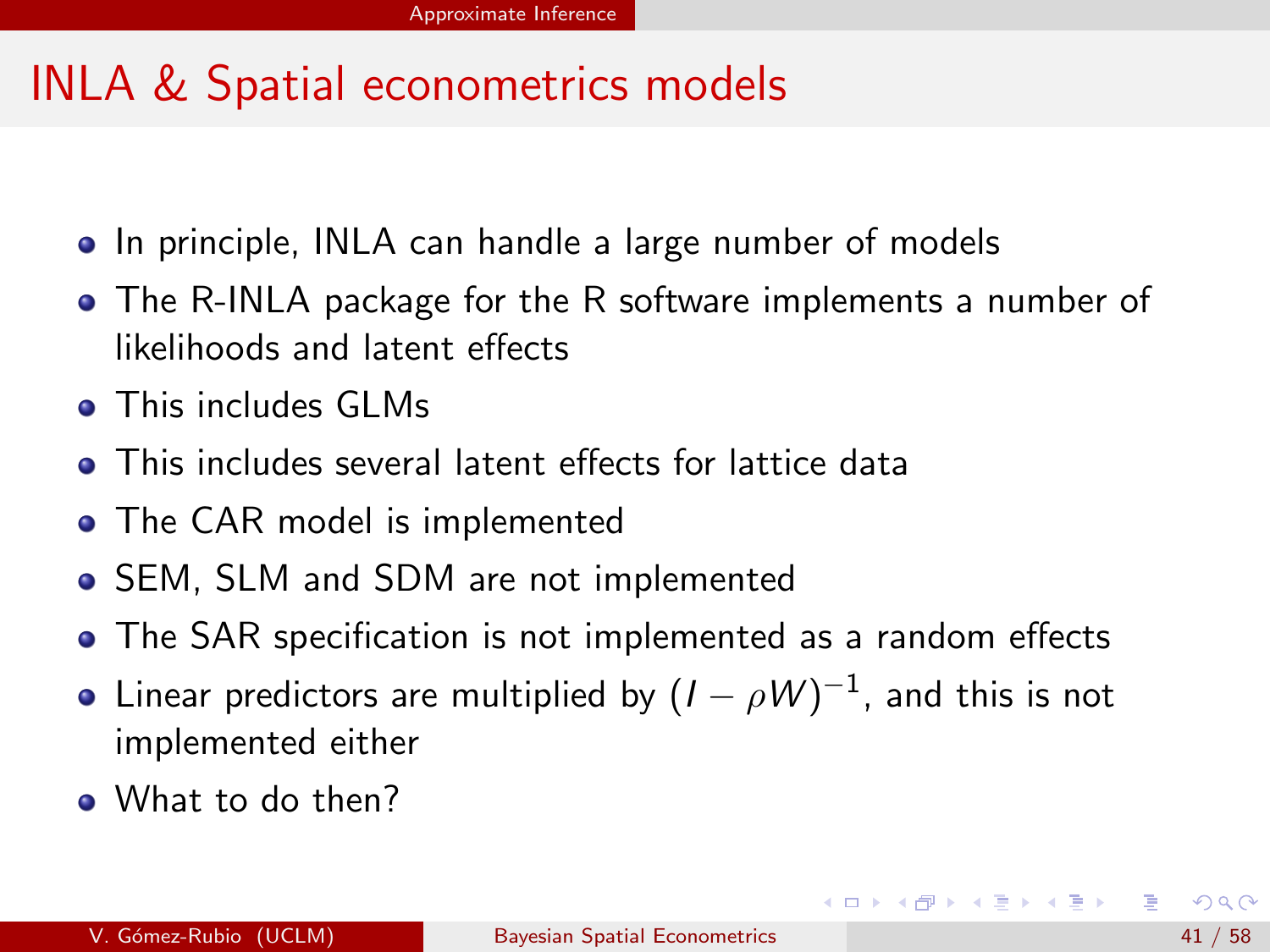### A possible approach

- Conditioning on  $\rho$ , SEM, SLM and SDM become models that R-INLA can fit
- We can fit different models conditioning on different values of  $\rho$ . This will provide

$$
\pi(\theta | y, \rho = \rho_k), \,\, k=1,2,\ldots
$$

- The values of  $\rho$  can be chosen equally spaced in (-1,1)
- For each fitted model, we can compute the marginal likelihood, i.e., the likelihood of that model:  $\pi(y|\rho = \rho_k)$
- **Our inference can be based on the model with the largest likelihood**
- However, we cannot obtain a marginal distribution for  $\rho$  and cannot compute summary statistics

K ロ ▶ K 個 ▶ K 로 ▶ K 로 ▶ 『 콘 』 900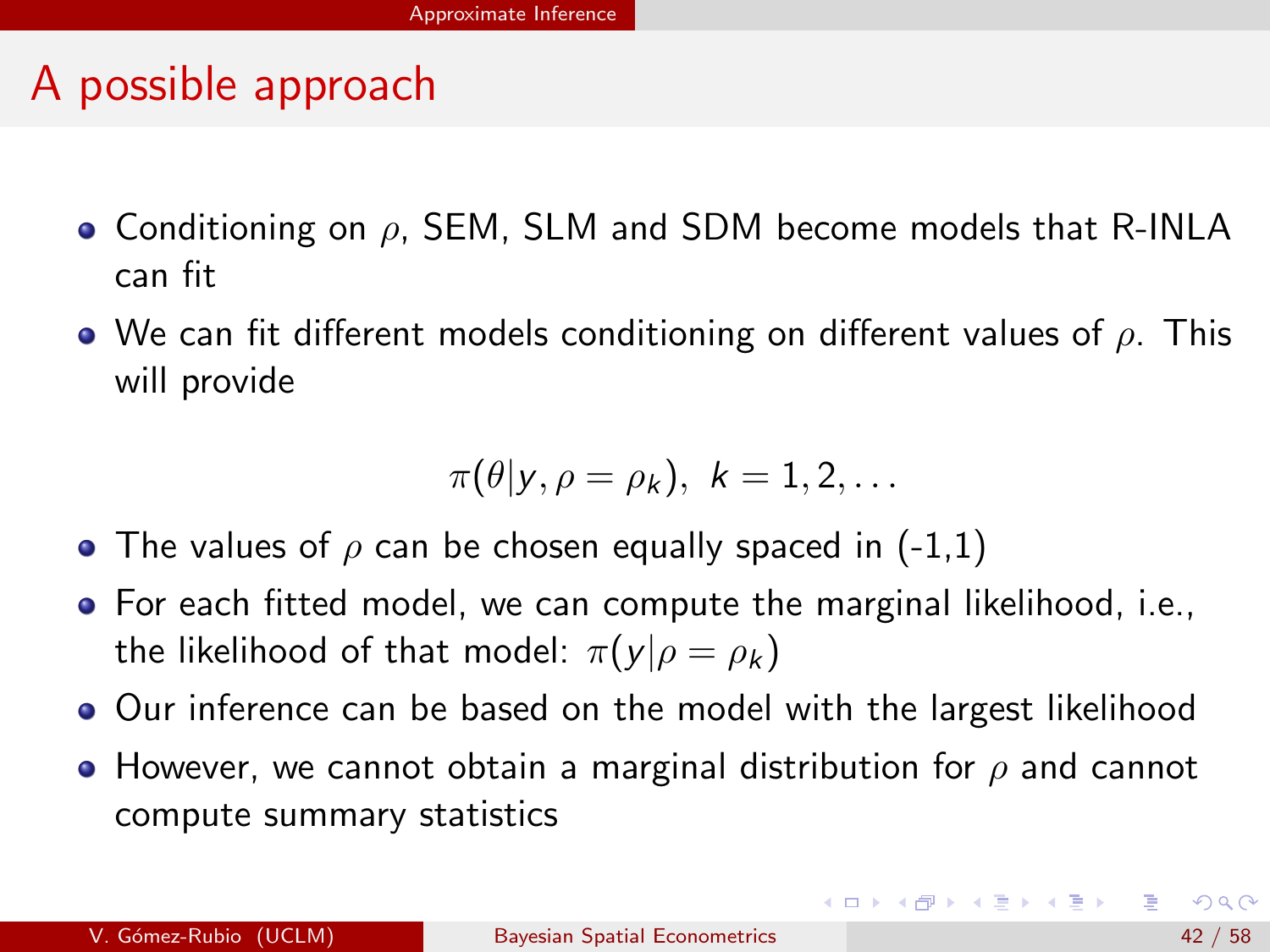# Bayesian Model Averaging

- A better aproach is to combine the different fitted models in some way
- Bayesian Model Averaging provides a way of combining all these models
- For each fitted model (conditioned on a value of  $\rho$ ) we have  $\pi(\theta_i | y, \rho = \rho_k)$  and  $\pi(y | \rho = \rho_k)$
- We can choose a prior distribution for  $\rho$ :  $\pi(\rho)$
- It should be noted that the marginal distribution of  $\rho$  is

$$
\pi(\rho|y) = \frac{\pi(y|\rho)\pi(\rho)}{\pi(y)} \propto \pi(y|\rho)\pi(\rho)
$$

• The marginal distribution for  $\rho$  can be computed by fitting a curve to the values

$$
[\rho_k, \pi(\mathsf{y}|\rho=\rho_k)\pi(\rho=\rho_k)]
$$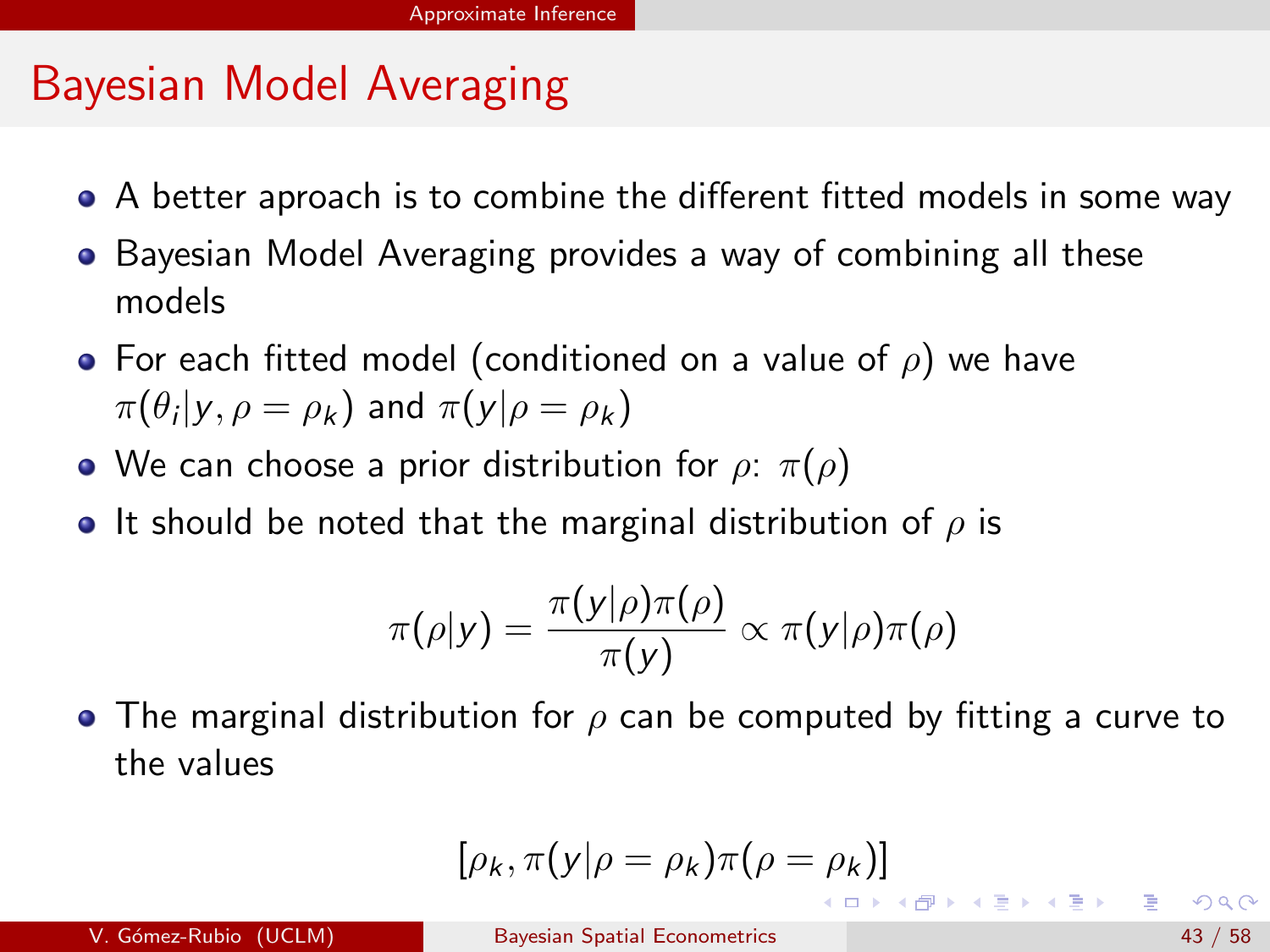# Marginal distribution of  $\rho$

The marginal distribution of a parameter can be written as

$$
\pi(\theta_i|y)=\int \pi(\theta_i,\rho|y)d\rho=\int \pi(\theta_i|y,\rho)\pi(\rho|y)d\rho
$$

The previous integral can be aproximated as follows:

$$
\sum_{k} \pi(\theta_i | y, \rho = \rho_k) \frac{\pi(y | \rho = \rho_k) \pi(\rho_k)}{\sum_{k} \pi(y | \rho = \rho_k) \pi(\rho_k)} = \sum_{k} w_k \pi(\theta_i | y, \rho = \rho_k)
$$

Finally, a spline can be fitted to the resulting function so that it can be used to compute other quantities, such as the mean, mode, quantiles, etc.

**K ロ ▶ K 伺 ▶ K ヨ ▶ K ヨ ▶**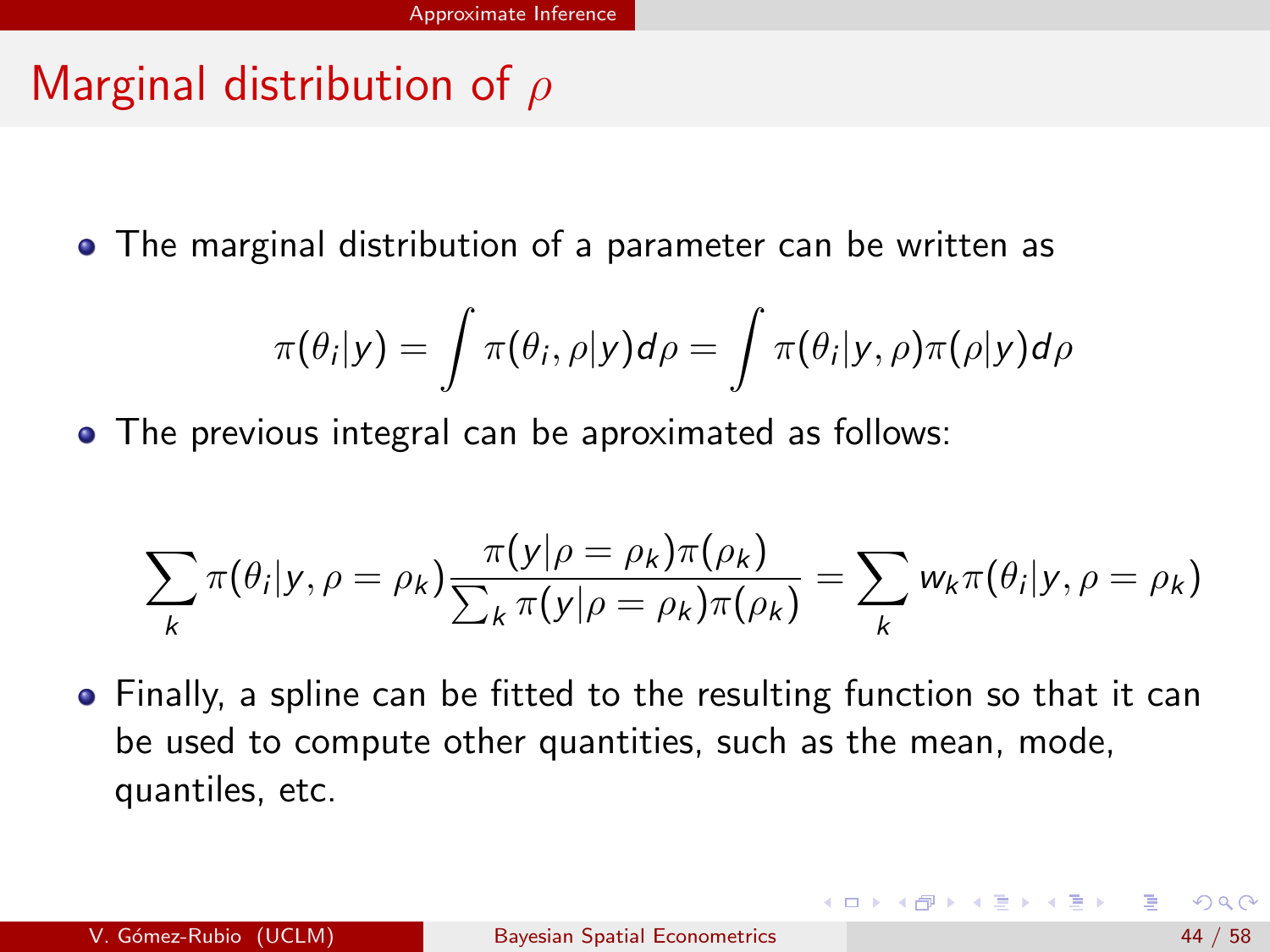#### Example: Boston housing data

In our first example we will re-analyse the Boston housing data (Harrison and Rubinfeld, 1978). Here the interest is in estimating the median of owner-occupied houses using relevant covariates and the spatial structure of the data (Pace and Gilley, 1997). We have fitted the 3 spatial econometrics models described in this paper plus a spatial model with a CAR error term. In addition, we have fitted the spatial econometrics models using maximum likelihood to compare the estimates of the model parameters

イロメ イ部メ イヨメ イヨメー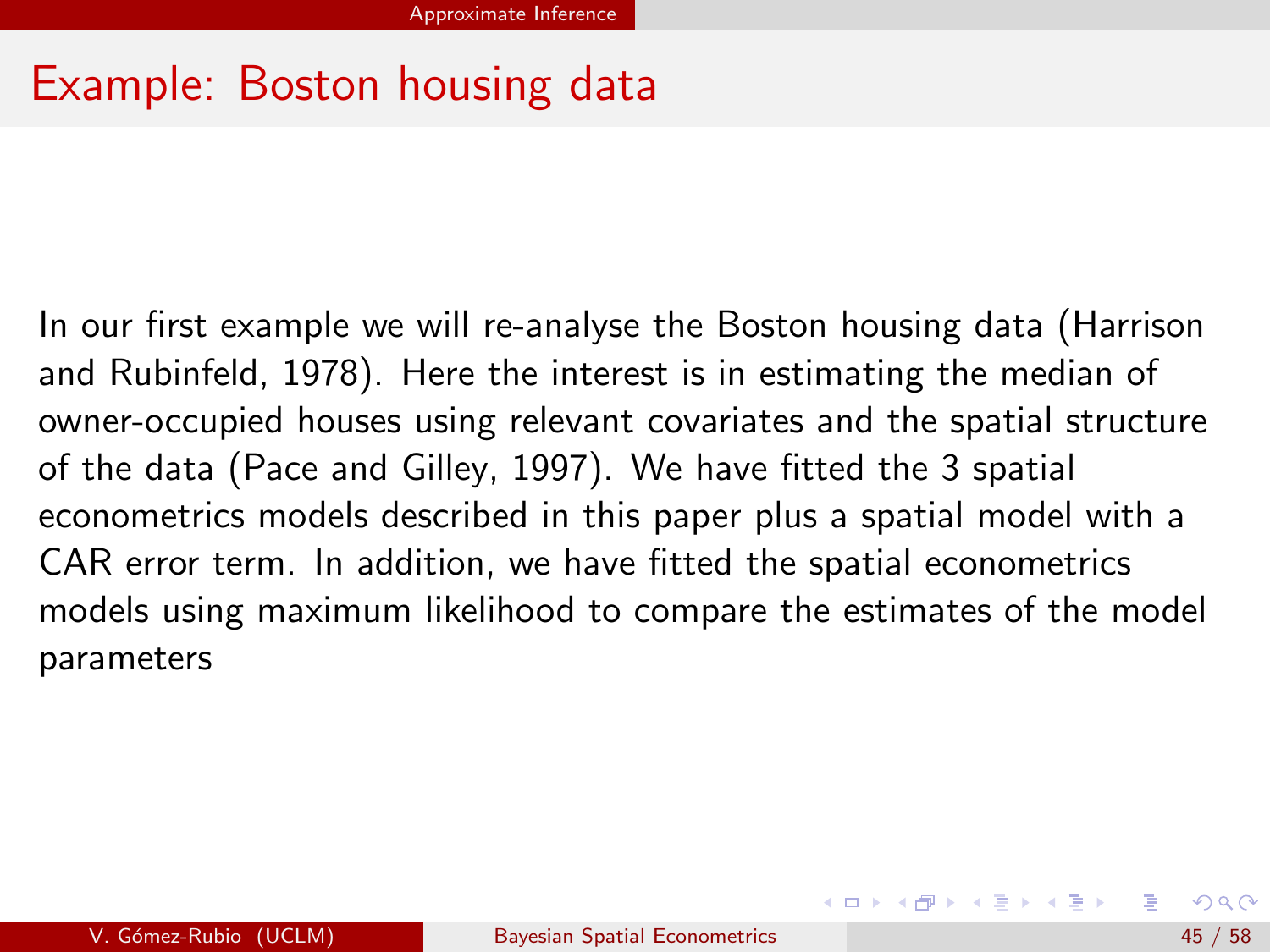Approximate Inference

#### Boston housing data: Adjacency matrix



イロト イ押ト イヨト イヨト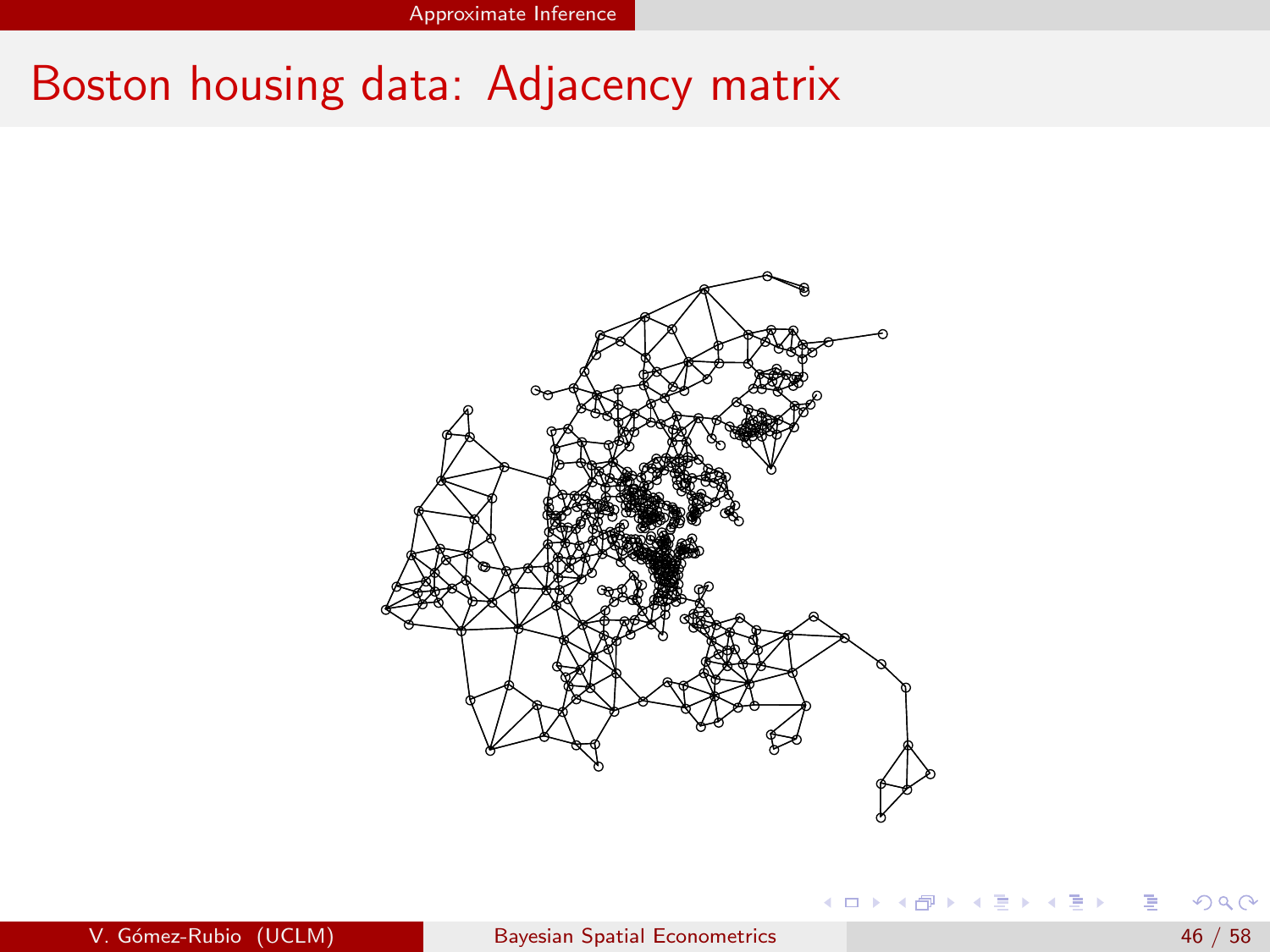#### Boston housing data: Fixed effects (I)

|                                                                          | MLCAR    | INLACAR           | MLSEM | INLASEM                                                                 | MLSLM    | INLASLM  |
|--------------------------------------------------------------------------|----------|-------------------|-------|-------------------------------------------------------------------------|----------|----------|
| (Intercept)                                                              | 4.11e+00 |                   |       | 4.116596 3.84e+00 3.923540 2.279626                                     |          | 2.308686 |
| <b>CRIM</b>                                                              |          |                   |       | $-8.14e-03$ $-0.008197$ $-5.29e-03$ $-0.005886$ $-0.007105$ $-0.007267$ |          |          |
| ZN                                                                       |          | 1.56e-04 0.000150 |       | 4.73e-04 0.000372                                                       | 0.000380 | 0.000365 |
| INDUS                                                                    |          |                   |       | $-4.87e-05 -0.000019 -2.52e-05 0.000158$                                | 0.001257 | 0.001376 |
| CHAS1                                                                    |          |                   |       | $3.18e-02$ 0.033327 $-3.88e-02$ $-0.008519$ 0.007368                    |          | 0.012609 |
| $I(N0X^2)$                                                               |          |                   |       | $-4.61e-01$ $-0.467009$ $-2.23e-01$ $-0.339600$ $-0.268916$ $-0.286864$ |          |          |
| $I(RM^2)$                                                                |          |                   |       | 8.08e-03  0.008042  7.96e-03  0.008052                                  | 0.006724 | 0.006763 |
| AGE                                                                      |          |                   |       | $-4.88e-04$ -0.000478 -1.05e-03 -0.000787 -0.000277 -0.000226           |          |          |
| log(DIS)                                                                 |          |                   |       | $-1.64e-01$ $-0.164862$ $-1.18e-01$ $-0.136482$ $-0.158301$ $-0.157636$ |          |          |
| log(RAD)                                                                 |          |                   |       | 7.83e-02  0.078420  6.55e-02  0.074014  0.070689  0.073167              |          |          |
| TAX                                                                      |          |                   |       | $-3.97e-04$ -0.000399 -5.00e-04 -0.000475 -0.000366 -0.000364           |          |          |
| <b>PTRATIO</b>                                                           |          |                   |       | $-2.10e-02$ $-0.021258$ $-1.77e-02$ $-0.020105$ $-0.012011$ $-0.012743$ |          |          |
| B                                                                        |          |                   |       | 5.07e-04  0.000507  5.94e-04  0.000585  0.000284  0.000289              |          |          |
| $log(LSTAT)$ -3.21e-01 -0.321995 -2.66e-01 -0.276658 -0.232161 -0.232201 |          |                   |       |                                                                         |          |          |

造

イロメ イ母メ イヨメ イヨメー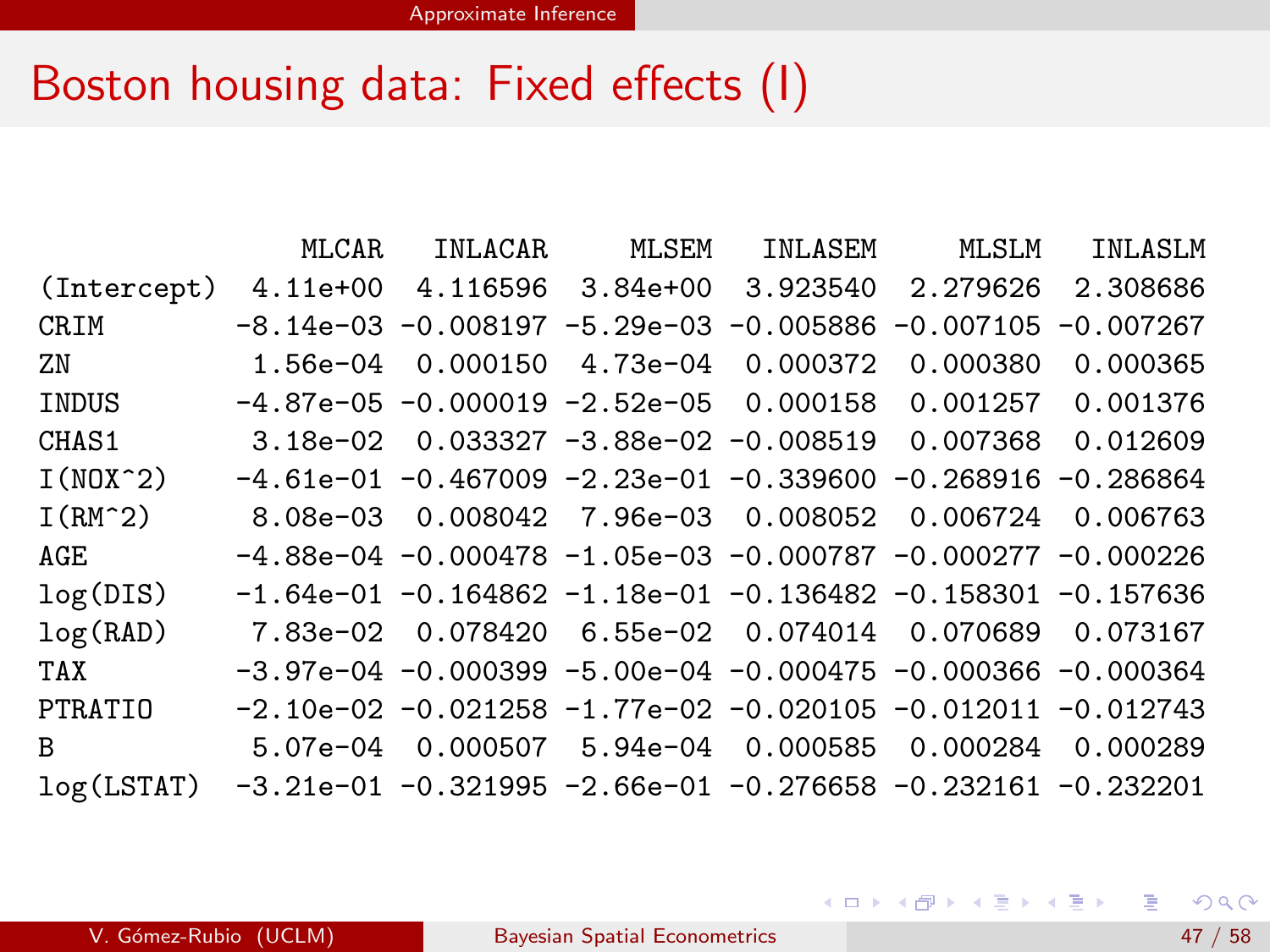# Boston housing data: Fixed effetcs

|             | <b>MLSDM</b> | INLASDM                           | MLSDM<br>(LAG)        | INLASDM (LAG) |
|-------------|--------------|-----------------------------------|-----------------------|---------------|
| (Intercept) |              | 1.898178 1.996513                 |                       |               |
| <b>CRIM</b> |              | $-0.005710 - 0.005832 - 0.004642$ |                       | $-0.004722$   |
| ZN          | 0.000691     |                                   | $0.000630 - 0.000379$ | $-0.000257$   |
| INDUS       |              | $-0.001113 - 0.001495 0.000251$   |                       | 0.001275      |
| CHAS1       |              | $-0.041632 - 0.028907$ 0.125183   |                       | 0.100803      |
| $I(N0X^2)$  |              | $-0.010349 - 0.006888 - 0.386407$ |                       | $-0.418605$   |
| $I(RM^2)$   |              | $0.007950$ $0.007825 -0.004513$   |                       | $-0.004207$   |
| AGE         |              | $-0.001288 - 0.001214$            | 0.001497              | 0.001523      |
| log(DIS)    |              | $-0.124041 - 0.122187 - 0.004539$ |                       | $-0.011010$   |
| log(RAD)    |              | $0.058635$ $0.055938 - 0.009407$  |                       | 0.003412      |
| TAX         |              | $-0.000491 - 0.000474 0.000411$   |                       | 0.000350      |
| PTRATIO     |              | $-0.013199 - 0.013531$            | 0.000603              | $-0.000588$   |
| B           |              | $0.000564$ 0.000540 -0.000508     |                       | $-0.000429$   |
| log(LSTAT)  |              | $-0.247245 - 0.249881$            | 0.098467              | 0.091499      |

造

イロト イ部 トイモト イモト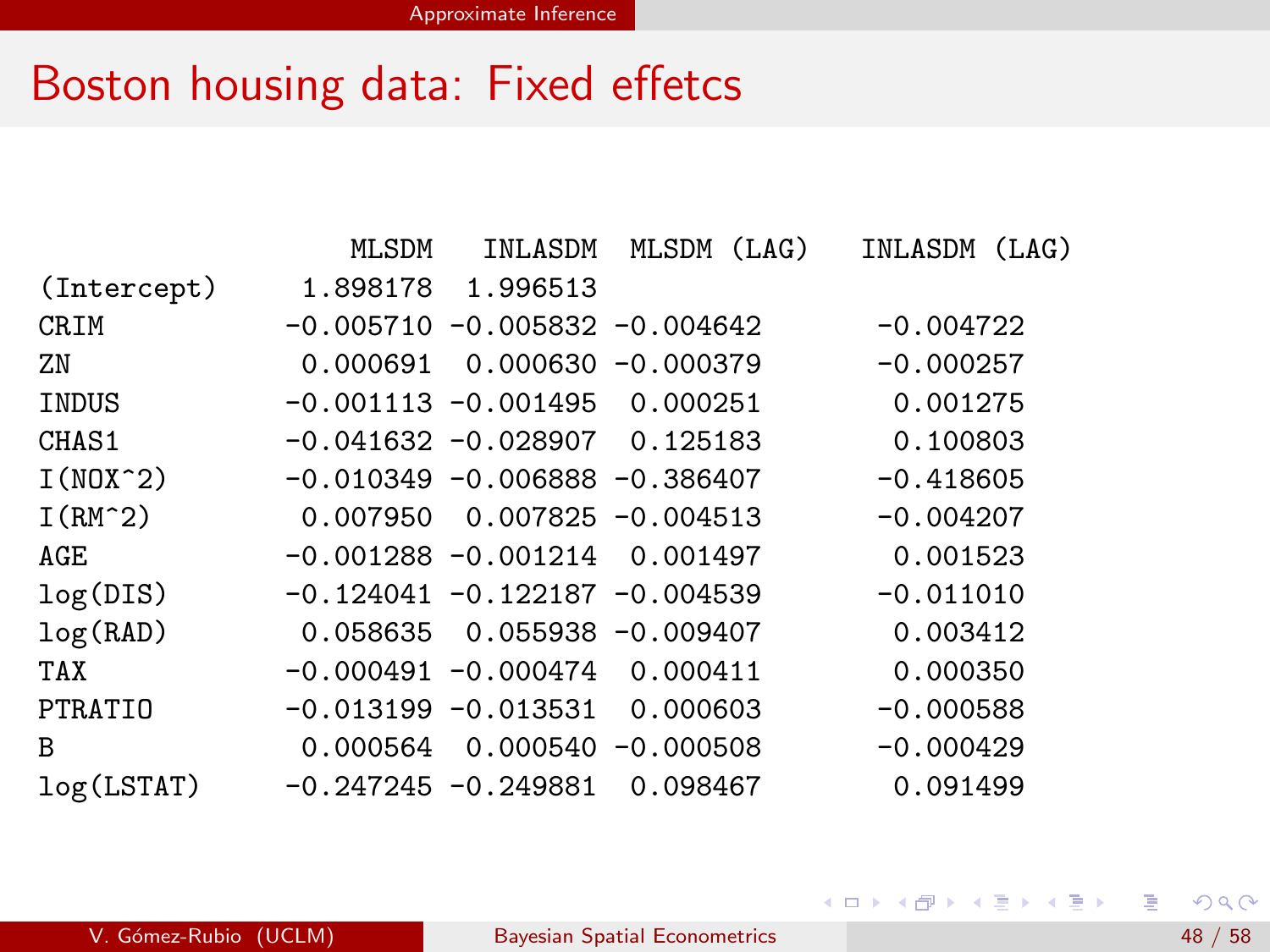### Boston housing data: Estimates of  $\rho$

|                                  | rho rhosd LLrho ULrho |  |
|----------------------------------|-----------------------|--|
| MLCAR 0.186 NA NA NA             |                       |  |
| INLACAR 0.970 0.0127 0.938 0.987 |                       |  |
| MLSEM 0.715 NA NA NA             |                       |  |
| INLASEM 0.687 0.0318 0.623 0.749 |                       |  |
| MLSLM 0.485 0.0294 0.428 0.543   |                       |  |
| INLASLM 0.477 0.0274 0.423 0.529 |                       |  |
| MLSDM 0.596 0.0384 0.520 0.671   |                       |  |
| INLASDM 0.571 0.0378 0.496 0.643 |                       |  |

造

イロメ イ母メ イヨメ イヨメー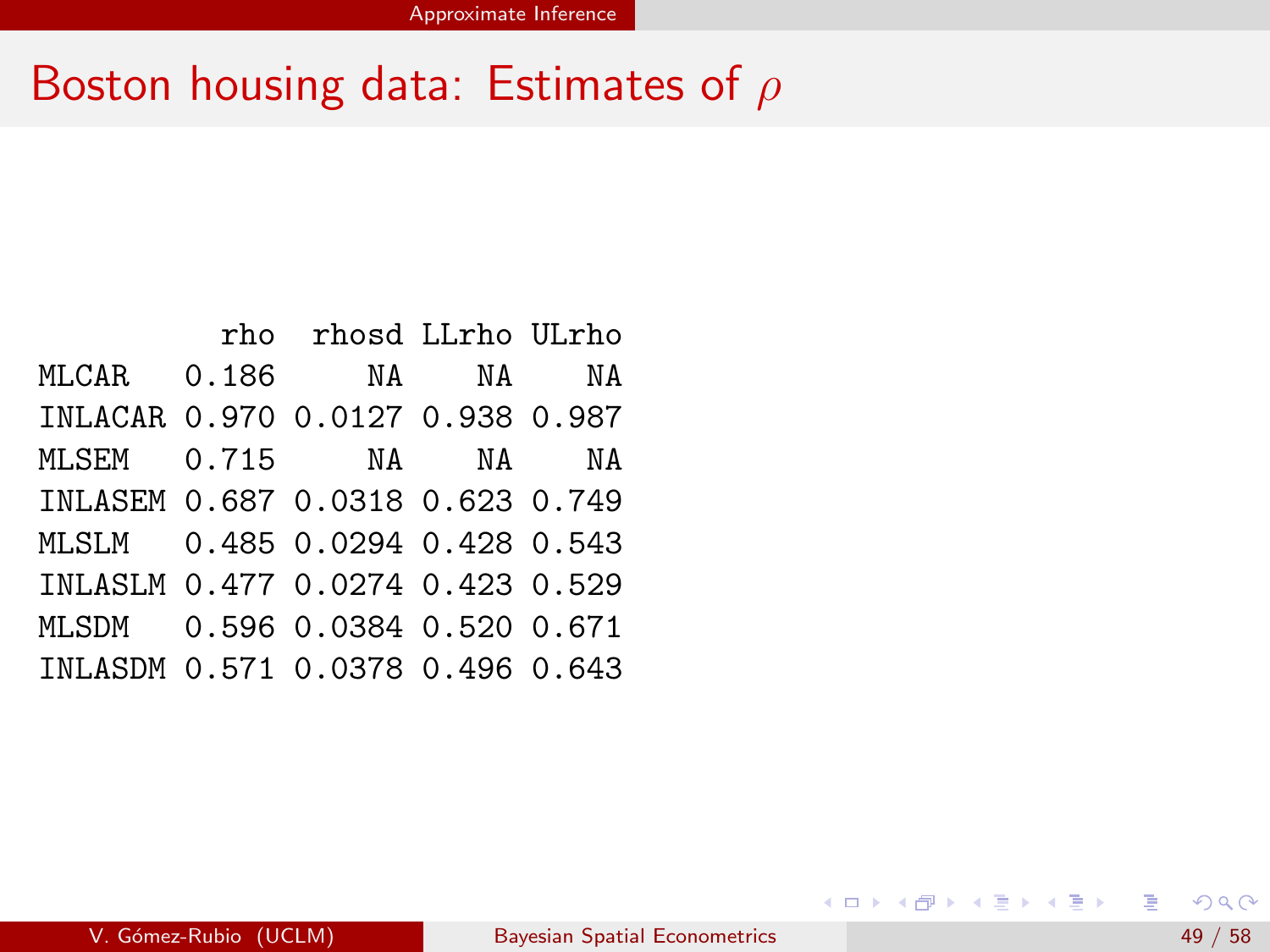# Example: Boston housing data

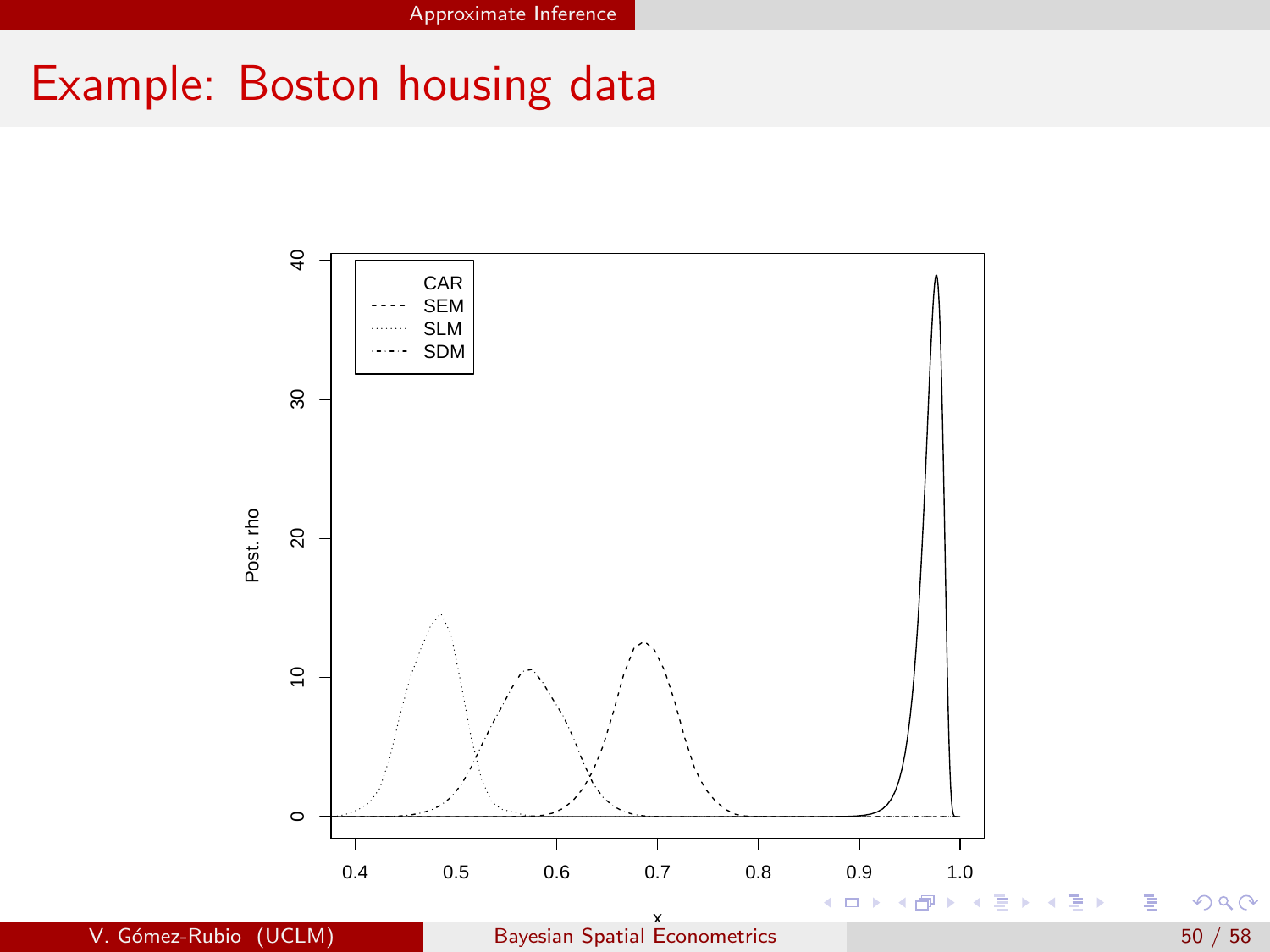#### Example: New Orleans business data

In this example we will look at the data analysed in LeSage et al. (2011) regarding the probability of re-opening a business in the aftermath of hurricane Katrina. In this case we have a non-Gaussian model because we are modelling a probability and the response variable can take either 1 (the business re-opened) or 0 (the business didn't re-open). Similarly as in the previous example, we have fitted four models. However, now we have used a GLM with a Binomial family and a probit link.

LeSage et al. (2011) split the data into four periods according to different time frames. In our analysis we will focus on the first period, i.e., the business re-opened during the first 3 months (90 days). The model used therein is the one that we have termed Spatial Lag Model in this paper.

K ロ ▶ K 個 ▶ K 로 ▶ K 로 ▶ 『 콘 │ ◆ 9,9,0\*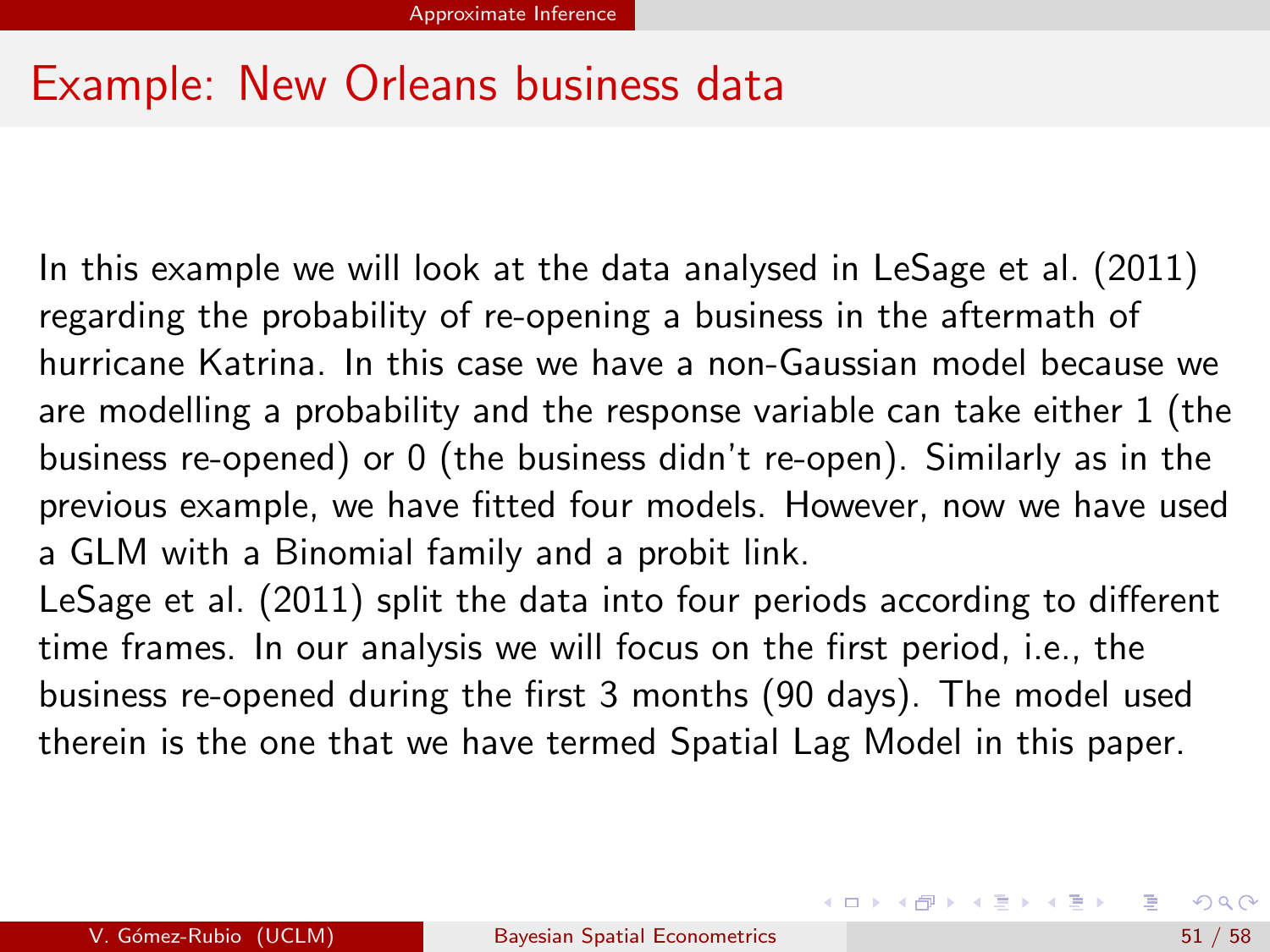Approximate Inference

# New Orleans business data: Adjacency matrix



э

 $\mathcal{A} \ \equiv \ \mathcal{B} \ \ \mathcal{A} \ \equiv \ \mathcal{B}$ 

 $\leftarrow$   $\Box$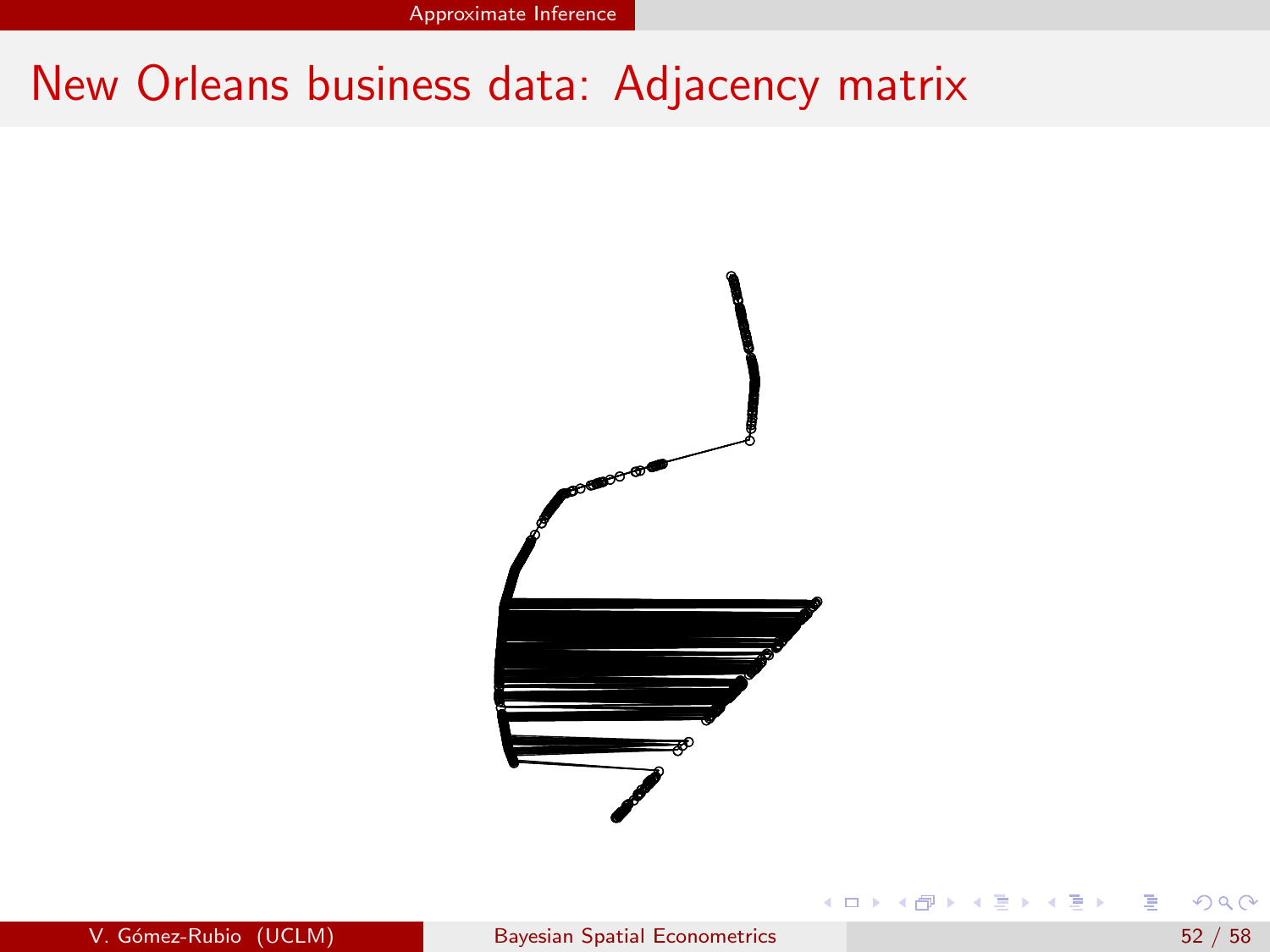#### New Orleans business data: fixed effects

|                 |                    |               | INLACAR INLASEM INLASLM INLASDM       |               |
|-----------------|--------------------|---------------|---------------------------------------|---------------|
| (Intercept)     |                    |               | $-8.5136 - 8.6076 - 11.3811 - 7.8558$ |               |
| flood           | 0.2691             | 0.3255        |                                       | 0.2862 0.2892 |
| log(medinc)     |                    | 0.9004 0.8356 |                                       | 1.1083 1.2858 |
| sizeempsmall    | $-0.1318 - 0.2718$ |               | $-0.3082 - 0.2881$                    |               |
| sizeemplarge    | $-0.4292 -0.2828$  |               | $-0.2933 - 0.2982$                    |               |
| sesstatuslow    | $-0.5072 -0.2534$  |               | $-0.4243 - 0.0949$                    |               |
| sesstatushigh   | 0.0657             | 0.0699        | 0.0658                                | 0.0807        |
| owntypesole     | 0.3656             | 0.6063        |                                       | 0.6284 0.6382 |
| owntypenational | 0.1972             | 0.2098        | 0.1301                                | 0.1155        |

重

イロト イ部 トイモト イモト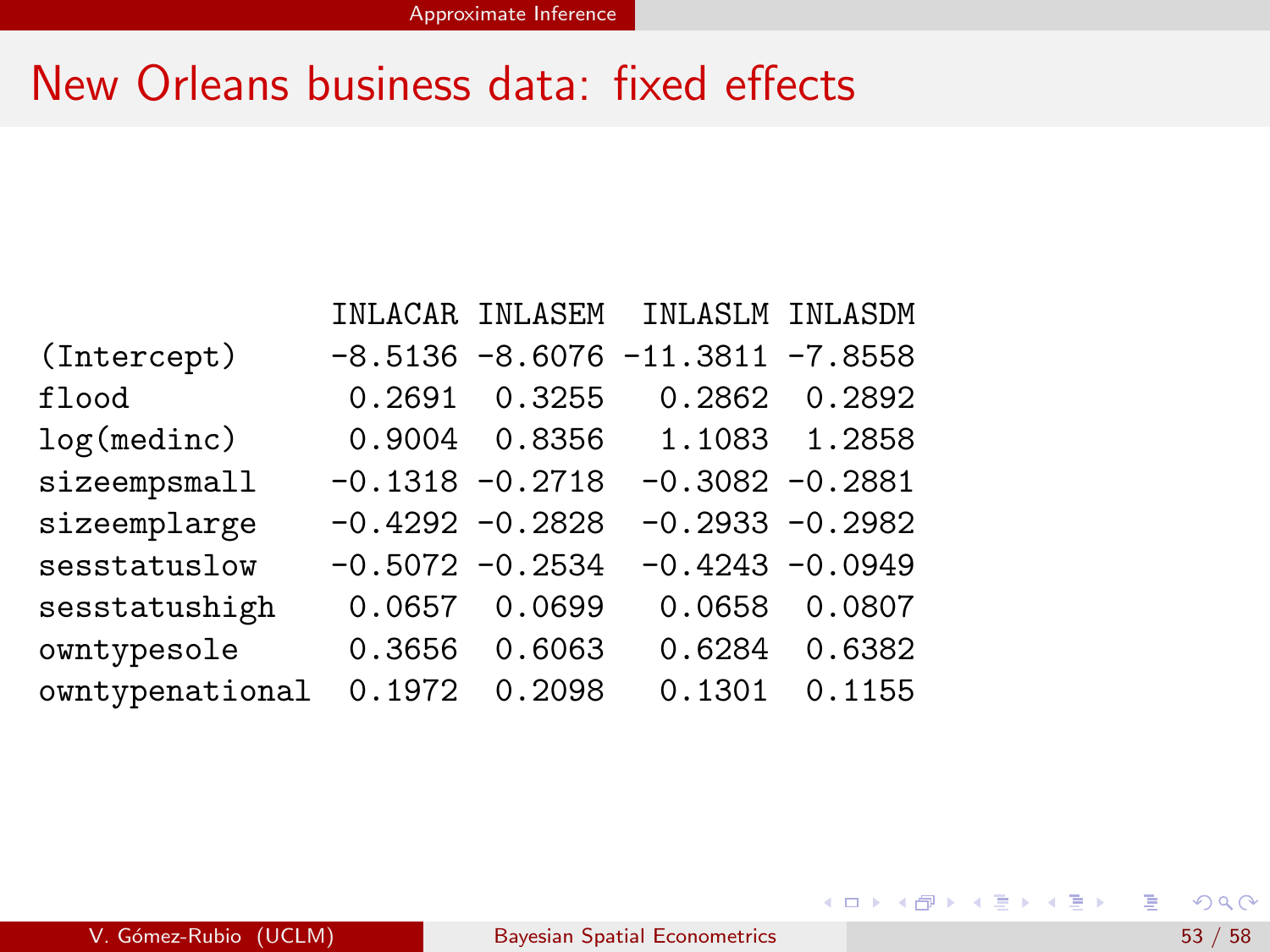#### New Orleans business data: Estimates of  $\rho$

rho rhosd LLrho ULrho INLACAR 0.5002 0.3738 0.002004 0.998 INLASEM 1.6094 0.7975 0.974572 0.990 INLASLM 0.0801 0.0636 0.001155 0.127 INLASDM 0.0918 0.0963 0.000846 0.117

G.

イロト イ押 トイヨ トイヨ トー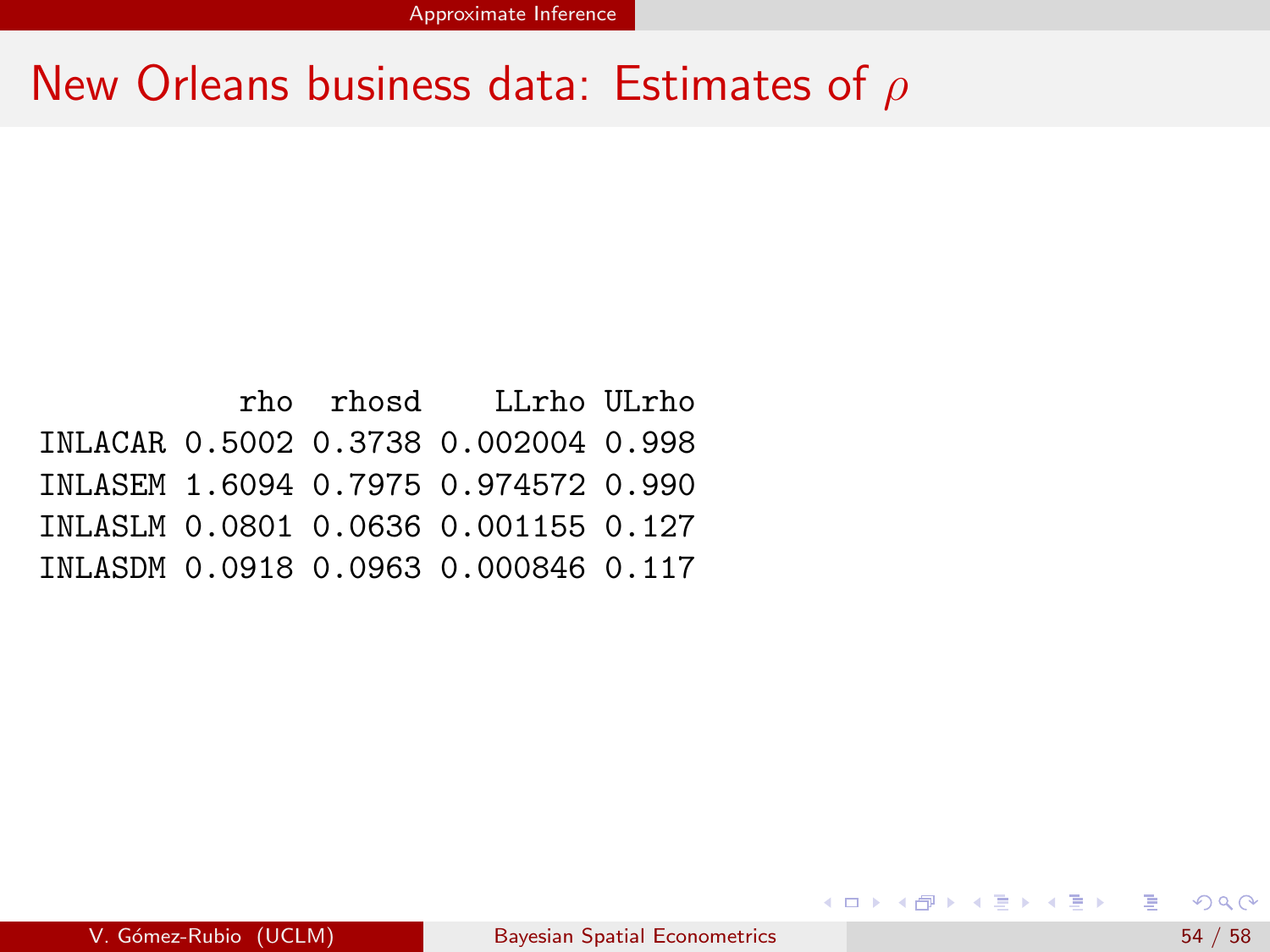#### New Orleans business data

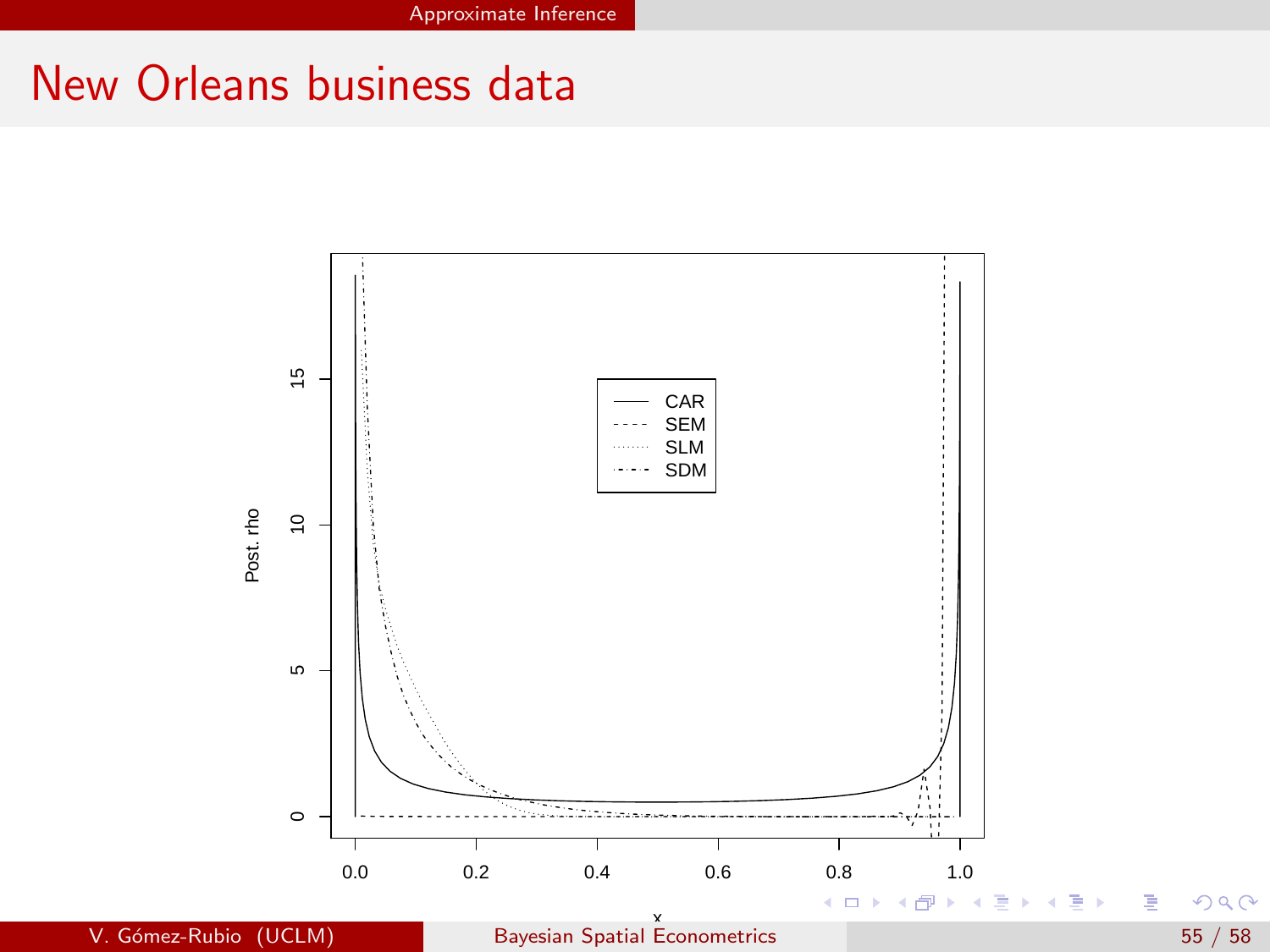#### Other issues and current work

**IMPACTE and influct to compute as their are based on bivariate** inference:

$$
\frac{\partial y_i}{\partial x_{v,j}^{'}}
$$

- **•** Exploit INLA for bivariate inference
- Computational issues with INLA with the Probit model
- Simulations to assess differences between GLMs and Spatial Econometrics models
- Develop R code similar to the Spatial Econometrics Toolbox (GSoc project) to compare with our results with INLA

→ イ何 ト イヨ ト イヨ トー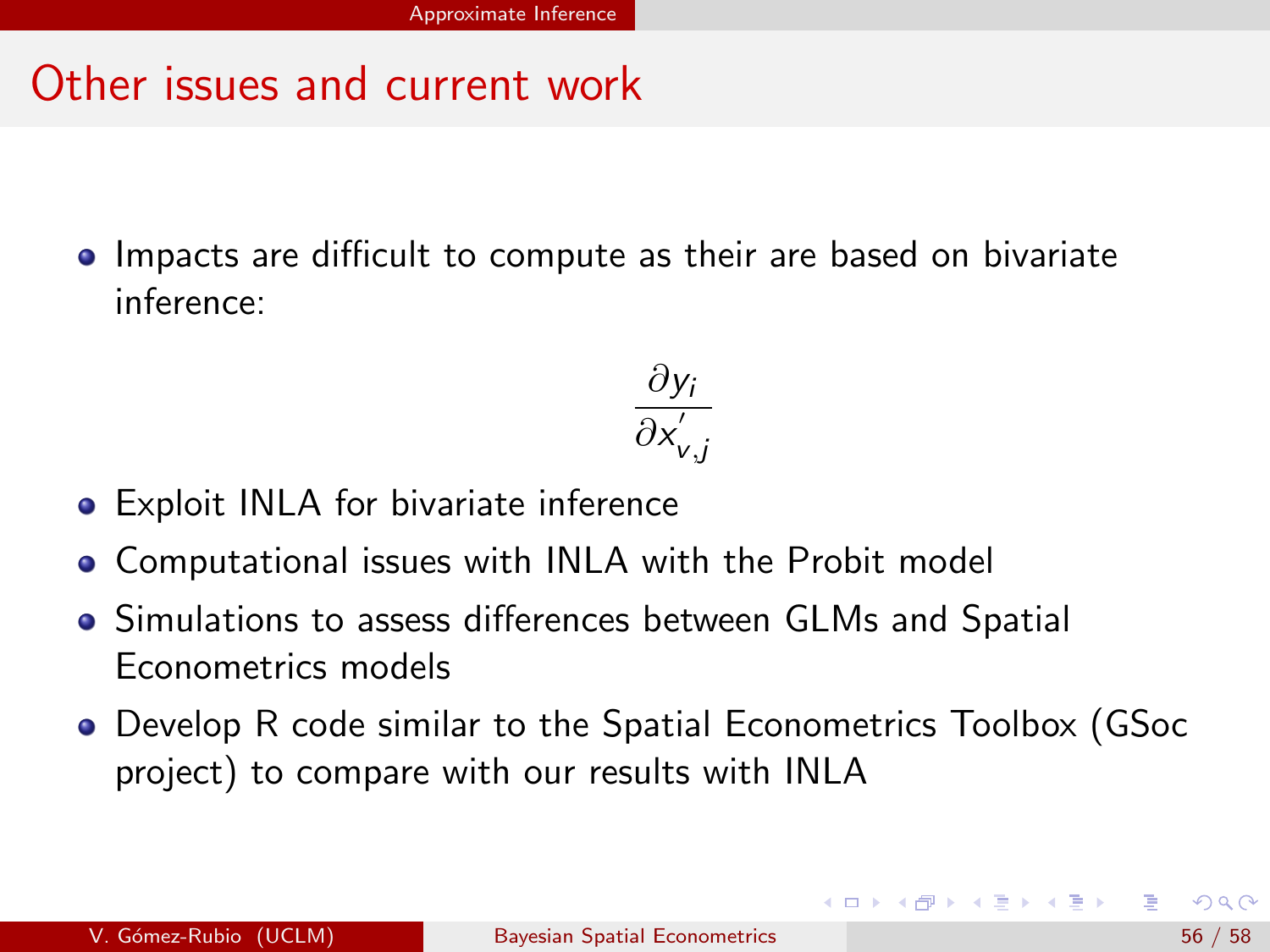### Concluding remarks

- INLA provides a novel approach to Bayesian inference based on approximating the marginal distribution of the model parameters
- The R-INLA software can fit many different types of spatial models
- We have proposed a new way of extending R-INLA to cover some widely used spatial econometrics models
- In our approach, we fit many conditioned models and combine them using Bayesian Model Averaging
- For Gaussian models, our implementation and results match those of ML estimation
- **•** For the Probit models our approach seems feasible as well
- INLA may struggle when providing good estimates of some derived quantities, such as the impacts

イロト イ押 トイヨ トイヨト